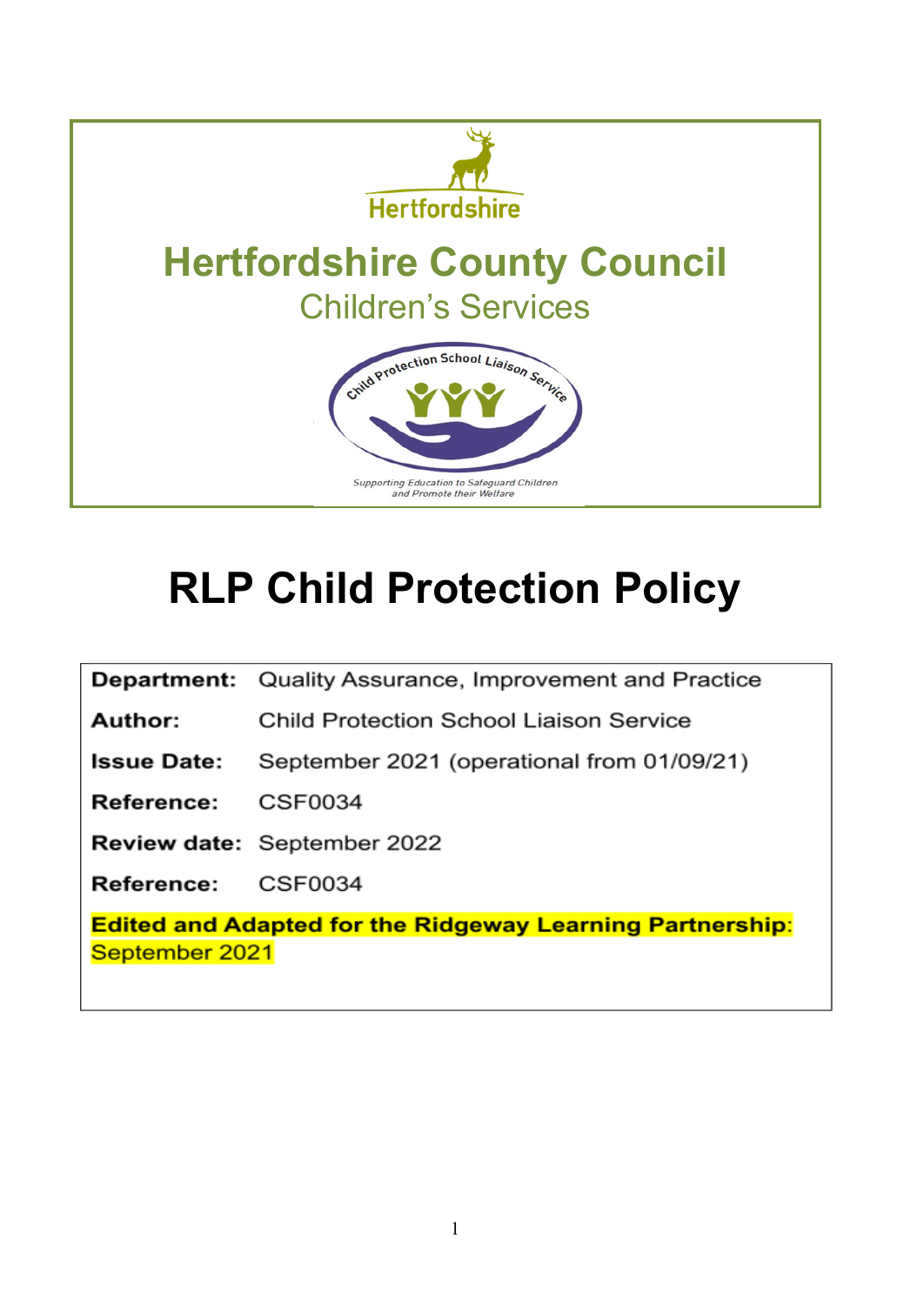## **THIS IS A PROFORMA POLICY THAT HAS BEEN ADAPTED TO REFLECT OUR TRUST'S SPECIFIC IDENTITY, CULTURE AND SAFEGUARDING ARRANGEMENTS.**



| <b>Policy Review</b> |                               |  |
|----------------------|-------------------------------|--|
| Review Schedule      | Annual                        |  |
| Reviewed by:         | Trust Board (Standards)       |  |
| Accepted by:         | <b>Local Governing Bodies</b> |  |
| Date Reviewed:       | October 2021                  |  |
| Date of Next Review: | October 2022                  |  |

The Ridgeway Learning Partnership is committed to equality of opportunity for all pupils, staff, parents and carers. Policies have been written and reviewed with due regard to the Equalities Act 2010.

#### **Introduction**

We believe that students thrive in a happy, secure and caring environment. It is an essential part of a school ethos that the values of peace, love and caring for others should be core values that we respect and agree.

## **Scope**

The RLP is at the heart of the community delivering an inclusive education to students of all ages. Our mission is to embrace challenge and to celebrate success in all that we do by striving for every learner to reach their full potential. The culture that we have in our schools means that they each retain their distinctiveness but learn and grow together and remain collectively responsible for providing all students with exciting and inspiring opportunities.

#### **For Church Schools in the Ridgeway Learning Partnership the following biblical narrative applies:**

*Where there is no guidance, a people falls, but in an abundance of counselors there is safety.* Proverbs 11:14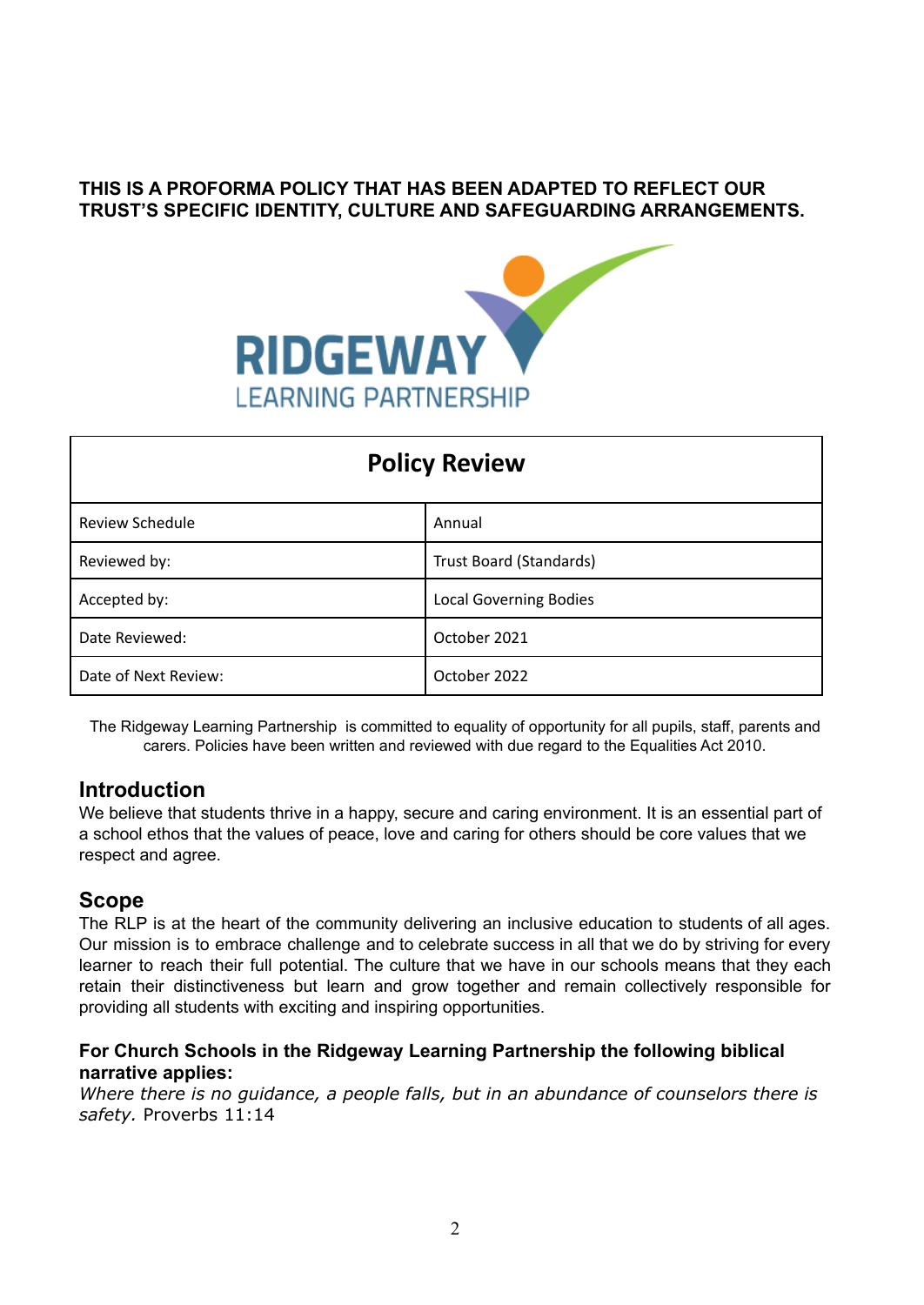## **Policy Review**

This policy will be reviewed in full by the Board of trustees no less than annually.

The policy was last reviewed and agreed by the Board of trustees in October 2021.

It will be due for next review in October 2022 (up to 12 months from the above date).

| 1                 | <b>Introduction</b>                                                                                                                                                                                                               |
|-------------------|-----------------------------------------------------------------------------------------------------------------------------------------------------------------------------------------------------------------------------------|
| $\mathbf 2$       | <b>Statutory Framework</b>                                                                                                                                                                                                        |
| 3                 | The DSL (DSL) and Deputy DSL (DDSL)                                                                                                                                                                                               |
| 4                 | The management of safeguarding (Governing Body, proprietors and                                                                                                                                                                   |
|                   | management committees)                                                                                                                                                                                                            |
| 5                 | When to be concerned                                                                                                                                                                                                              |
| 6                 | <b>Dealing with a Disclosure</b>                                                                                                                                                                                                  |
| $\overline{7}$    | <b>Record Keeping</b>                                                                                                                                                                                                             |
| 8                 | <b>Confidentiality</b>                                                                                                                                                                                                            |
| 9                 | <b>School Procedures</b>                                                                                                                                                                                                          |
| 10                | <b>Communication with parents</b>                                                                                                                                                                                                 |
| 11                | Allegations of abuse made against adults who work with children                                                                                                                                                                   |
|                   | and young people.                                                                                                                                                                                                                 |
| <b>Appendix 1</b> | Link to Keeping Children Safe in Education (KCSIE) DfE, 2021<br>Part One or Annex A: Information for all school and college<br>staff<br><b>Annex B: Further information</b><br><b>Updates from KCSiE (DfE, 2021)</b><br>$\bullet$ |
| <b>Appendix 2</b> | <b>Declaration for staff:</b><br><b>Child Protection Policy and KCSiE (DfE 2021)</b>                                                                                                                                              |
| <b>Appendix 3</b> | Actions where there are concerns about a child                                                                                                                                                                                    |
| <b>Appendix 4</b> | Operation Encompass - Information sharing from Police regarding<br>Domestic Abuse notifications and Children Missing from Education                                                                                               |
|                   |                                                                                                                                                                                                                                   |
| <b>Appendix 5</b> | <b>Ofsted school Inspection Handbook for September 2021</b>                                                                                                                                                                       |
|                   | Sexual violence and sexual harassment between children in schools                                                                                                                                                                 |
| <b>Appendix 6</b> | and colleges guidance (DfE 2021)                                                                                                                                                                                                  |

## **C O N T E N T S**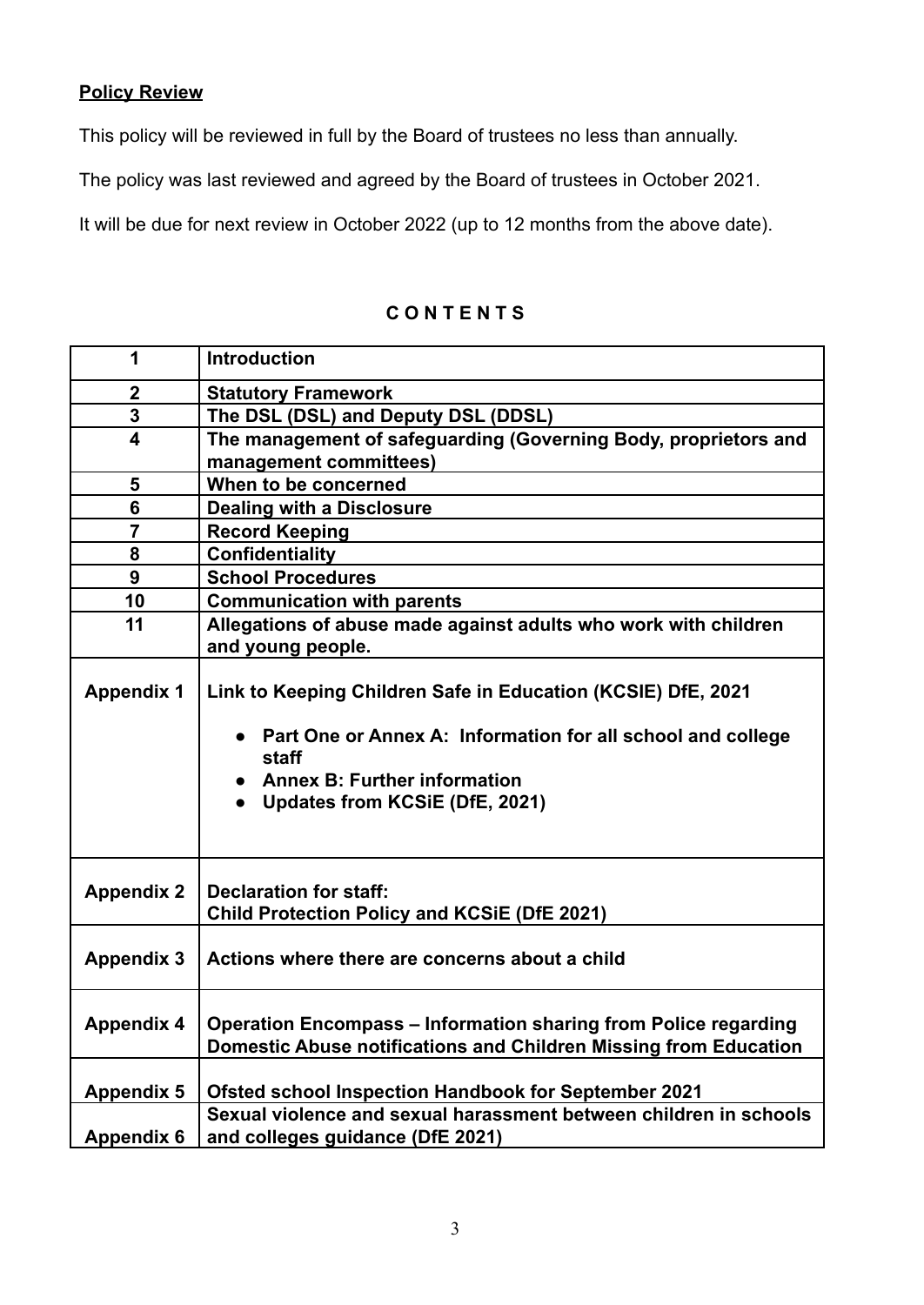| <b>Appendix 7</b>  | <b>Online Safety guidance</b>                                            |
|--------------------|--------------------------------------------------------------------------|
| <b>Appendix 8</b>  | Covid guidance into new academic year 2021-2022                          |
| <b>Appendix 9</b>  | GDPR, data protection and Freedom of Information                         |
| <b>Appendix 10</b> | List of substantive changes made from previous CP policy                 |
| <b>Appendix 11</b> | <b>Contact details for Children's Services (Herts, Beds &amp; Bucks)</b> |

## **1. INTRODUCTION**

Safeguarding is defined as: *protecting children from maltreatment, preventing impairment of children's health or development, ensuring that children are growing up in circumstances consistent with the provision of safe and effective care and taking action to enable all children to have the best outcomes.* (**Working Together to Safeguard Children**, (DfE, 2018), p6)

This Child Protection Policy forms part of a suite of documents and policies which relate to the safeguarding responsibilities of the whole school staff and volunteers. All staff should be aware of systems within their school or college which support safeguarding, and these should be explained to them as part of staff induction. This should include the:

- child protection policy, which should amongst other things also include the policy and procedures to deal with peer on peer abuse;
- behaviour policy (which should include measures to prevent bullying, including cyberbullying, prejudice-based and discriminatory bullying);
- staff code of conduct;
- safeguarding response to children who go missing from education; and
- role of the designated safeguarding lead (including the identity of the designated safeguarding lead and any deputies).
- copy of Part One Keeping children safe in education (2021) and should be signed to say it has been read and understood.
- Annex A, condensed version of Part one of KCSiE (DfE 2021). It can be provided (instead of Part one) to those staff who do not directly work with children.

**Purpose of a Child Protection Policy**

To inform staff, parents, volunteers and governors about the school's responsibilities for safeguarding children. To enable everyone to have a clear understanding of how these responsibilities should be carried out.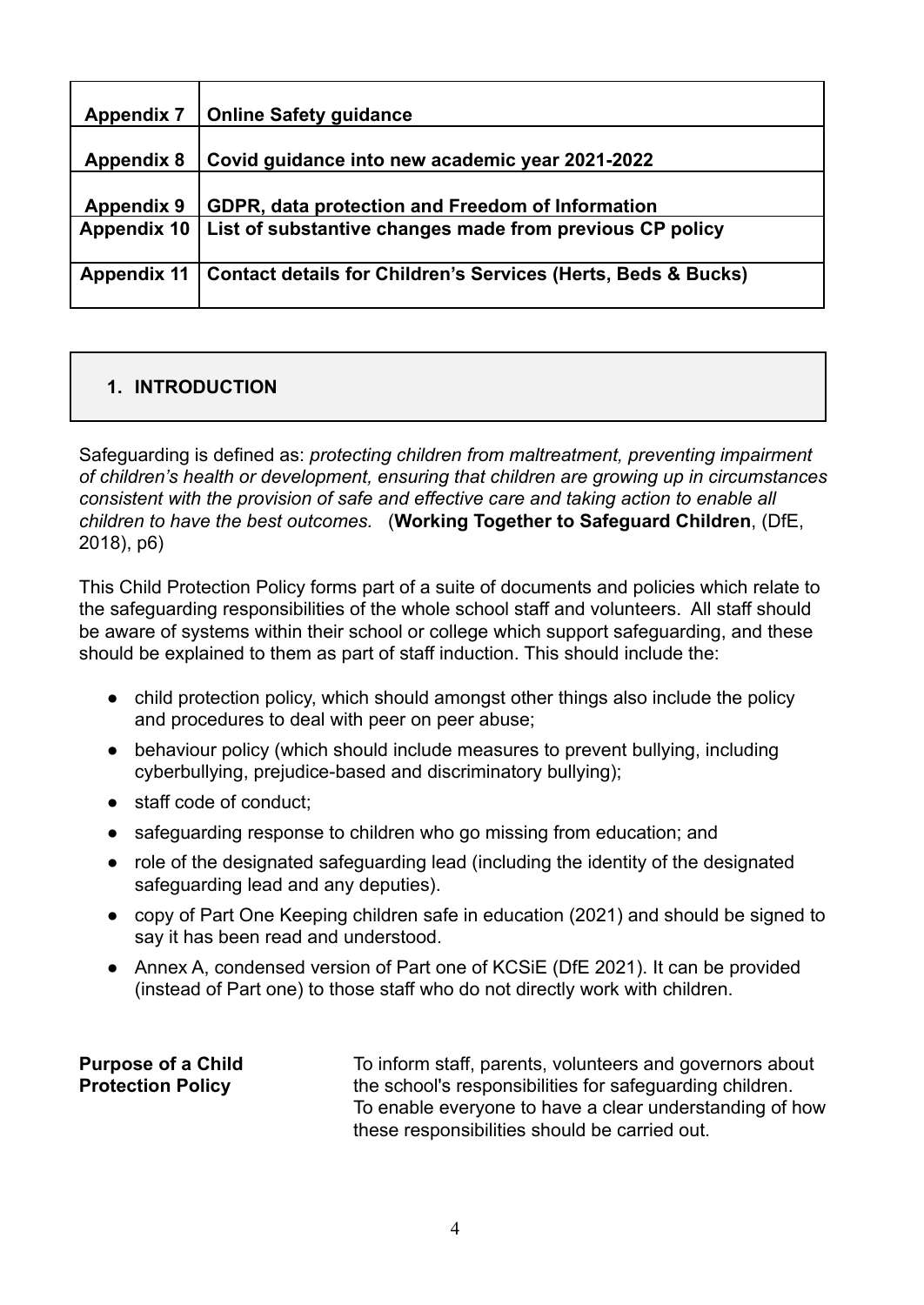| <b>Hertfordshire Safeguarding</b><br><b>Children Partnership</b><br><b>Procedures</b> | The school follows the procedures established by the<br>Hertfordshire Safeguarding Children Partnership (HSCP);<br>a guide to procedures and practice for all agencies in<br>Hertfordshire working with children and their families.<br>https://hertsscb.proceduresonline.com/index.htm                                                                                                                                                                                                                                                                                                                                                                                                     |
|---------------------------------------------------------------------------------------|---------------------------------------------------------------------------------------------------------------------------------------------------------------------------------------------------------------------------------------------------------------------------------------------------------------------------------------------------------------------------------------------------------------------------------------------------------------------------------------------------------------------------------------------------------------------------------------------------------------------------------------------------------------------------------------------|
| <b>School Staff &amp; Volunteers</b>                                                  | All school and college staff, including supply staff,<br>volunteers and contract workers have a responsibility to<br>provide a safe environment in which children can learn.                                                                                                                                                                                                                                                                                                                                                                                                                                                                                                                |
|                                                                                       | School staff and volunteers are particularly well placed to<br>observe outward signs of abuse, changes in behaviour<br>and failure to develop because they have daily contact<br>with children.                                                                                                                                                                                                                                                                                                                                                                                                                                                                                             |
|                                                                                       | All school staff will receive appropriate safeguarding<br>children training, including online safety (which is updated<br>regularly - Hertfordshire Safeguarding Children<br>Partnership advises every three years), so that they are<br>knowledgeable and aware of their role in the early<br>recognition of the indicators of abuse or neglect and of<br>the appropriate procedures to follow. In addition, all staff<br>members should receive safeguarding and child<br>protection updates (for example, via email, e-bulletins and<br>staff meetings), as required, but at least annually, to<br>provide them with relevant skills and knowledge to<br>safeguard children effectively. |
|                                                                                       | Supply staff, contractors and volunteers will be made<br>aware of the safeguarding policies and procedures by the<br>DSL, including The Child Protection Policy and Staff<br>Behaviour Policy (code of conduct)                                                                                                                                                                                                                                                                                                                                                                                                                                                                             |
| <b>Mission Statement</b>                                                              | Establish and maintain an ethos and culture where<br>children feel secure, are encouraged to talk, and are<br>listened and responded to when they have a worry or<br>concern.                                                                                                                                                                                                                                                                                                                                                                                                                                                                                                               |
|                                                                                       | Establish and maintain an ethos and culture where school<br>staff and volunteers feel safe, are encouraged to talk and<br>are listened to and responded to when they have<br>concerns about the safety and well-being of a child.                                                                                                                                                                                                                                                                                                                                                                                                                                                           |
|                                                                                       | Ensure children know that there are adults in the school<br>whom they can approach if they are worried.                                                                                                                                                                                                                                                                                                                                                                                                                                                                                                                                                                                     |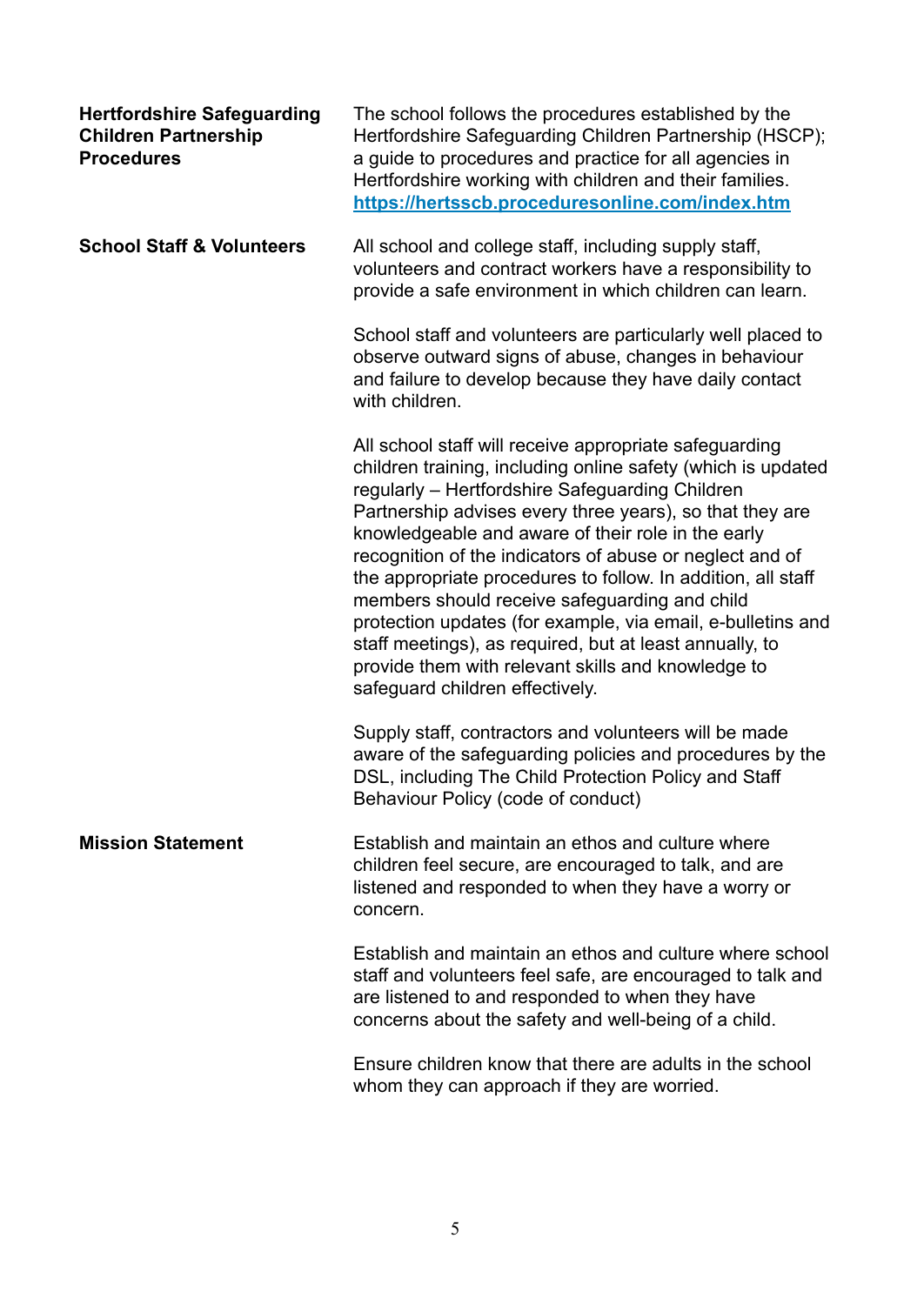|                                                                                          | Ensure that children, who have additional/unmet needs<br>are supported appropriately. This could include referral to<br>early help services or Child Protection Contact if they are<br>a child in need or have been / are at risk of being abused<br>and neglected.                                                      |
|------------------------------------------------------------------------------------------|--------------------------------------------------------------------------------------------------------------------------------------------------------------------------------------------------------------------------------------------------------------------------------------------------------------------------|
|                                                                                          | Consider how children may be taught about<br>safeguarding, including online, through teaching and<br>learning opportunities, as part of providing a broad and<br>balanced curriculum. Refer to KCSiE Part two:93                                                                                                         |
|                                                                                          | Staff members working with children are advised to<br>maintain an attitude of 'it could happen here' and 'it could<br>be happening to this child', where safeguarding is<br>concerned. When concerned about the welfare of a child,<br>staff members should always act in the interests of the<br>child                  |
| <b>Implementation, Monitoring</b><br>and Review of the Child<br><b>Protection Policy</b> | The policy will be reviewed at least annually by the<br>Trustees and shared with each LGB. It will be<br>implemented through the school's induction and training<br>programme, and as part of day to day practice.<br>Compliance with the policy will be monitored by the DSL<br>and through staff performance measures. |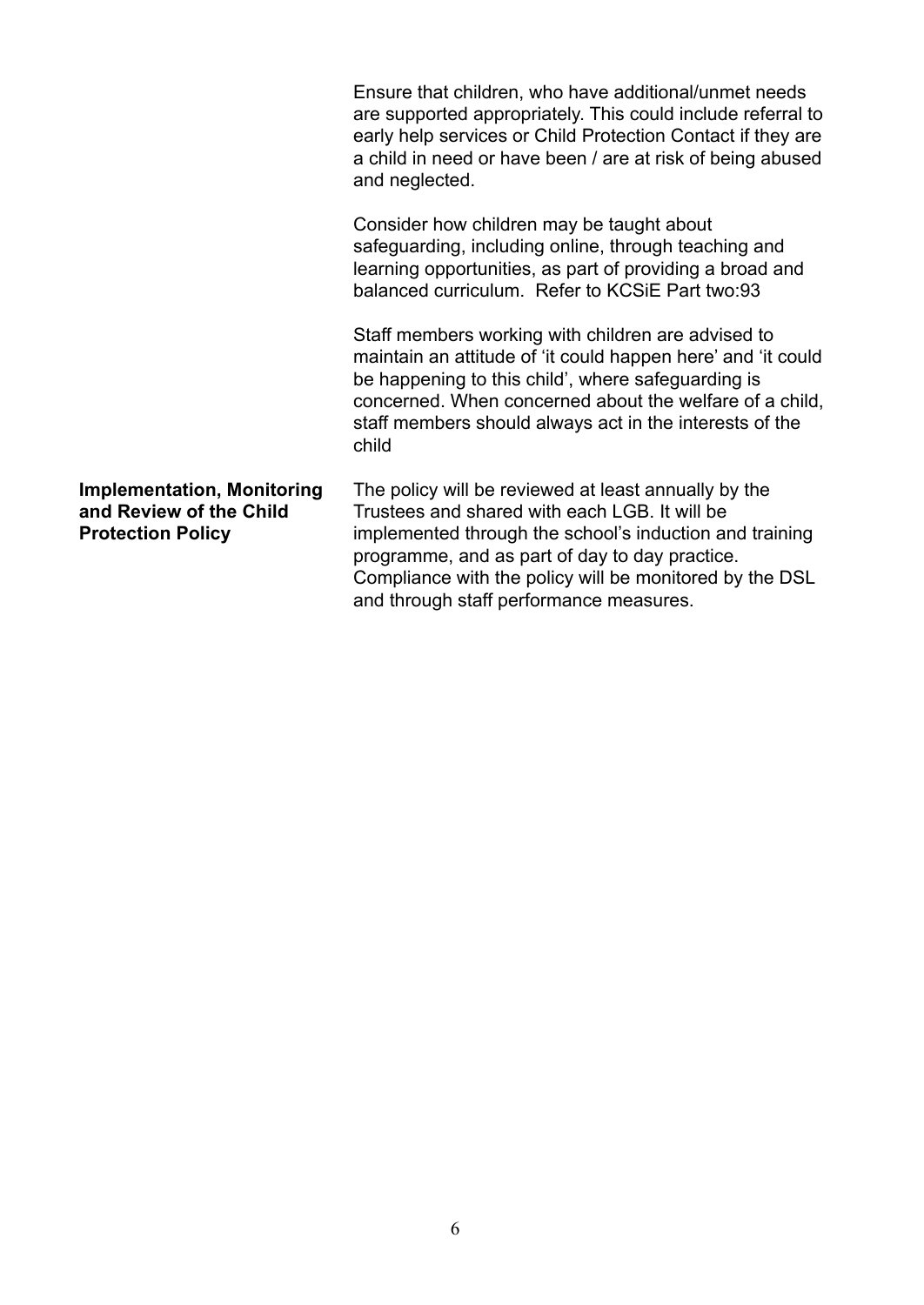## **2. STATUTORY FRAMEWORK**

In order to safeguard and promote the welfare of children, the school will act in accordance with the following legislation and guidance:

- The Children Act 1989
- The Children Act 2004
- Children and Social Work Act 2017
- Education Act 2002 (Section 175/157) *Outlines that Local Authorities and School Governing Bodies have a responsibility to "ensure that their functions relating to the conduct of school are exercised with a view to safeguarding and promoting the welfare of children who are its pupils".*
- Hertfordshire Safeguarding Children Partnership Procedures Manual (Electronic)
- Keeping Children Safe in Education (DfE, September 2021)
- Working Together to Safeguard Children (DfE 2018)
- The Education (Pupil Information) (England) Regulations 2005
- Sexual Offences Act (2003)
- Section 26, The Counter Terrorism and Security Act 2015 (PREVENT duty)
- Female Genital Mutilation Act 2003 (Section 74, Serious Crime Act 2015)
- Anti-social Behaviour, Crime and Policing Act 2014 (makes it a criminal offence to force someone to marry. Includes taking someone overseas to force them to marry (whether or not the forced marriage takes place).
- Serious Violence Strategy 2018
- Sexual violence and sexual harassment between children in schools and colleges (DfE 2017)

## **3. THE DESIGNATED SAFEGUARDING LEAD**

Governing bodies and proprietors should ensure an appropriate **senior member** of staff, from the school or college **leadership team**, is appointed to the role of DSL.

During term time the DSL and or a Deputy will always be available (during school or college hours) for staff in the school or college to discuss any safeguarding concerns.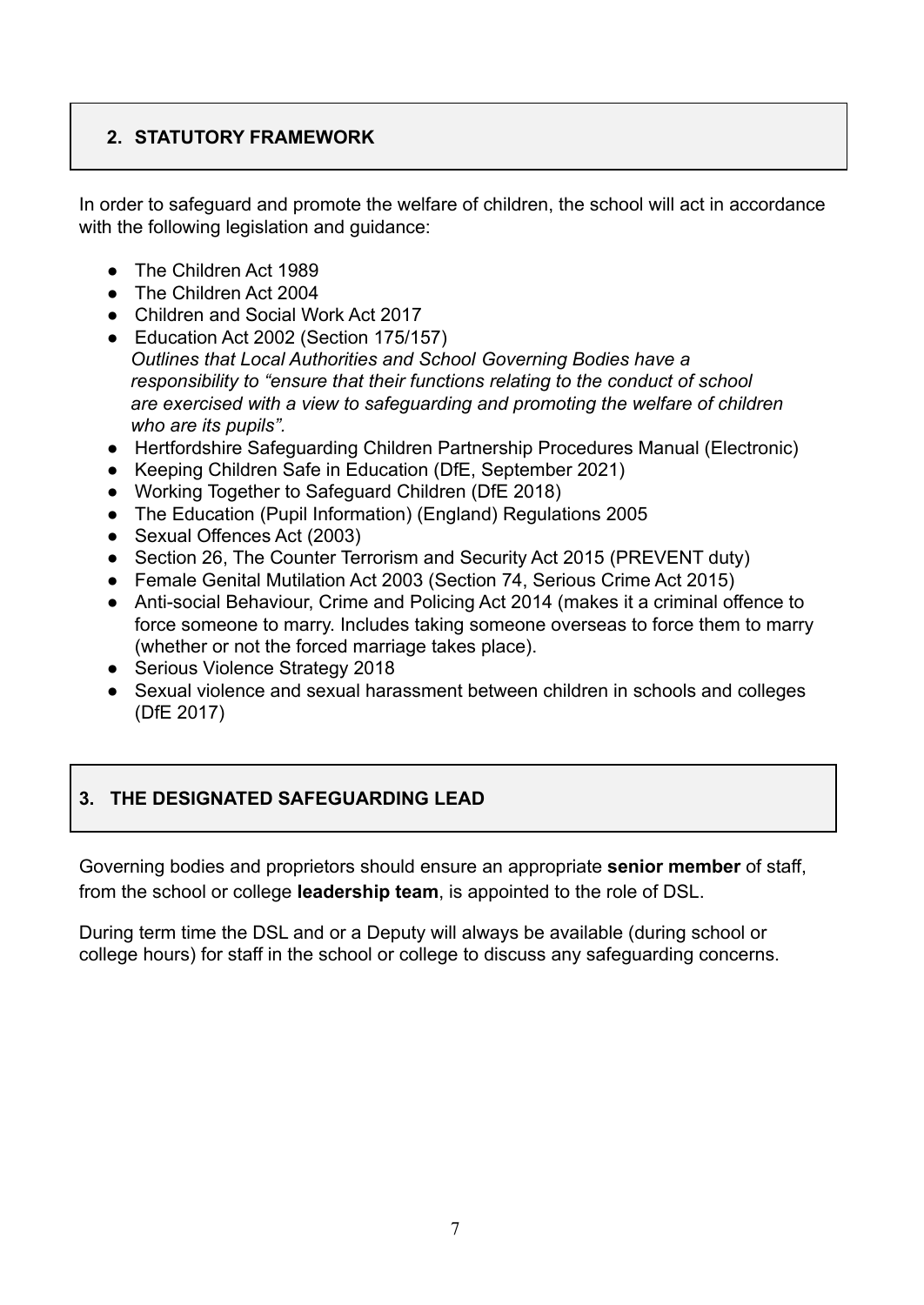## **For each school in the Trust the DSL arrangements are as follows:**

## **Tring School:**

The DSL for Child Protection at Tring School is: **Nigel Barlow**

There should be a Deputy DSL (DDSL) in the absence of the lead DSL.

The Deputy DSLs for Child Protection:

- Mr Chris Lickfold Deputy DSL
- Mrs Lucy Williams Deputy DSL
- Mrs Ruth Georgiades
- Mrs Browne
- Mr Belony
- Miss Moore
- Miss Gosling
- Mr Sanday
- Miss Stefan
- Mrs Young
- Mrs Belmont

**-------------------------------------------------------**

The DSL for Child Protection at Grove Road is: **Sharon Wilson**

There should be a Deputy DSL (DDSL) in the absence of the lead DSL.

The Deputy DSLs for Child Protection at Grove Road:

- Katie Reeve
- Debbie Lamb
- Sophie O'Leary
- Hannah Lowey
- Gemma Sainsbury
- Amanda Lyons

**-------------------------------------------------------**

The DSL for Child Protection at Dundale is: **Rebecca Ellis**

There should be a Deputy DSL (DDSL) in the absence of the lead DSL.

The Deputy DSLs for Child Protection:

- Hannah Kohler
- Tanya Garner-Veal
- Cerrie Warwick
- Laura Millar
- Trudi Fryer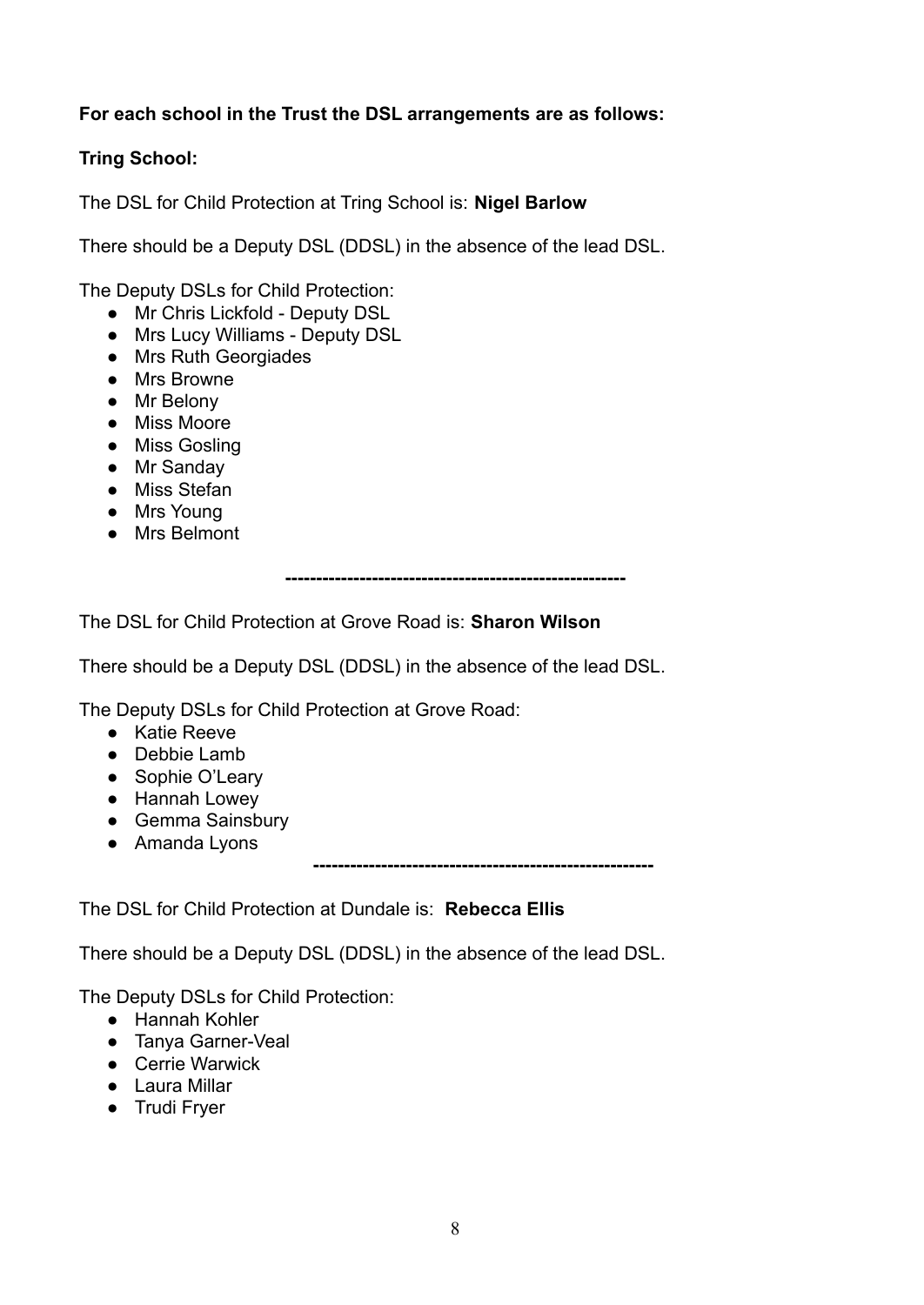## **The broad areas of responsibility for the DSL are:**

- Managing Child Protection Contact Referrals and cases
- Contacting the Child Protection Consultation Hub when advice is needed regarding child protection concerns which possibly meet the threshold for statutory intervention
- Completing Child Protection Contact Referrals for all cases of suspected abuse or neglect where there is a risk of significant harm to the child/young person, Police where a crime may have been committed and to the Channel programme where there is a radicalisation concern
- Liaise with the Head Teacher or Principal to inform him/her of issues, especially ongoing enquiries under Section 47 of the Children Act 1989 and police investigations
- Act as a source of support, advice and expertise to staff on matters of safety and safeguarding and when deciding whether to make a Child Protection Contact Referral by liaising with relevant agencies
- Support staff who make Child Protection Contact Referrals and other service referrals
- Share information with appropriate staff in relation to a child's looked after (CLA) legal status (whether they are looked after under voluntary arrangements with consent of parents or on an Interim Care Order or Care Order) and contact arrangements with birth parents or those with parental responsibility.
- Ensure they have details of the CLA's social worker and the name of the virtual school Head Teacher in the authority that looks after the child or those currently working with a social worker.

## **Training KCSiE (DfE, 2021)**

The DSL should undergo formal training every two years. The DSL should also undertake Prevent awareness training every 3 years. In addition to this training, their knowledge and skills should be refreshed (for example via e-bulletins, meeting other DSLs, or taking time to read and digest safeguarding developments) at least annually to:

The designated safeguarding lead should undertake Prevent awareness training. Training should provide designated safeguarding leads with a good understanding of their own role, how to identify, understand and respond to specific needs that can increase the vulnerability of children, as well as specific harms that can put children at risk, and the processes, procedures and responsibilities of other agencies, particularly children's social care, so they: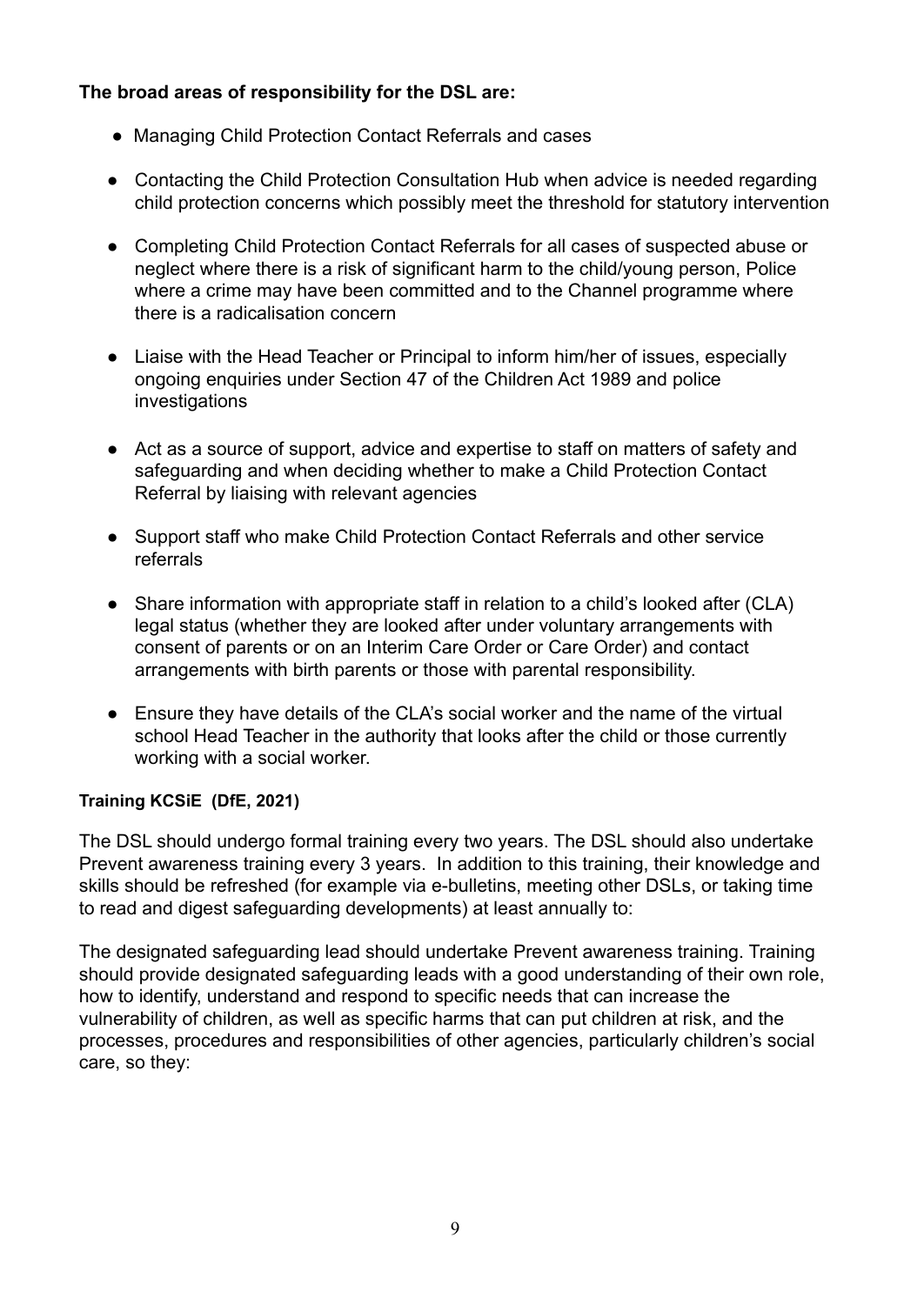1) Understand the assessment process for providing early help and statutory intervention, including local criteria for action and local authority children's social care referral arrangements

2) Have a working knowledge of how Hertfordshire conduct a child protection case conference and a child protection review conference and be able to attend and contribute to these effectively when required to do so

3) Understand the importance of the role the designated safeguarding lead has in providing information and support to children social care in order to safeguard and promote the welfare of children

4) Understand the lasting impact that adversity and trauma can have, including on children's behaviour, mental health and wellbeing, and what is needed in responding to this in promoting educational outcomes

5) Are alert to the specific needs of children in need, those with special educational needs and disabilities (SEND), those with relevant health conditions and young carers

6) Understand the importance of information sharing, both within the school and college, and with the safeguarding partners, other agencies, organisations and practitioners (Full details in Chapter one of **Working Together to Safeguard Children**)

7) Understand and support the school or college with regards to the requirements of the Prevent duty and are able to provide advice and support to staff on protecting children from the risk of radicalisation

8) Are able to understand the unique risks associated with online safety and be confident that they have the relevant knowledge and up to date capability required to keep children safe whilst they are online at school or college

9) Can recognise the additional risks that children with special educational needs and disabilities (SEND) face online, for example, from online bullying, grooming and radicalisation and are confident they have the capability to support children with SEND to stay safe online

10) Obtain access to resources and attend any relevant or refresher training courses and encourage a culture of listening to children and taking account of their wishes and feelings, among all staff, in any measures the school or college may put in place to protect them.

## **Raising Awareness: The DSL (DDSL) should:**

- Ensure all staff including part time, contractors, volunteers and supply staff are aware of the school or college's policies, that these are understood and used appropriately.
- Work with the governing bodies or proprietors to ensure that the school's or college's child protection policy is reviewed annually, and the procedures and implementation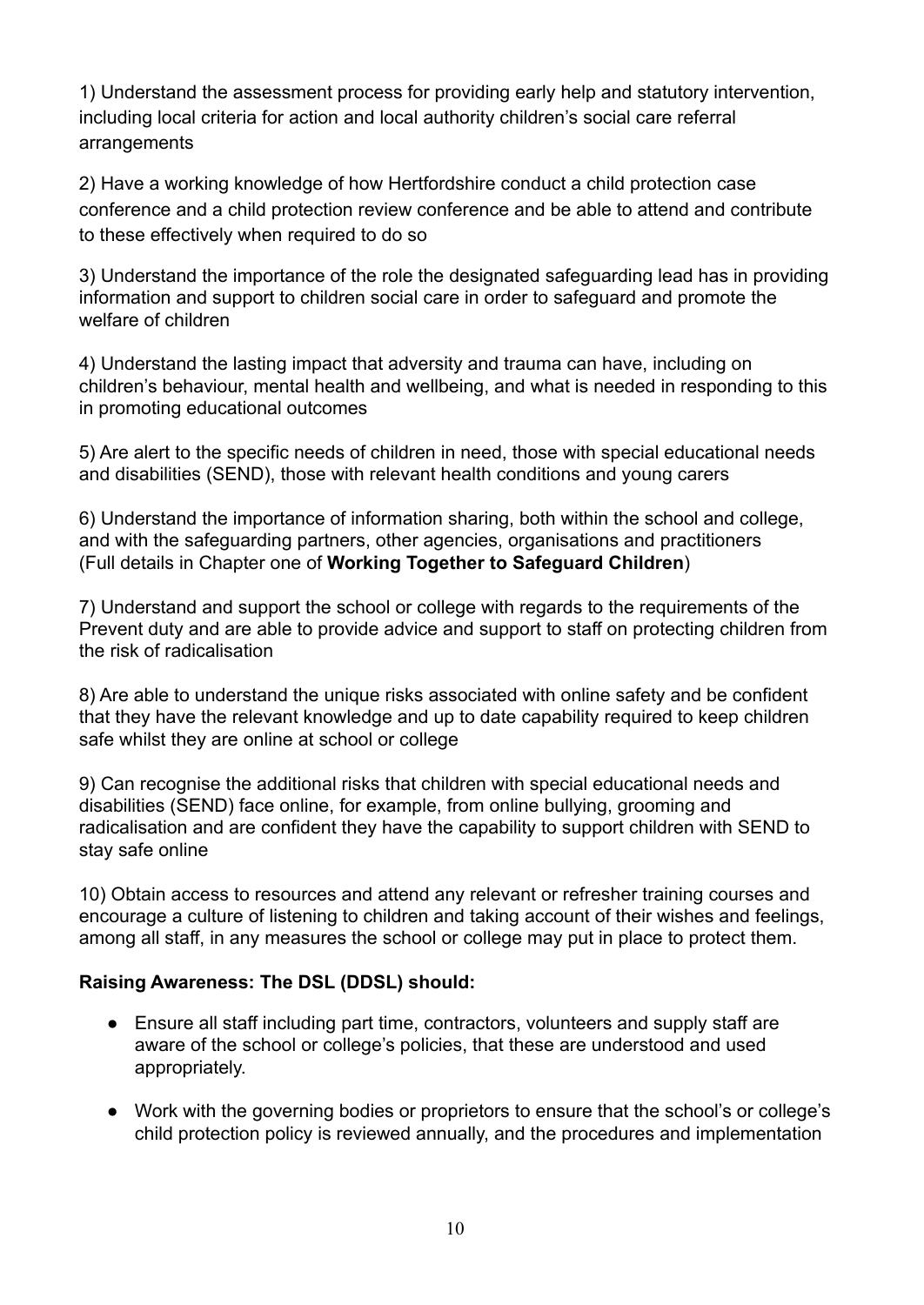are updated and reviewed regularly.

- Ensure the safeguarding and child protection policy is available publicly and that parents are aware that advice regarding early help and child protection concerns could be sought from the Consultation Hub and that Child Protection Contact form. Referrals about suspected abuse or neglect may be made. Ensure parents are aware of the school or college's statutory role regarding safeguarding of children.
- Link with Hertfordshire Safeguarding Children's Partnership (HSCP) to make sure staff are aware of training opportunities and the latest local policies on safeguarding.
- Help promote educational outcomes by sharing the information about the welfare, safeguarding and child protection issues that children who have or have had a social worker are experiencing with teachers and school and college leadership staff.
- Ensure that when children leave the school or college, they ensure the file for safeguarding and any child protection information is sent to any new school/college as soon as possible but transferred securely and separately from the main pupil file. The file should not be sent until the child is physically attending the new school.
- Obtain proof that the new school/education setting has received the safeguarding file for any child transferring and then destroy any information held on the child unless the case is currently open and in line with data protection guidelines (see Record keeping Guidance on Hertfordshire Grid for Learning for further information)
- Consider if it would be appropriate to share any information with the new school or college in advance of a child leaving. For example, information that would allow the new school or college to continue supporting victims of abuse and have that support in place for when the child arrives.
- Due to the geographical location of the schools, DSLs and DDSLs need to be aware of the referral processes for both Hertfordshire and Buckinghamshire. Pupils with a Bucks address will need to be referred via Bucks, despite all schools in the Trust sitting within Hertfordshire.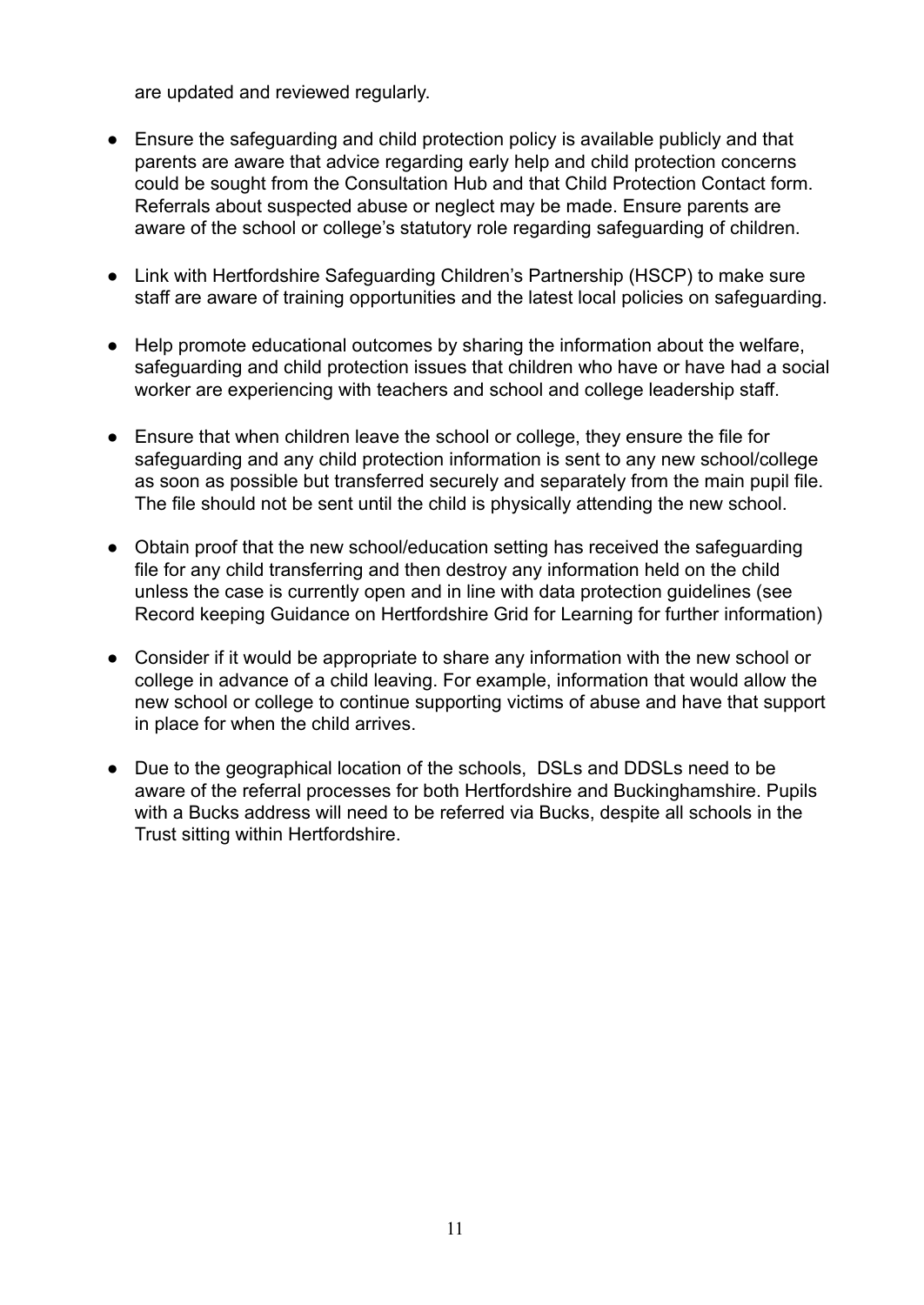## **4. THE MANAGEMENT OF SAFEGUARDING**

Governing bodies and proprietors (in Part two, unless otherwise stated, includes management committees) must ensure that they comply with their duties under legislation. They must also have regard to this guidance to ensure that the policies, procedures and training in their schools or colleges are always effective and comply with the law.

The responsibility of governing bodies, proprietors and management committees include:

● ensure there are appropriate policies and procedures in place in order for appropriate action to be taken in a timely manner to safeguard and promote children's welfare e.g.

-Child protection policy in place

-Staff behaviour policy (sometimes called employee code of conduct)

-Part one, OR Annex A (which is a condensed version of Part one of Keeping Children Safe in Education (KCSIE) which can be provided (instead of Part one) to those staff who do not directly work with children (if the governing body or proprietor think it will provide a better basis for those staff to promote the welfare and safeguard children.) of KCSiE (DfE, 2021)

-Annex B KCSIE (DfE, 2021) on specific safeguarding issues

-Information regarding the role and identity of the designated safeguarding lead (and any deputies), **should be provided to all staff on induction**

● Governing bodies and Trustees each have a link lead to take leadership responsibility for their schools or college's safeguarding arrangements.

## **The nominated RLP Trustee for child protection is: Helen Jones**

## **Tring School**

The nominated governor for child protection is:**Mrs Nicci Boddam-Whetham**

The Chair of governors is: **Mr Anthony Kent**

The Vice Chair of governors is: **Prof George Tuckwell**

**---------------------------------------------------------------**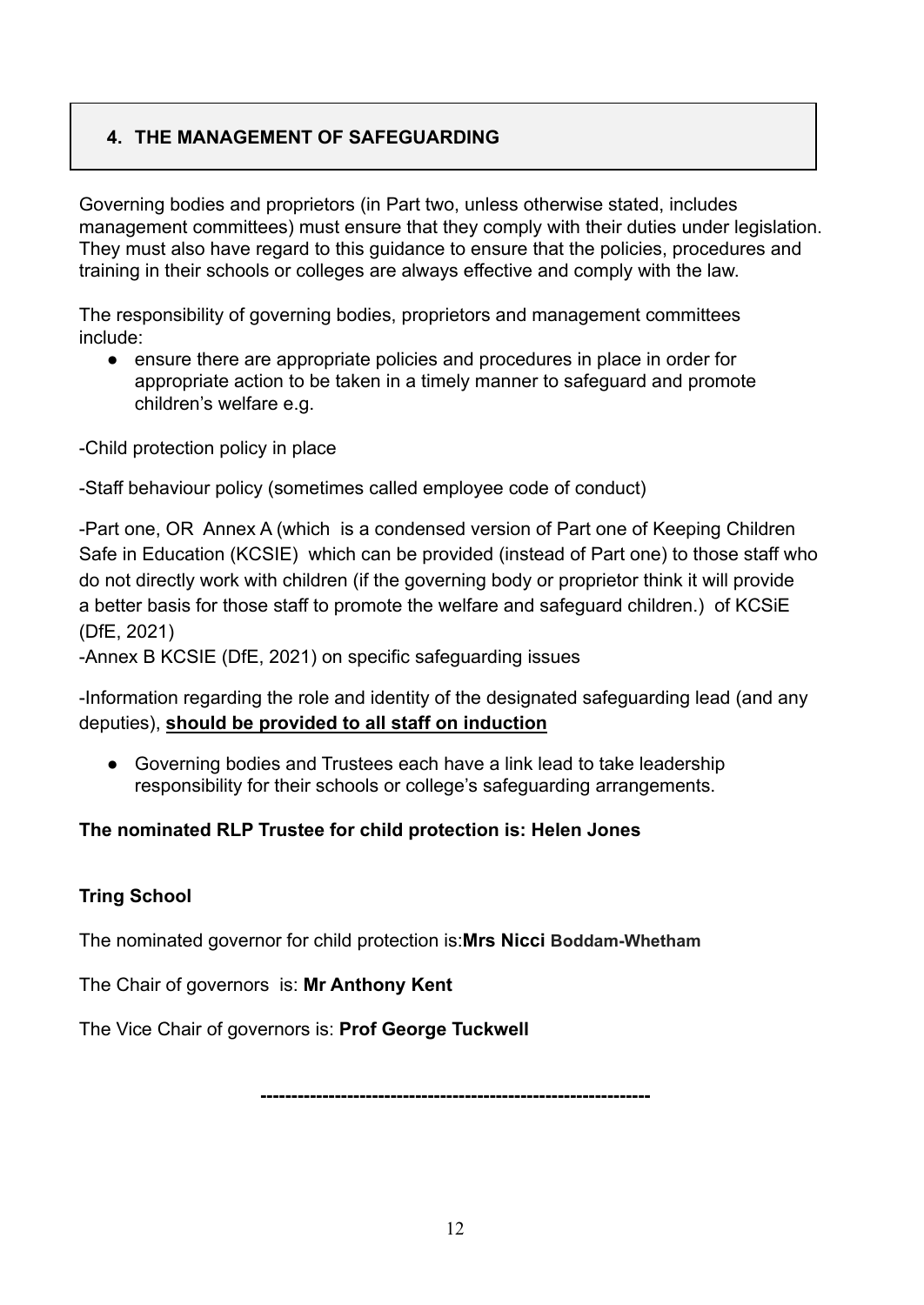## **Grove Road Primary**

The nominated governor for child protection is: **Janet Langdon**

The Chair of governors is: **Julian Cacchioli**

The Vice Chair of governors is: **Paul Lindars**

**--------------------------------------------------------------**

#### **Dundale Primary**

The nominated governor for child protection is: **Richard Titley**

The Chair of governors is: **Barbara Hamilton**

The Vice Chair of governors is: **Mrs G Budgell**

**---------------------------------------------------------------**

- Headteachers should ensure that the above policies and procedures, adopted by governing bodies and proprietors, and particularly concerning referrals of cases of suspected abuse and neglect, are followed by all staff.
- *●* Ensure that the school or college contributes to multi-agency working in line with statutory guidance **Working Together to Safeguard Children (DfE,2018).**
- New safeguarding partners and child death review partner arrangements are in place
- Should understand the local criteria for action and the local protocol for assessment and ensure they are reflected in their own policies and procedures. They should also be prepared to supply information as requested by the three safeguarding partners
- Schools and colleges should work with social care, the police, health services and other services to promote the welfare of children and protect them from harm. This includes providing a coordinated offer of early help when additional needs of children are identified and contributing to inter-agency plans to provide additional support to children subject to child protection plans.
- Ensuring arrangements are in place that set out clearly the principles for sharing information within the school or college and with the three safeguarding partners, other organisations, agencies and practitioners as required.
- Ensure child protection files are transferred to the new school or college as soon as possible, ensuring secure transit, and confirmation of receipt should be obtained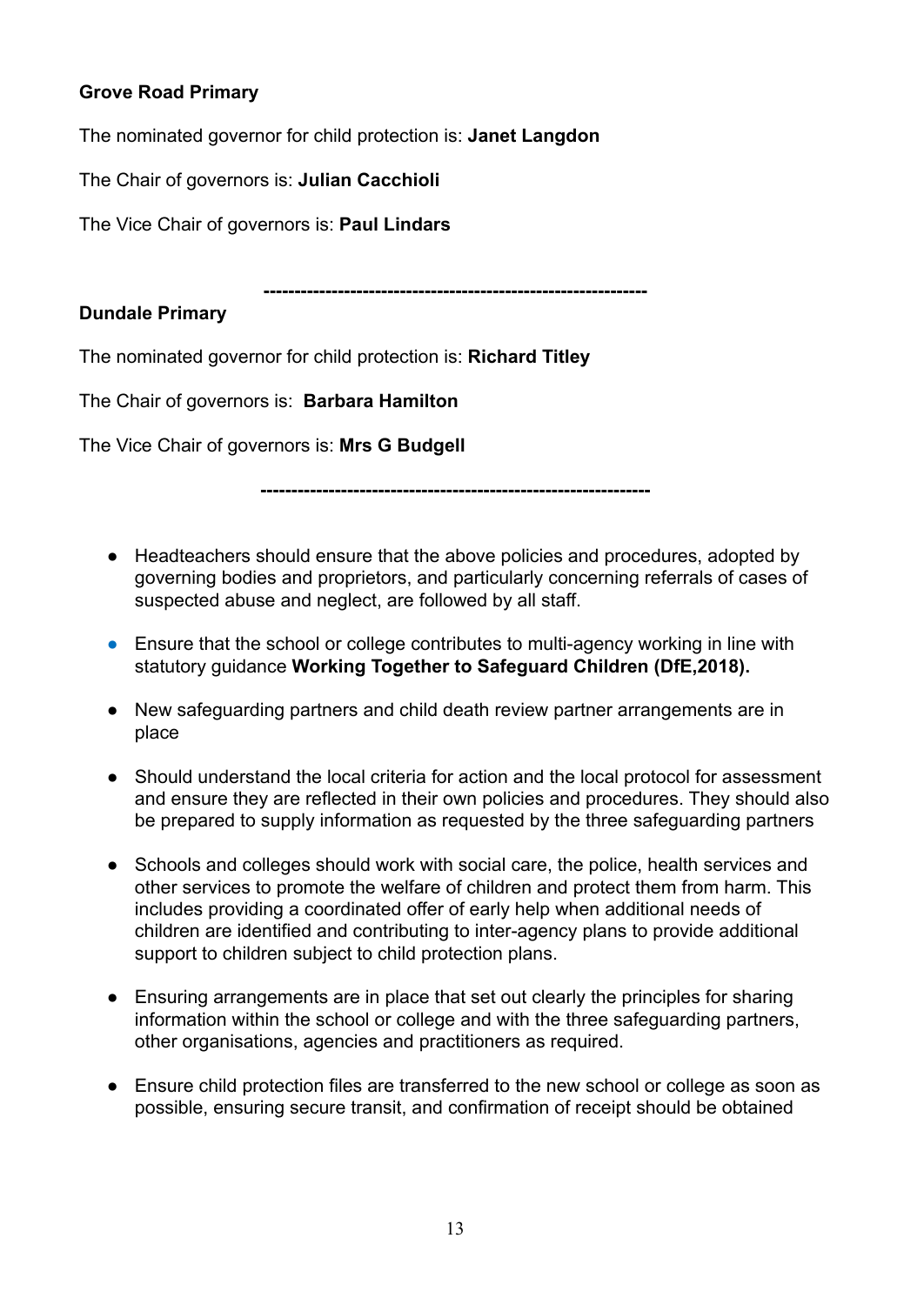- Ensure that all staff undergo child protection training (including online safety) at induction. The training should be regularly updated. Induction and training should be in line with advice from the local three safeguarding partners (HSCP) 3 years.
- All staff should receive regular safeguarding and child protection updates (for example, via email, e-bulletins, staff meetings) as required, and at least annually
- Opportunity should therefore be provided for staff to contribute to and shape safeguarding arrangements and child protection policy.
- Ensure that children are taught about safeguarding, including online safety. Schools should consider this as part of providing a broad and balanced curriculum. Education (for all primary pupils) and Relationships and Sex Education (for all secondary pupils) and Health Education (for all pupils in state-funded schools) Mandatory since September 2020.
- Governing bodies and proprietors should prevent people who pose a risk of harm from working with children by adhering to statutory responsibilities to check staff who work with children, taking proportionate decisions on whether to ask for any checks beyond what is required and ensuring volunteers are appropriately supervised.
- Ensure school have written recruitment and selection policies and procedures in place and at least one of the persons who conducts an interview has completed safer recruitment training
- Should ensure there are procedures in place (as described in part 4 of KCSiE) to manage concerns and allegations against staff including volunteers and supply staff
- There must be procedures in place to make a referral to the Disclosure and Barring Service (DBS) if a person in regulated activity has been dismissed or removed due to safeguarding concerns or would have been had they not resigned. (refer to *Type of DBS checks* in KCSiE (DfE 2021) pg. 57
- All staff should be clear about their school's policy and procedures with regard to peer on peer abuse.
- Where there is a safeguarding concern, ensure the child's wishes and feelings are taken into account when determining what action to take and what services to provide. Systems should be in place for children to express their views and give feedback. Ultimately, all systems and processes should operate with the best interests of the child at heart.
- Ensuring that all of the DSLs, including deputies, should undergo formal child protection training every two years, in line with KCSIE and HSCP procedures, and receive regular, at least annual, safeguarding updates via e-bulletins, meeting other DSLs, or taking time to read and digest safeguarding developments, for example.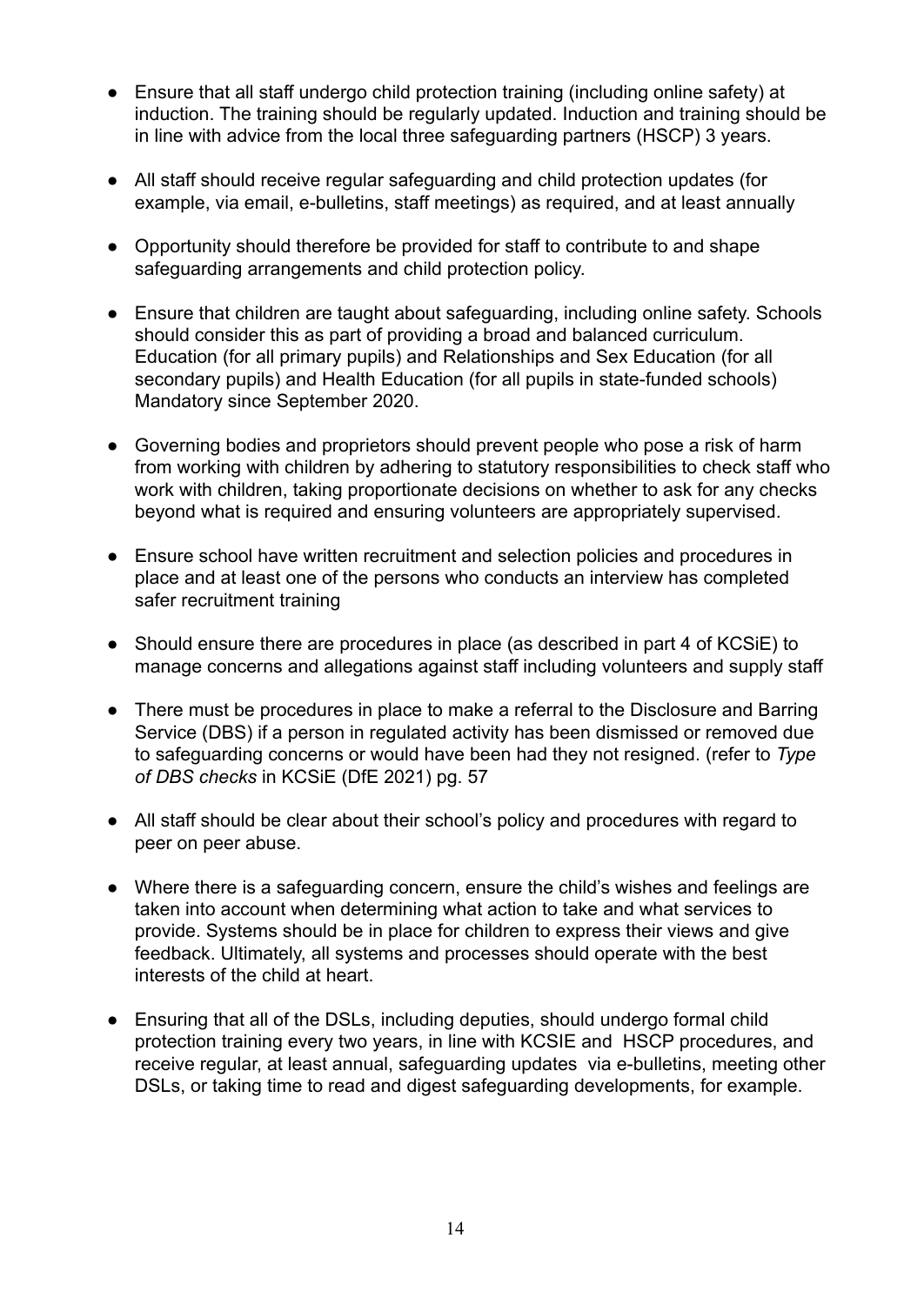- Prioritising the welfare of children and young people and creating a culture where staff are confident to challenge senior leaders over any safeguarding concerns
- Ensuring appropriate filters and appropriate monitoring systems are in place to safeguard children from potentially harmful and inappropriate online material. Additional information to support governing bodies and proprietors is provided in Part 2 of KCSiE (DfE 2021).

## **5. WHEN TO BE CONCERNED**

Knowing what to look for is vital for the early identification of abuse and neglect. All staff should be aware of the Indicators of abuse and neglect so that they are able to identify cases of children who may be in need of help or protection.

**Abuse:** a form of maltreatment of a child. Somebody may abuse or neglect a child by inflicting harm or by failing to act to prevent harm. Children may be abused in a family or in an institutional or community setting by those known to them or, more rarely, by others. Abuse can take place wholly online, or technology may be used to facilitate offline abuse. Children may be abused by an adult or adults or by another child or children.

#### **Physical abuse**

A form of abuse which may involve hitting, shaking, throwing, poisoning, burning or scalding, drowning, suffocating or otherwise causing physical harm to a child. Physical harm may also be caused when a parent or carer fabricates the symptoms of, or deliberately induces, illness in a child.

| Indicators in a child/ young person                                                       |                                                                |  |
|-------------------------------------------------------------------------------------------|----------------------------------------------------------------|--|
| Bruises – shape, grouping, site, repeat or<br>multiple                                    | Withdrawal from physical contact                               |  |
| Bite-marks – site and size<br>Burns and Scalds – shape, definition, size,<br>depth, scars | Aggression towards others, emotional and<br>behaviour problems |  |
| Improbable, conflicting explanations for<br>injuries or unexplained injuries              | Frequently absent from school                                  |  |
| Untreated injuries                                                                        | Admission of punishment which appears<br>excessive             |  |
| Injuries on parts of body where accidental<br>injury is unlikely                          | <b>Fractures</b>                                               |  |
| Repeated or multiple injuries                                                             | Fabricated or induced illness                                  |  |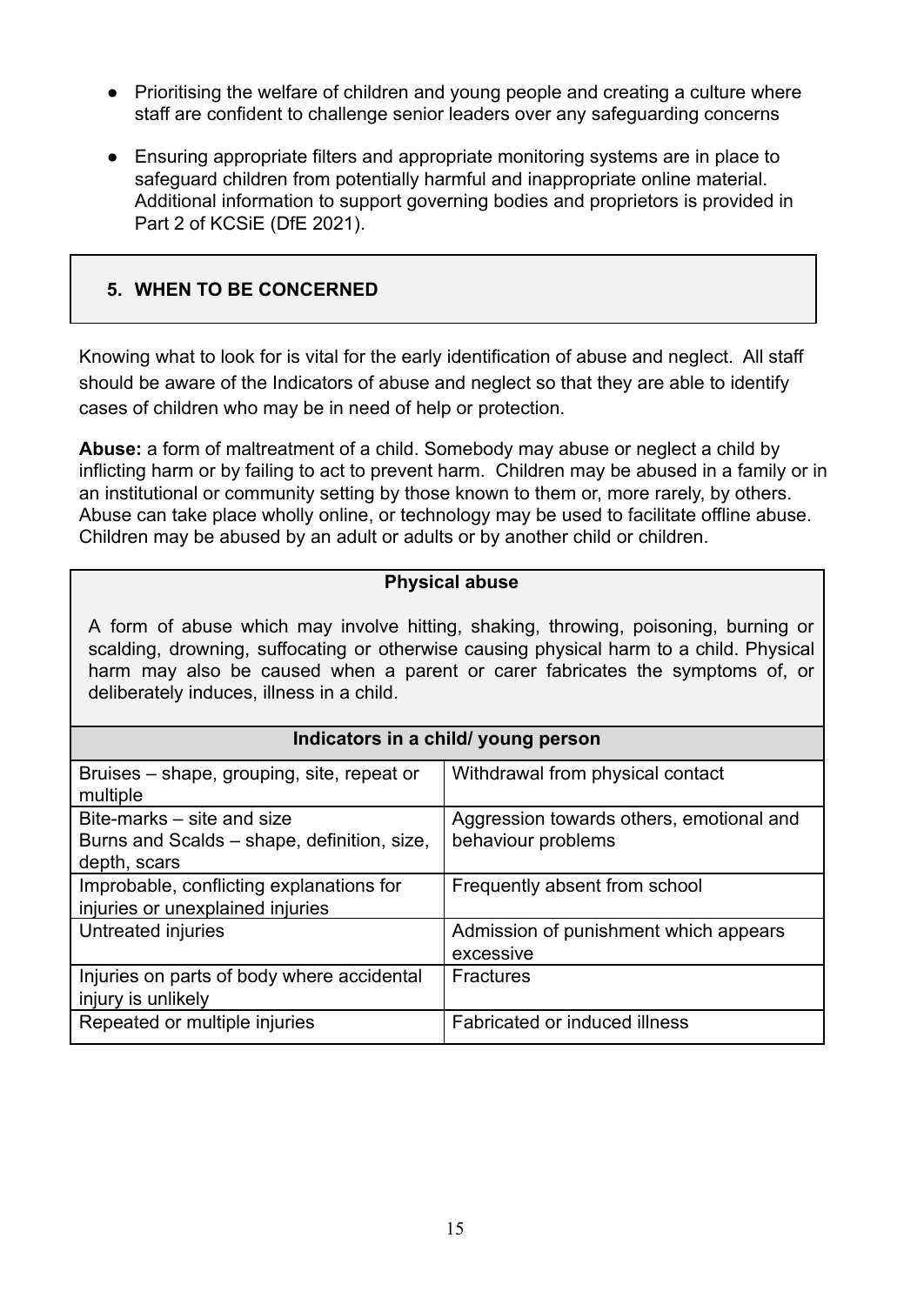#### **Emotional abuse**

The persistent emotional maltreatment of a child such as to cause severe and adverse effects on the child's emotional development. It may involve conveying to a child that they are worthless or unloved, inadequate, or valued only insofar as they meet the needs of another person. It may include not giving the child opportunities to express their views, deliberately silencing them or 'making fun' of what they say or how they communicate.

It may feature age or developmentally inappropriate expectations being imposed on children. These may include interactions that are beyond a child's developmental capability as well as overprotection and limitation of exploration and learning or preventing the child from participating in normal social interaction. It may involve seeing or hearing the ill-treatment of another. It may involve serious bullying (including cyberbullying), causing children frequently to feel frightened or in danger, or the exploitation or corruption of children. Some level of emotional abuse is involved in all types of maltreatment of a child, although it may occur alone.

| Indicators in a child/ young person |                                                                  |  |
|-------------------------------------|------------------------------------------------------------------|--|
| Self-harm                           | Over-reaction to mistakes / Inappropriate<br>emotional responses |  |
| Chronic running away                | Abnormal or indiscriminate attachment                            |  |

|                                                                    | emotional responses                                                                    |
|--------------------------------------------------------------------|----------------------------------------------------------------------------------------|
| Chronic running away                                               | Abnormal or indiscriminate attachment                                                  |
| Drug/solvent abuse                                                 | Low self-esteem                                                                        |
| Compulsive stealing                                                | Extremes of passivity or aggression                                                    |
| Makes a disclosure                                                 | Social isolation - withdrawn, a 'loner'<br>Frozen watchfulness particularly pre school |
| Developmental delay                                                | Depression                                                                             |
| Neurotic behaviour (e.g. rocking, hair<br>twisting, thumb sucking) | Desperate attention-seeking behaviour                                                  |

#### **Neglect**

The persistent failure to meet a child's basic physical and/or psychological needs, likely to result in the serious impairment of the child's health or development. Neglect may occur during pregnancy, for example, as a result of maternal substance abuse. Once a child is born, neglect may involve a parent or carer failing to: provide adequate food, clothing and shelter (including exclusion from home or abandonment); protect a child from physical and emotional harm or danger; ensure adequate supervision (including the use of inadequate care-givers); or ensure access to appropriate medical care or treatment. It may also include neglect of, or unresponsiveness to, a child's basic emotional needs.

| Indicators in a child/ young person               |                 |  |
|---------------------------------------------------|-----------------|--|
| Failure to thrive - underweight, small<br>stature | Low self-esteem |  |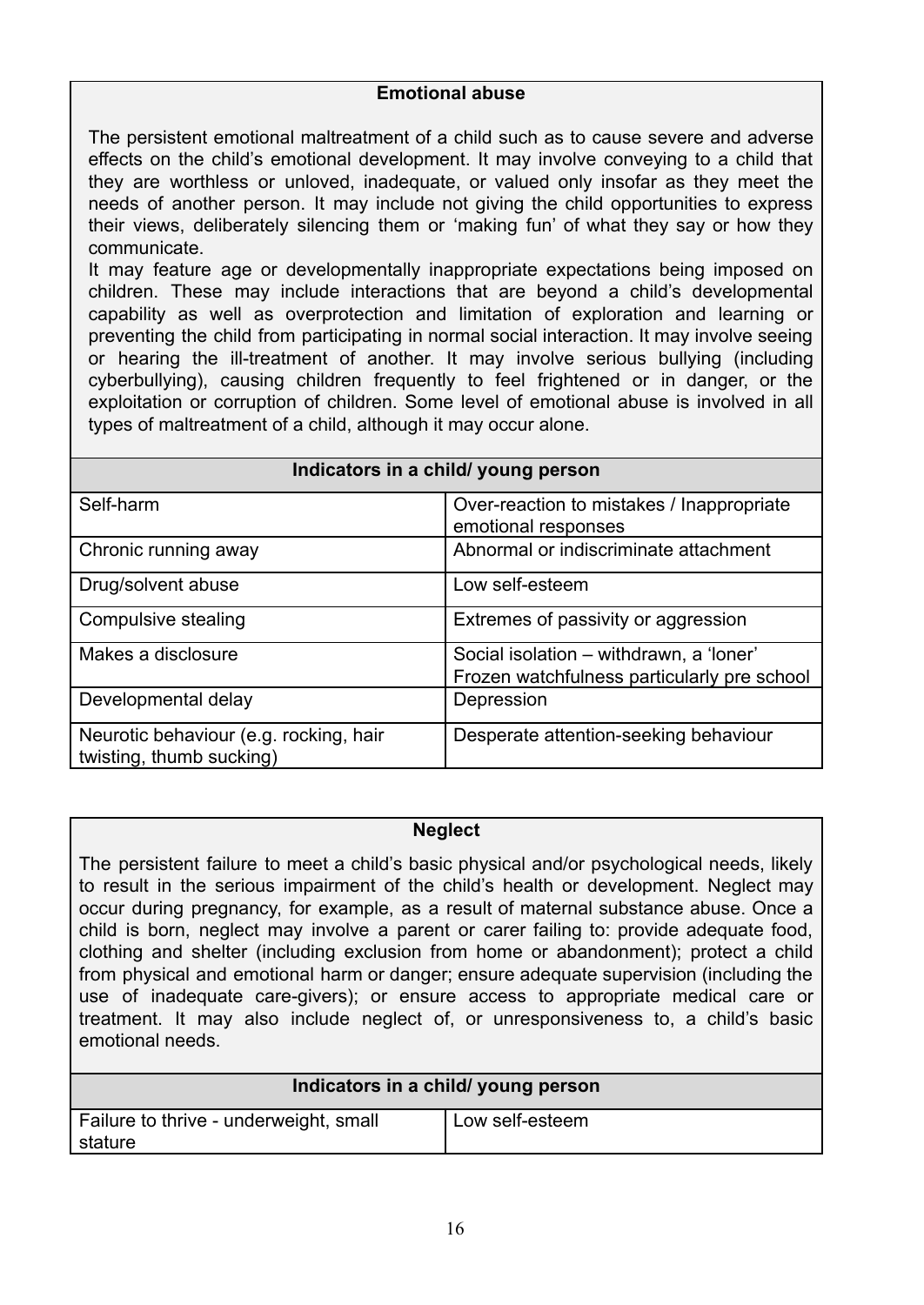| Dirty and unkempt condition                                                                       | Inadequate social skills and poor<br>socialisation  |
|---------------------------------------------------------------------------------------------------|-----------------------------------------------------|
| Inadequately clothed                                                                              | Frequent lateness or non-attendance at<br>school    |
| Dry sparse hair                                                                                   | Abnormal voracious appetite at school or<br>nursery |
| Untreated medical problems                                                                        | Self-harming behaviour                              |
| Red/purple mottled skin, particularly on the<br>hands and feet, seen in the winter due to<br>cold | <b>Constant tiredness</b>                           |
| Swollen limbs with sores that are slow to<br>heal, usually associated with cold injury            | Disturbed peer relationships                        |

#### **Sexual abuse**

Involves forcing or enticing a child or young person to take part in sexual activities, not necessarily involving violence, whether or not the child is aware of what is happening. The activities may involve physical contact, including assault by penetration (for example rape or oral sex) or non-penetrative acts such as masturbation, kissing, rubbing, and touching outside of clothing. They may also include non-contact activities, such as involving children in looking at, or in the production of, sexual images, watching sexual activities, encouraging children to behave in sexually inappropriate ways, or grooming a child in preparation for abuse. Sexual abuse can take place online, and technology can be used to facilitate offline abuse. Sexual abuse is not solely perpetrated by adult males. Women can also commit acts of sexual abuse, as can other children. The sexual abuse of children by other children is a specific safeguarding issue (also known as peer on peer abuse) in education and all staff should be aware of it and of their school or colleges policy and procedures for dealing with it.

#### **Indicators in a child/ young person**

| Self-harm - eating disorders, self-mutilation<br>and suicide attempts          | Poor self-image, self-harm, self-hatred                                                                      |
|--------------------------------------------------------------------------------|--------------------------------------------------------------------------------------------------------------|
| Running away from home                                                         | Inappropriate sexualised conduct                                                                             |
| Reluctant to undress for PE                                                    | Withdrawal, isolation or excessive worrying                                                                  |
| Pregnancy                                                                      | Sexual knowledge or behaviour<br>inappropriate to age/stage of development,<br>or that is unusually explicit |
| Inexplicable changes in behaviour, such as<br>becoming aggressive or withdrawn | Poor attention / concentration (world of<br>their own)                                                       |
| Pain, bleeding, bruising or itching in genital<br>and /or anal area            | Sudden changes in schoolwork habits,<br>become truant                                                        |
| Sexually exploited or indiscriminate choice<br>of sexual partners              |                                                                                                              |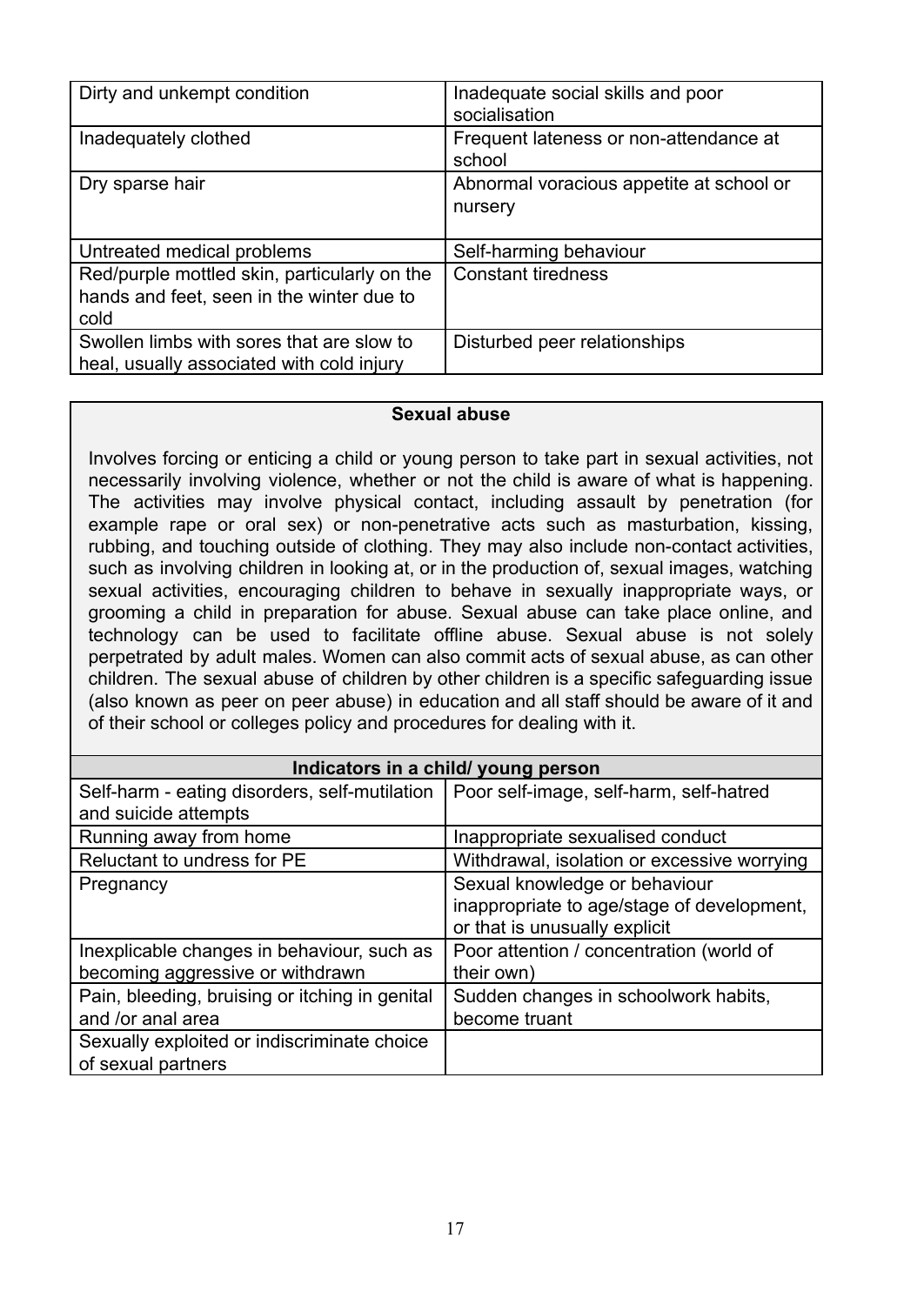If staff have any concerns about a child's welfare, they should act on them immediately. If staff have a concern, they should follow this policy and speak to the DSL/DDSL. The DSL/DDSL are most likely to have a complete safeguarding picture and be the most appropriate person to advise on the response to a safeguarding concern.

## **Any staff member should be able to make a Child Protection Contact Referral to Children's Services if necessary.**

All staff should be aware of the process for making Child Protection Contact Referrals to Children's Services for statutory assessments under the Children Act 1989, especially section 17 (children in need) and section 47 (a child suffering, or likely to suffer, significant harm - from abuse or neglect) that may follow a Contact Referral, along with the role they might be expected to play in such assessments.

Staff should not assume a colleague or another professional will take action and share information that might be critical in keeping children safe. They should be mindful that early information sharing is vital for effective identification, assessment and allocation of appropriate service provision.

## **Options will then include:**

- Managing any support for the child internally via the school or college's own pastoral support processes.
- Completing a Families First Assessment or making a request for early help support.
- A Child Protection Contact Referral for statutory services, for example as the child might be in need of services, or suffering / likely to suffer significant harm from abuse or neglect.

## **Extra Familial Harm (formerly contextual Safeguarding)**

Safeguarding incidents and/or behaviours can be associated with factors outside the school or college and/or can occur between children outside the school or college. All staff, but especially the DSLs and their Deputies should be considering the context within which such incidents and/or behaviours occur. This is known as contextual safeguarding, which simply means assessments of children should consider whether wider environmental factors are present in a child's life that are a threat to their safety and/or welfare.

## **A child centred and coordinated approach to safeguarding**

Safeguarding and promoting the welfare of children is **everyone's responsibility.** In order to fulfil this responsibility effectively, each professional should make sure their approach is **child centred**. This means that they should consider, at all times, what is in the best interests of the child.

Schools and colleges and their staff form part of the wider safeguarding system for children. This system is based on the principle of providing help for families to stay together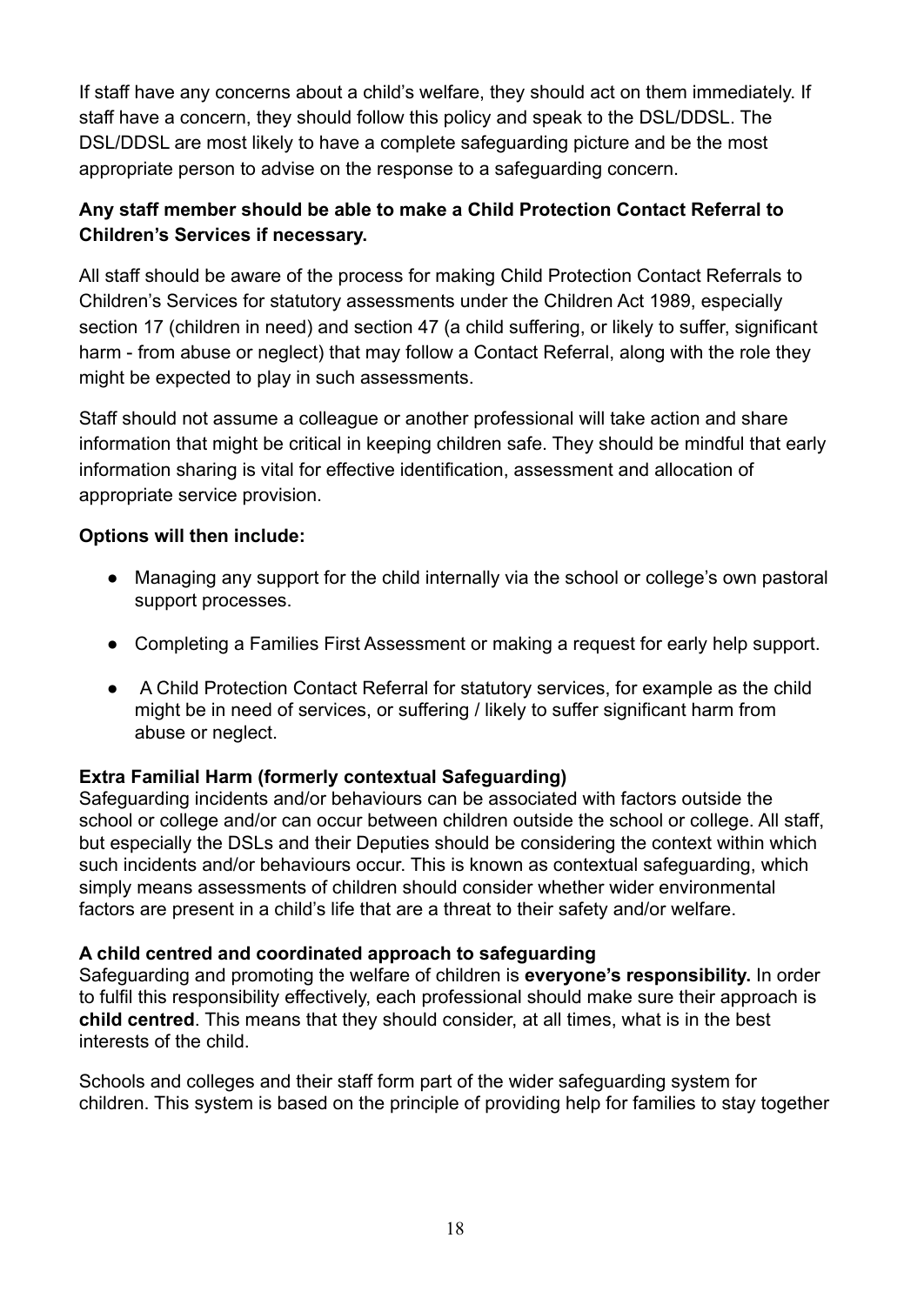where it is safe for the children to do so, and looking at alternatives where it is not, whilst acting in the **best interests** of the child at all times.

#### **Children who may require early help (known as Families First in Hertfordshire)** Families First is Hertfordshire's strategy for early help for families. A directory of early help services is available at [www.hertfordshire.gov.uk/familiesfirst](http://www.hertfordshire.gov.uk/familiesfirst) which will help practitioners and families find information and support to prevent escalation of needs and crisis.

All staff should be aware of the **early help process**, and understand their role in identifying emerging problems, sharing information with other professionals to support early identification and assessment of a child's needs. It is important for children to receive the right help at the right time to address risks and prevent issues escalating. This also includes staff monitoring the situation and feeding back to the DSL any ongoing/escalation of concerns so that consideration can be given to a Child Protection Contact Referral to Children's Services if the child's situation doesn't appear to be improving.

If early help is appropriate, the DSL or a Deputy will generally lead on liaising with other agencies and setting up a Families First Assessment as appropriate.

All pupils in Hertfordshire schools can access this Herts service regardless of their home postcode.

## **Any child may benefit from early help, but all school and college staff should be particularly alert to the potential need for early help for a child who:**

- has special educational needs (whether or not they have a statutory Education, Health and Care Plan);
- has a mental health need;
- is a young carer;
- is showing signs of being drawn in to antisocial or criminal behaviour, including gang involvement and association with organised crime groups or county lines;
- is frequently missing/goes missing from care or from home;
- is at risk of modern slavery, trafficking, sexual or criminal exploitation;
- is at risk of being radicalised or exploited;
- has a family member in prison, or is affected by parental offending;
- is in a family circumstance presenting challenges for the child, such as drug and alcohol misuse, adult mental health issues and domestic abuse;
- is misusing drugs or alcohol themselves;
- has returned home to their family from care;
- is at risk of 'honour'-based abuse such as Female Genital Mutilation or Forced Marriage;
- is a privately fostered child; and
- is persistently absent from education, including persistent absences for part of the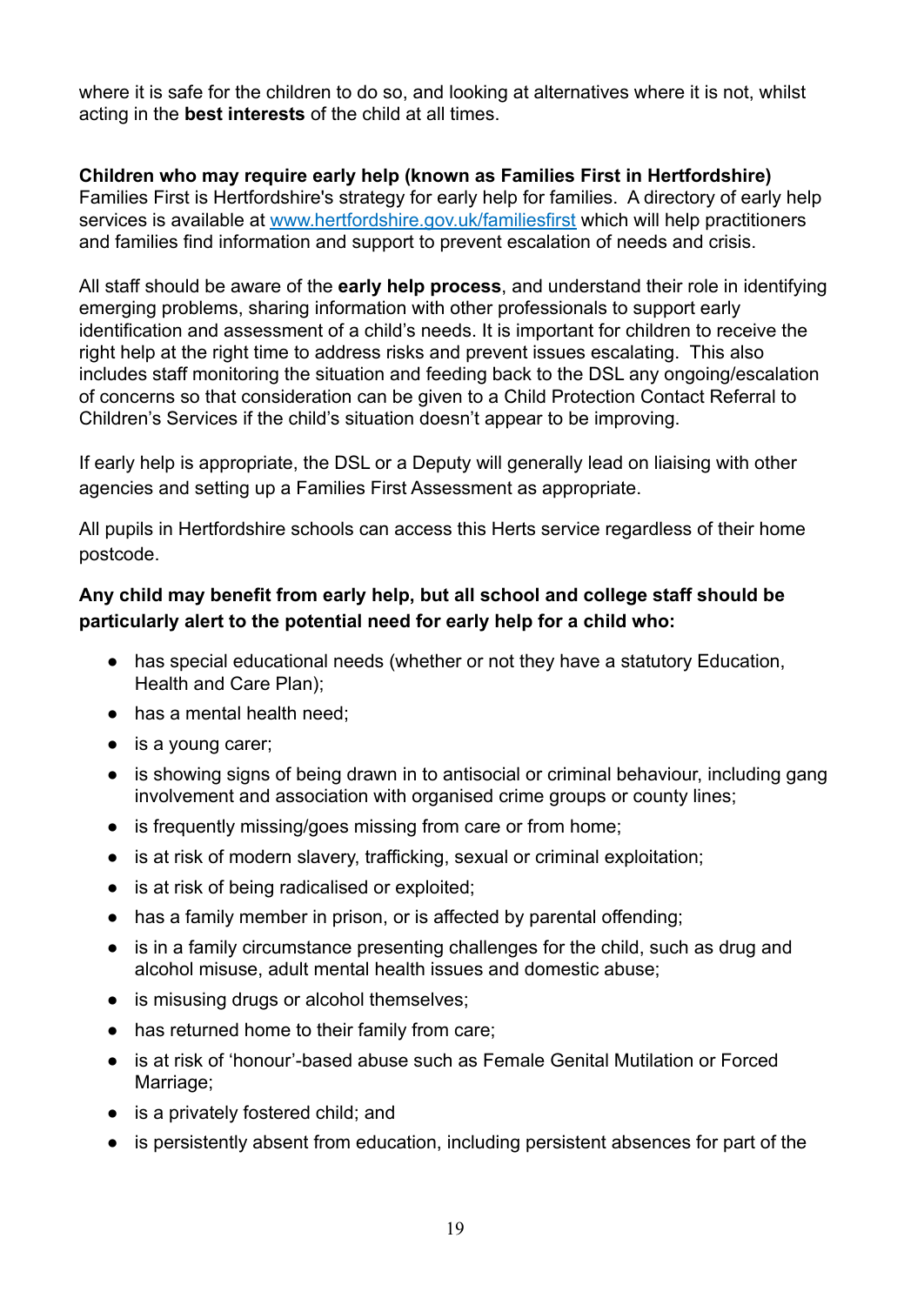#### school day.

School and college staff members should be aware of the main categories of maltreatment: **physical abuse, emotional abuse, sexual abuse and neglect** as well as being aware of the indicators of maltreatment and **specific safeguarding issues** so that they are able to identify cases of children who may be in need of help or protection.

#### **Children with special educational needs and disabilities:**

Additional barriers can exist when recognising abuse and neglect in this group of children. This can include:

- ❖ Assumptions that indicators of possible abuse such as behaviour, mood and injury relate to the child's impairment without further exploration.
- ❖ Assumptions that children with SEN and disabilities can be disproportionately impacted by things like bullying- without outwardly showing any signs.
- ❖ Communication barriers and difficulties.
- ❖ Reluctance to challenge carers, (professionals may over empathise with carers because of the perceived stress of caring for a disabled child).
- ❖ Disabled children often rely on a wide network of carers to meet their basic needs and therefore the potential risk of exposure to abusive behaviour can be increased.
- ❖ A disabled child's understanding of abuse.
- ❖ Lack of choice/ participation.
- ❖ Isolation.

#### **Peer on peer abuse (child on child)**

**All** staff should be aware that safeguarding issues can manifest themselves via peer on peer abuse. This is most likely to include, but may not be limited to:

• Bullying (including cyberbullying).

• Physical abuse such as hitting, kicking, shaking, biting, hair pulling, or otherwise causing physical harm.

• Sexual violence, such as rape, assault by penetration and sexual assault.

• Sexual harassment, such as sexual comments, remarks, jokes and online sexual harassment, which may be stand-alone or part of a broader pattern of abuse.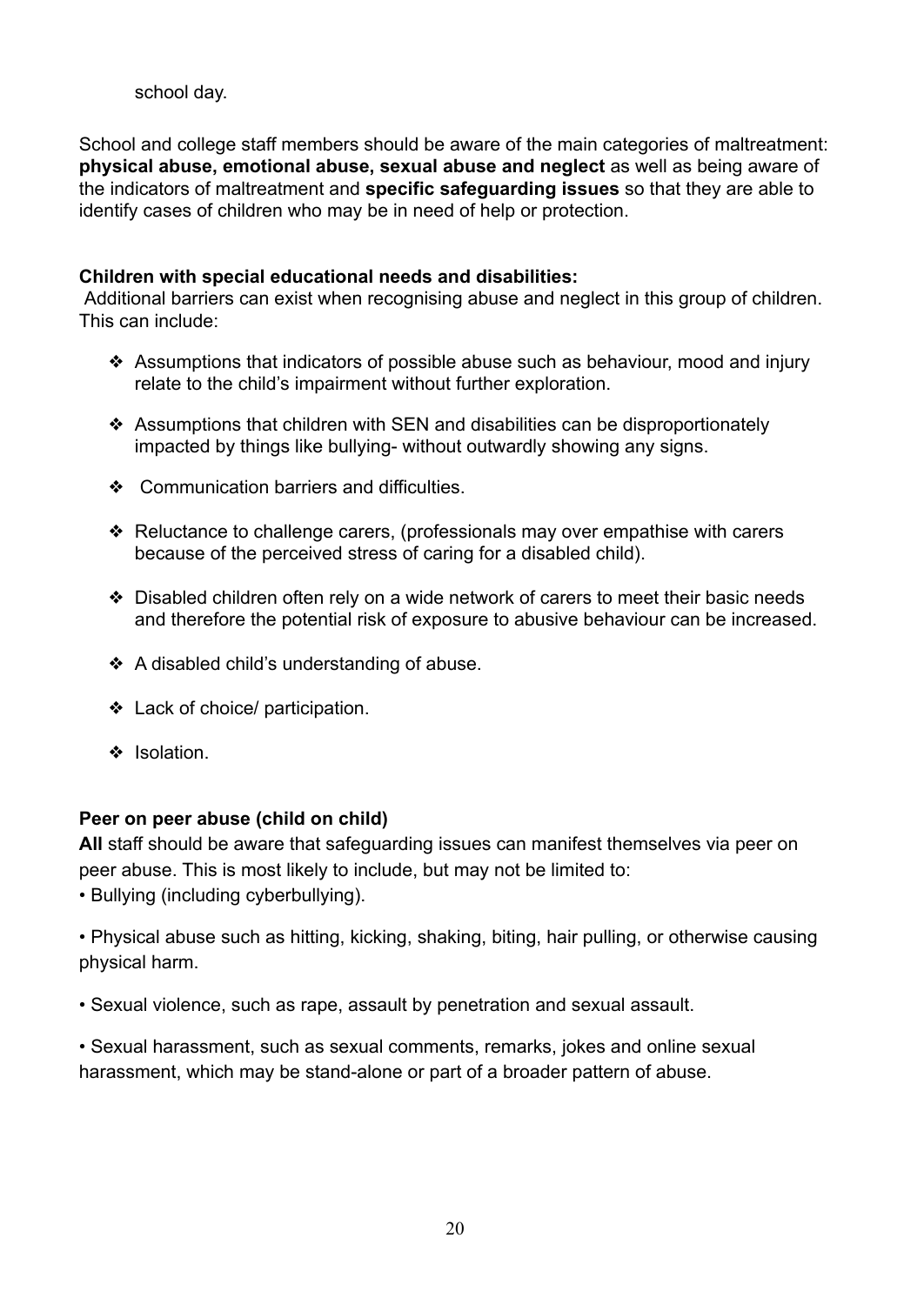• Up-skirting, which typically involves taking a picture under a person's clothing without them knowing, with the intention of viewing their genitals or buttocks to obtain sexual gratification, or cause the victim humiliation, distress or alarm.

• Sexting (also known as sharing nudes or semi-nudes).

• Initiation/hazing type violence and rituals.

All staff should be aware that abuse is abuse and peer on peer abuse will never be tolerated or passed off as "banter", "just having a laugh" or "part of growing up". Furthermore, they should *recognise the gendered nature of peer on peer abuse (i.e. that it is more likely that girls will be victims and boys' perpetrators), but that all peer on peer abuse is unacceptable and will be taken seriously.*

In order to minimise the risk of peer on peer abuse the school:

- Provides a developmentally appropriate PSHE and RSE curriculum which develops pupils' understanding of acceptable behaviour and keeping themselves safe. (Examples should be listed here)
- Have systems in place for any student to raise concerns with staff, knowing that they will be listened to, believed and valued. (Examples should be listed here)
- Ensure victims, perpetrators and any other child affected by peer on peer abuse will be supported (state process/examples))
- Develops robust risk assessments where appropriate (e.g. Using the Risk Assessment Management Plan and Safety and Support Plan tools).
- **●** Have relevant policies in place (e.g. behaviour policy).

Where there is an allegation or concern that a child has abused others, Section 4.4 of the Hertfordshire Safeguarding Children Partnership Procedures Manual, 'Children Who Abuse Others':

**[http://hertsscb.proceduresonline.com/chapters/p\\_chil\\_abuse.html](http://hertsscb.proceduresonline.com/chapters/p_chil_abuse.html)**

Bucks Safeguarding Partnership: **https://www.buckssafeguarding.org.uk/childrenpartnership/**

Staff should also refer to Part five of KCSiE (DfE 2021) – '**Child on child sexual violence and sexual harassment':**

**<https://www.gov.uk/government/publications/keeping-children-safe-in-education--2>**

Other useful links can be found in the Herts Peer on Peer Abuse Toolkit [https://thegrid.org.uk/teaching-and-learning/relationships-and-sex-education-including](https://thegrid.org.uk/teaching-and-learning/relationships-and-sex-education-including-pshe/sexual-abuse-toolkit)[pshe/sexual-abuse-toolkit](https://thegrid.org.uk/teaching-and-learning/relationships-and-sex-education-including-pshe/sexual-abuse-toolkit)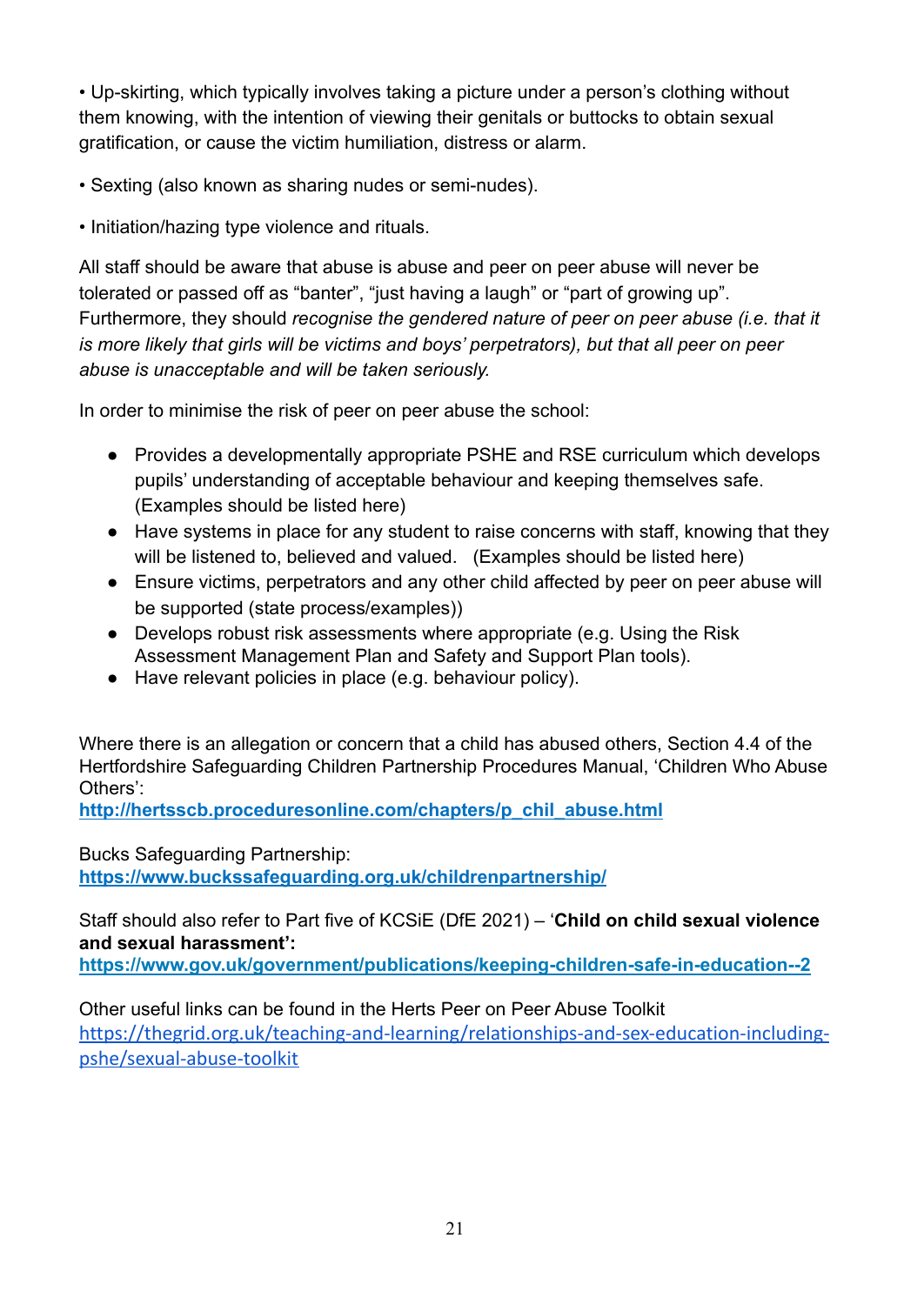## **Serious violence**

All staff should be aware of indicators, which may signal that children are at risk from, or are involved with serious violent crime.

- Increased absence from school
- Change in friendships or relationships with older individuals or groups
- Significant decline in performance
- Signs of self-harm or significant change in wellbeing
- Signs of assault or unexplained injuries
- Unexplained gifts/new possessions

Also refer to **Schools Toolkit** the characteristics of young peoples' vulnerability to CSE and CCE on the

HGFL;**[https://thegrid.org.uk/safeguarding-and-child-protection/child-protection/specific-safeguarding](https://thegrid.org.uk/safeguarding-and-child-protection/child-protection/specific-safeguarding-issues/child-sexual-and-criminal-exploitation)[issues/child-sexual-and-criminal-exploitation](https://thegrid.org.uk/safeguarding-and-child-protection/child-protection/specific-safeguarding-issues/child-sexual-and-criminal-exploitation)**

## **Child Sexual Exploitation (CSE) and Child Criminal Exploitation (CCE)**

Both CSE and CCE are forms of abuse and both occur where an individual or group takes advantage of an imbalance in power to coerce, manipulate or deceive a child into sexual or criminal activity. Whilst age may be the most obvious, this power imbalance can also be due to a range of other factors including gender, sexual identity, cognitive ability, physical strength, status, and access to economic or other resources. In some cases, the abuse will be in exchange for something the victim needs or wants and/or will be to the financial benefit or other advantage (such as increased status) of the perpetrator or facilitator. The abuse can be perpetrated by individuals or groups, males or females, and children or adults. The abuse can be a one-off occurrence or a series of incidents over time and range from opportunistic to complex organised abuse. It can involve force and/or enticement-based methods of compliance and may, or may not, be accompanied by violence or threats of violence. Victims can be exploited even when activity appears consensual and it should be noted exploitation as well as being physical can be facilitated and/or take place online. More information including definitions and indicators are included in Annex B KCSiE DfE 2021.

## **Mental Health**

All staff should be aware that mental health problems can, in some cases, be an indicator that a child has suffered or is at risk of suffering abuse, neglect or exploitation. Only appropriate trained professionals should attempt to make a diagnosis of a mental health problem. Staff however, are well placed to observe children day-to-day and identify those whose behaviour suggests that they may be experiencing a mental health problem or be at risk of developing one.

If staff have a mental health concern about a child that is also a safeguarding concern, immediate action should be taken by following the procedures in this policy and speaking to the schools DSL. [wellbeing@hertsforlearning.co.uk](mailto:wellbeing@hertsforlearning.co.uk) . Support from our wellbeing team includes strategies for effective support in:

● teaching of mental health knowledge and skills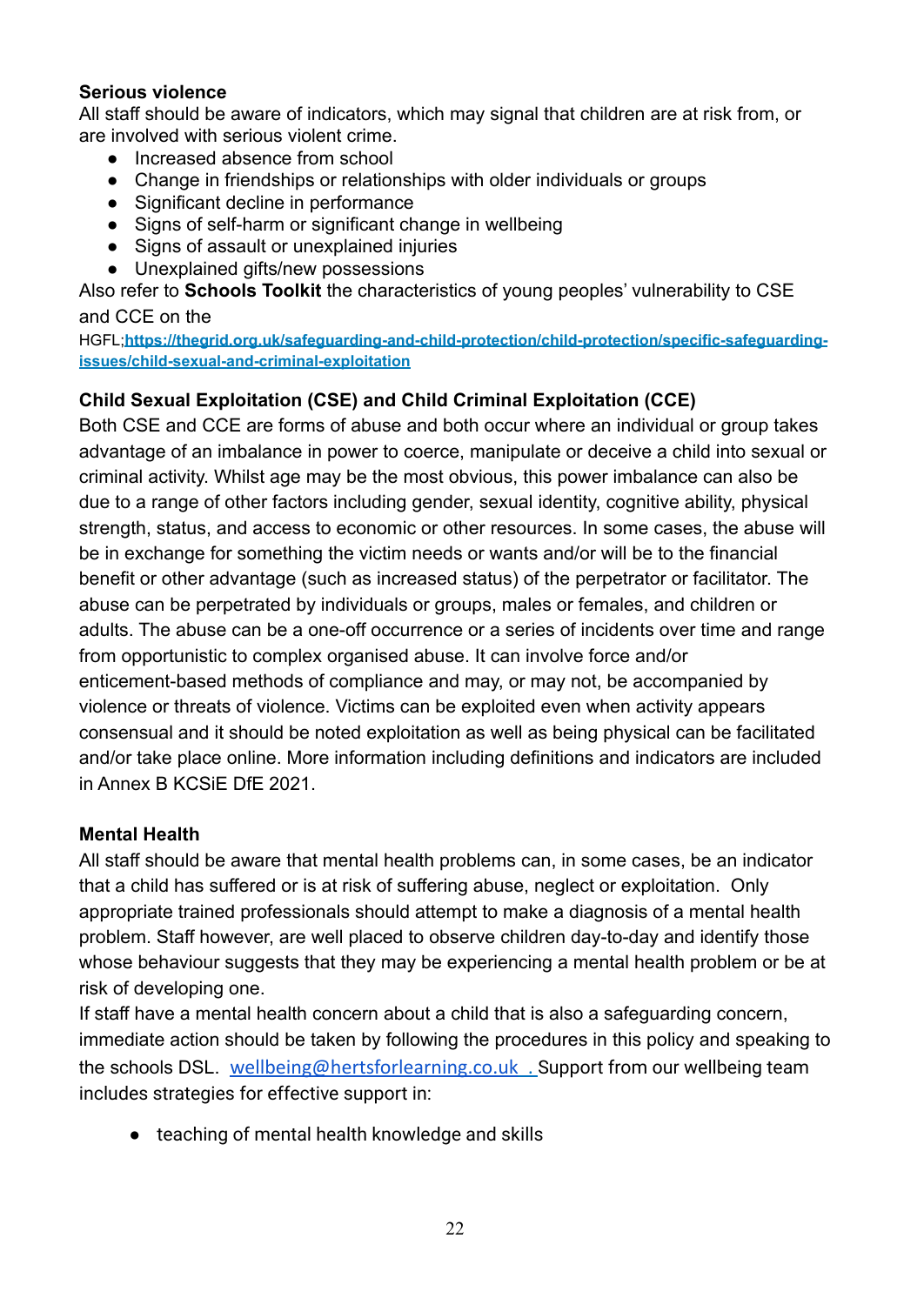- teaching of safeguarding (both on and off line)
- delivery of relationships, sex and health education (RSHE) and PSHE
- delivery of equalities and anti-prejudice
- teaching of equalities and anti-prejudice
- teaching of anti-bullying and implementation of restorative practice
- parental engagement for pupil wellbeing
- use of pupil voice

## **Prevent: Safeguarding Children and Young People from Radicalisation**

Children can be vulnerable to extreme ideologies and radicalisation. Similar to protecting children from other forms of harm and abuse, protecting children from radicalisation must be part of all school and college safeguarding approaches.

All schools and colleges are subject to the Prevent Duty under Section 26 of the Counter Terrorism and Security Act 2015 (the CTSA 2015), in the exercise of their functions to have "due regard to the need to prevent people from being drawn into terrorism." Pg 133 KCSiE (DfE 2021).

There are signs and vulnerability factors that may indicate a child is susceptible to radicalisation or is in the process of being radicalised. It is possible to protect vulnerable people from extremist thinking and intervene to safeguard those at risk of radicalisation. Staff must be alert to changes in children's behaviour, which could indicate that they may be in need of Prevent support. They must act proportionately to the concern using the Prevent 'notice, check, share' approach, which may lead to the DSL making a Prevent referral.

Local Hertfordshire County Council guidance on Prevent is featured at 6.25 of the Hertfordshire Safeguarding Children's Partnership CP procedures **[https://hertsscb.proceduresonline.com/chapters/p\\_prevent\\_guide.html](https://hertsscb.proceduresonline.com/chapters/p_prevent_guide.html)**

Which outlines the specific duties in Hertfordshire. This guidance also features advice on making a Prevent referral. (please note at the time of writing this policy 6.25 of the HSCP CP procedures is under review)

## **Domestic Abuse**

Domestic abuse is: any incident or pattern of incidents of controlling, coercive, threatening behaviour, violence or abuse between those aged 16 or over who are, or have been, intimate partners or family members regardless of gender or sexuality. The abuse can encompass but is not limited to psychological; physical; sexual; financial; and emotional.

All children can witness and be adversely affected by domestic abuse in the context of their home life where domestic abuse occurs between family members. See Appendix 4 for information regarding Operation Encompass.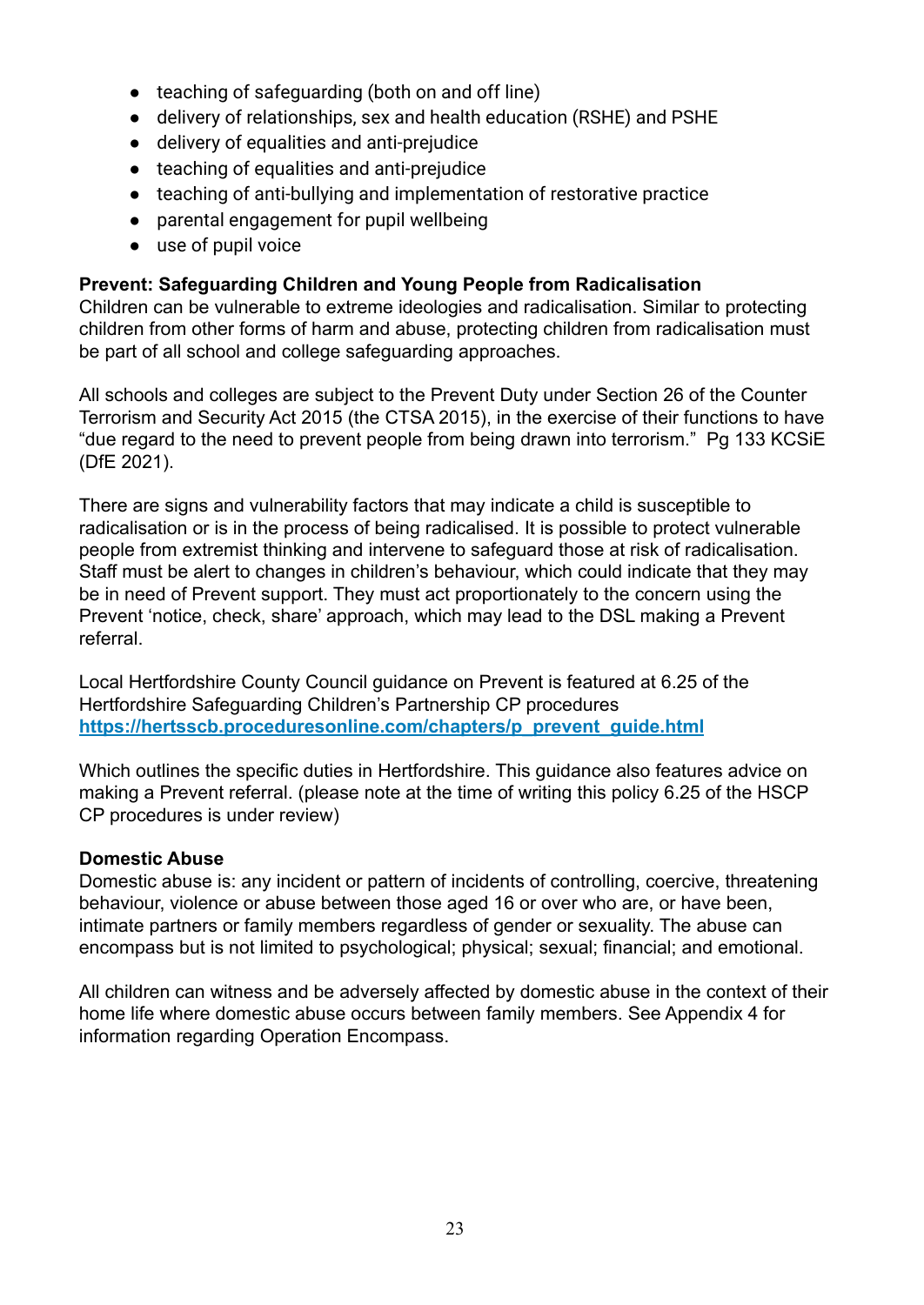## **6. DEALING WITH A DISCLOSURE**

If a child confides in a member of staff/volunteer and requests that the information is kept secret, it is important that the member of staff/volunteer tell the child in a manner appropriate to the child's age/stage of development that they cannot promise complete confidentiality – instead they must explain that they may need to pass information to other professionals to help keep the child or other children safe.

If a child discloses that he or she has been abused in some way, the member of staff/volunteer should:

- Listen to what is being said without displaying shock or disbelief
- Accept what is being said
- Allow the child to talk freely
- Reassure the child, but not make promises which might not be possible to keep
- Never promise a child that they will not tell anyone as this may ultimately not be in the best interests of the child.
- Reassure him or her that what has happened is not his or her fault
- Stress that it was the right thing to tell
- Listen, only asking questions when necessary to clarify what is being said.
- Not criticise the alleged perpetrator
- Explain what has to be done next and who has to be told
- Make a written record (see Record Keeping)
- Pass the information to the DSL without delay (if a DSL or Deputy is not available, staff must inform a senior member of staff or complete a child protection contact referral if this disclosure indicates that the child may be at risk of immediate harm and/or have been suffered significant harm to ensure reporting to Police and/or Children's Services where necessary is not delayed)

#### **Third Party Disclosures**

It's everyone's responsibility to report concerns related to children and make referrals to Children Services and the Police if suspected that a child has been abused or is at risk of abuse.

Therefore, when safeguarding concerns are shared to the DSL in a school by a parent or member of the public, it is important to note that there is equal responsibility by the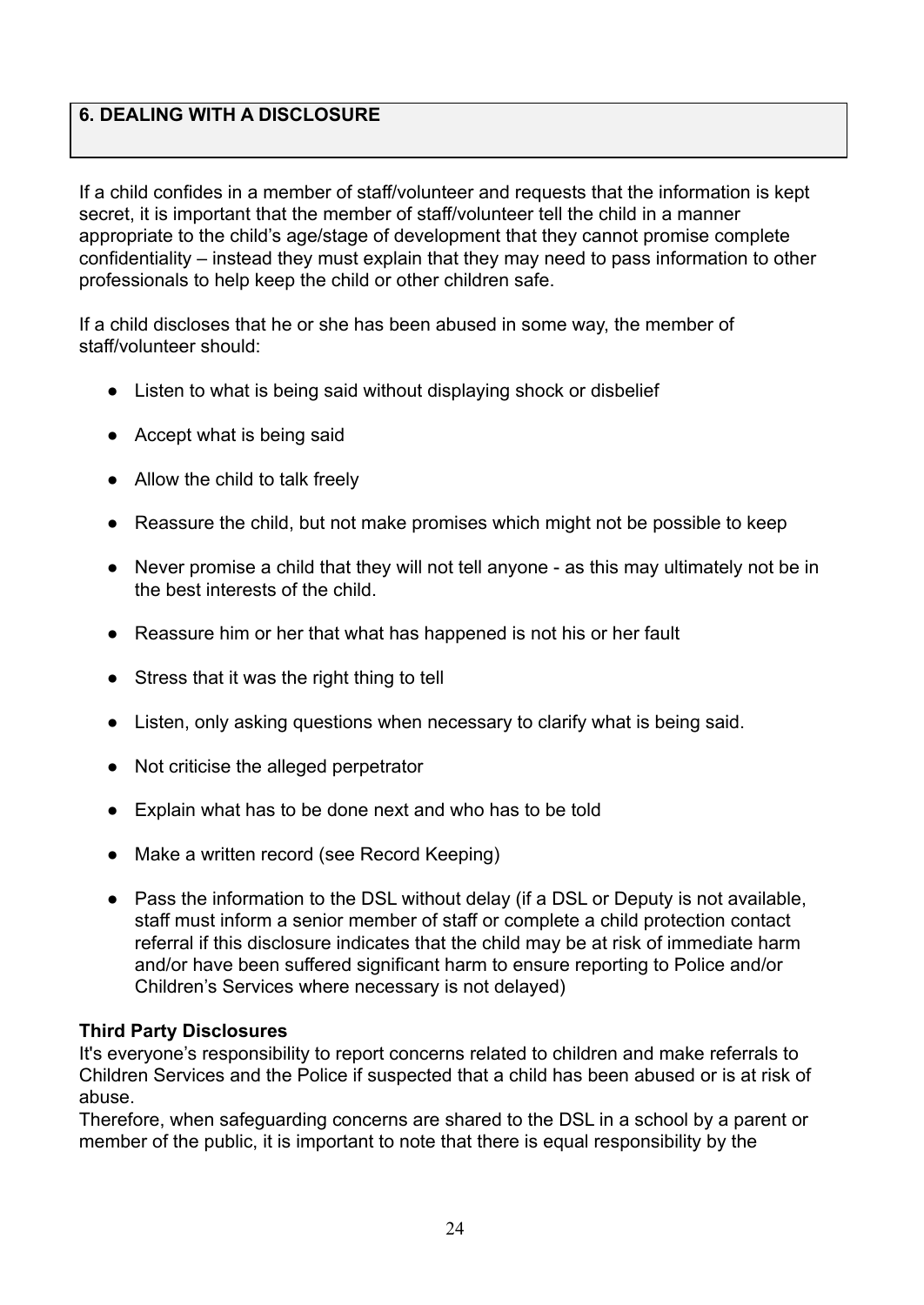complainant to report the matter also directly rather than assume the responsibility is that of the school. If unsure of how to do this, speak to the DSL / head teacher and they will advise accordingly.

## **Support**

Dealing with a disclosure from a child, and safeguarding issues can be stressful. The member of staff/volunteer should, therefore, consider seeking support for him/herself and discuss this with the DSL.

**If a staff member receives a disclosure about potential harm caused by another staff member, they should see section 11 of this policy–** *Allegations involving school staff/volunteers.*

## **7. RECORD KEEPING**

All practitioners should be confident of the processing conditions under the Data Protection Act 2018 and the GDPR which allow them to store and share information for safeguarding purposes, including information, which is sensitive and personal, and should be treated as 'special category personal data'.

All concerns, discussions and decisions made and the reasons for those decisions should be recorded in writing. If in doubt about recording requirements staff should discuss with the DSL.

- Record as soon as possible after the conversation. Use the schools Child Protection Recording system which may be electronic or using a record of concern sheet. (pro-forma available on the Hertfordshire Grid for Learning (HGFL).
- Ensure the date, time, place is recorded, and any noticeable non-verbal behaviour and the words used by the child.
- Use the body map on the schools recording system or the proforma body map available on HGFL, to indicate the position of any injuries and a clear description of the injury.
- Record statements and observations rather than interpretations or assumptions.
- Do not destroy the original records in case they are needed by a court.
- All records need to be given to the DSL promptly. No copies should be retained by the member of staff or volunteer.

The DSL will ensure that all safeguarding records are managed in accordance with the Education (Pupil Information) (England) Regulations 2005.

Safeguarding records, The Herts Grid

**[https://thegrid.org.uk/safeguarding-and-child-protection/child-protection/safeguardin](https://thegrid.org.uk/safeguarding-and-child-protection/child-protection/safeguarding-records) [g-records](https://thegrid.org.uk/safeguarding-and-child-protection/child-protection/safeguarding-records)**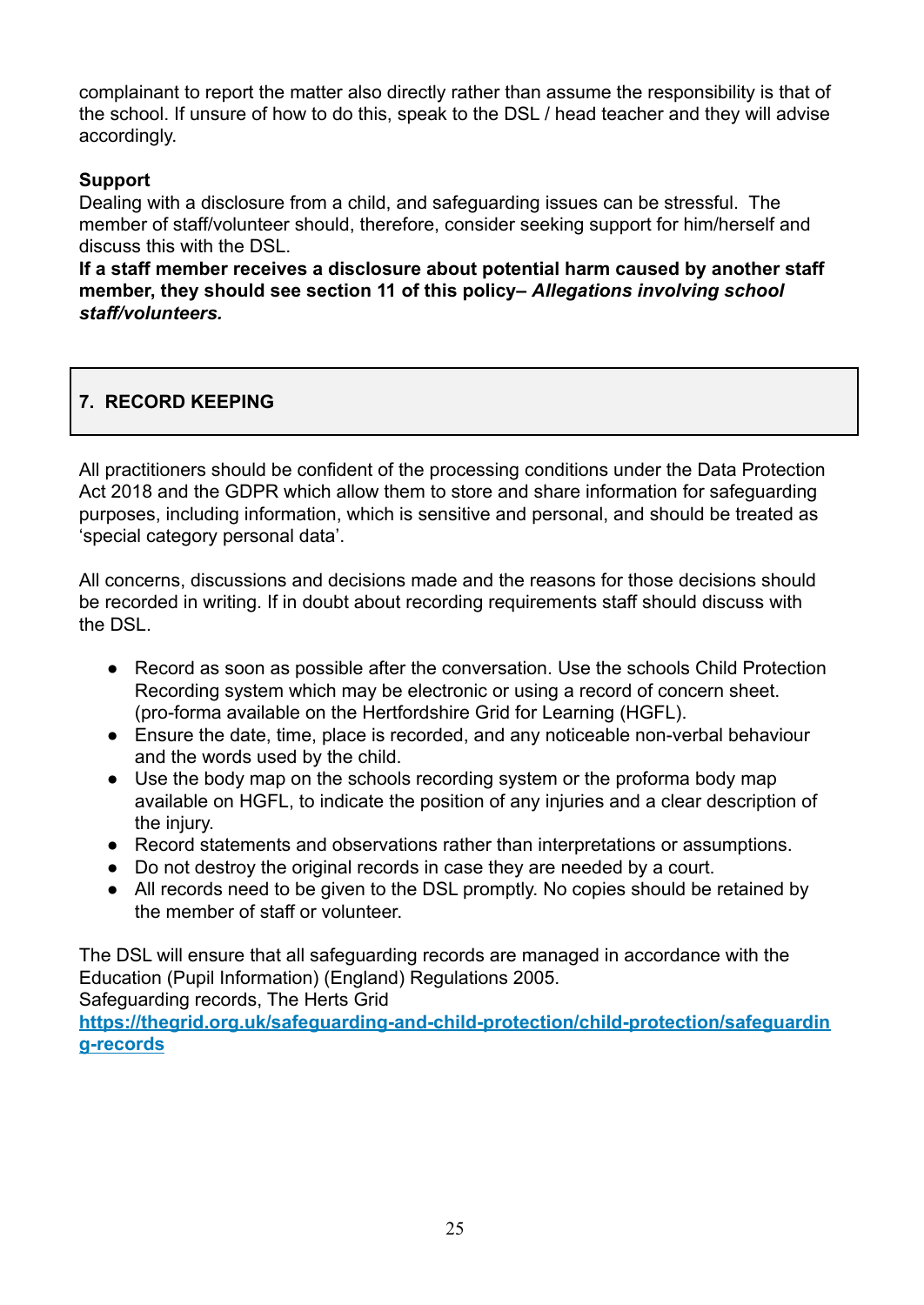## **8. CONFIDENTIALITY**

Safeguarding children raises issues of confidentiality that must be clearly understood by all staff/volunteers in schools.

- All staff in schools, both teaching and non-teaching staff, have a responsibility to share relevant information about the protection of children with other professionals, particularly the investigative agencies.
- Staff/volunteers who receive information about children and their families in the course of their work should share that information only within appropriate professional contexts.

## **9. SCHOOL PROCEDURES**

## **Please see Appendix 3: KCSiE (DfE 2021) pg.23**

If any member of staff is concerned about a child, he or she must inform the DSL. The DSL will decide whether the concerns should be raised to Children's Services and if deemed to have met the threshold a Child Protection Contact Referral will be completed. If a Child Protection Contact Referral to Children's Services is made the DSL will discuss the referral with the parents, unless to do so would place the child at further risk of harm.

While it is the DSL's role to make Child Protection Contact Referrals, any staff member can make a Child Protection Contact Referral to Children's Services if a child is in immediate danger or is at risk of harm (e.g. concern that a family might have plans to carry out FGM, Forced Marriage etc). In these circumstances a Child Protection Contact Referral should be made to Children's Services and/or the Police immediately. Where Child Protection Contact Referrals are made by another member of staff, the DSL should be informed as soon as possible.

If a **teacher** (persons employed or engaged to carry out teaching work at schools and other institutions in England) , in the course of their work in the profession, discovers that an act of Female Genital Mutilation (FGM) appears to have been carried out on a girl under the age of 18 the **teacher** must report this to the police via 101. **This is a mandatory reporting duty.** KCSiE (DfE 2021) pg. 131-132:

If the allegations raised are against other children, the school should follow section 4.4 of the Hertfordshire Safeguarding Children Partnership Procedures Manual – Children Who Abuse Others. Please see the school's anti-bullying policy for more details on procedures to minimise the risk of peer on peer abuse.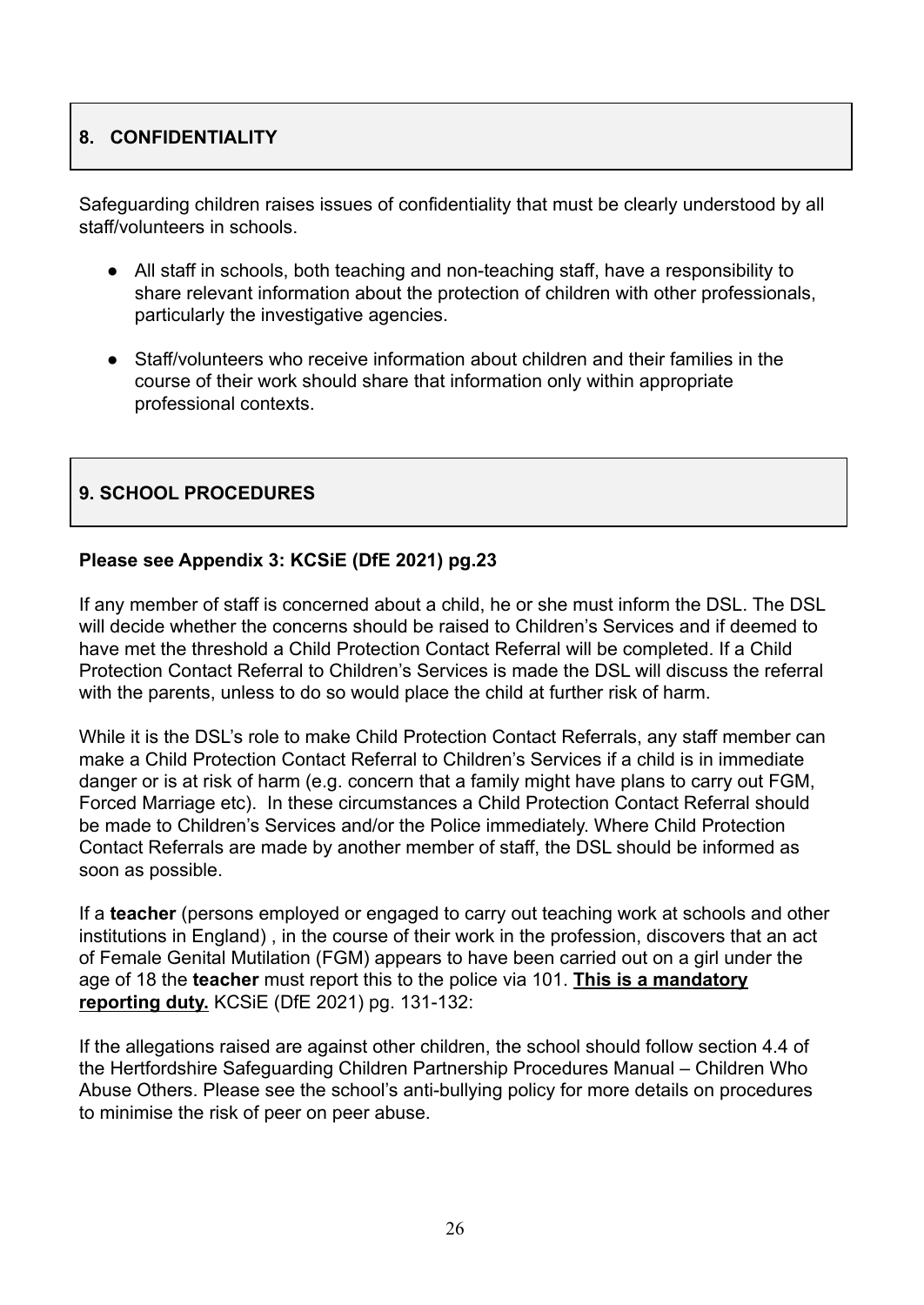The member of staff must record information regarding the concerns on the same day. The recording must be a clear, precise and factual account of any verbal disclosures and observations (record of concern pro-forma is available on the Hertfordshire Grid for Learning).

Particular attention should be paid to the attendance and development of any child about whom the school has concerns, or who has been identified as being the subject of a Child Protection Plan and a written record will be kept.

If a pupil who is/or has been the subject of a child protection plan changes school, the DSL will inform the social worker responsible for the case and transfer the appropriate records to the DSL at the receiving school, in a secure manner, and separate from the child's academic file.

The DSL is responsible for making the senior leadership team aware of trends in behaviour that may affect pupil welfare. If necessary, training will be arranged.

## **10. COMMUNICATION WITH PARENTS**

All schools within the Ridgeway Learning Partnership will ensure the Child Protection Policy is available publicly either via the school or college website or by other means.

Parents should be informed prior to a Child Protection Contact Referral, unless it is considered to do so might place the child at increased risk of significant harm by:

- The behavioural response it prompts e.g. a child being subjected to abuse, maltreatment or threats / forced to remain silent if the alleged abuser is informed.
- Leading to an unreasonable delay.
- Leading to the risk of loss of evidential material.

(The school may also consider not informing parent(s) where this would place a member of staff at risk).

The school will endeavour to ensure that parents understand the responsibilities placed on the school staff for safeguarding children.

Where reasonably possible schools and colleges should hold more than one emergency contact number for each pupil and student. KCSiE (DfE 2021) pg. 26.

Further guidance around information sharing can be located within; **Information sharing Advice for practitioners providing safeguarding services to children, young people, parents and carers** *(*DfE, 2018);

**[https://www.gov.uk/government/publications/safeguarding-practitioners-information](https://www.gov.uk/government/publications/safeguarding-practitioners-information-sharing-advice)[sharing-advice](https://www.gov.uk/government/publications/safeguarding-practitioners-information-sharing-advice)**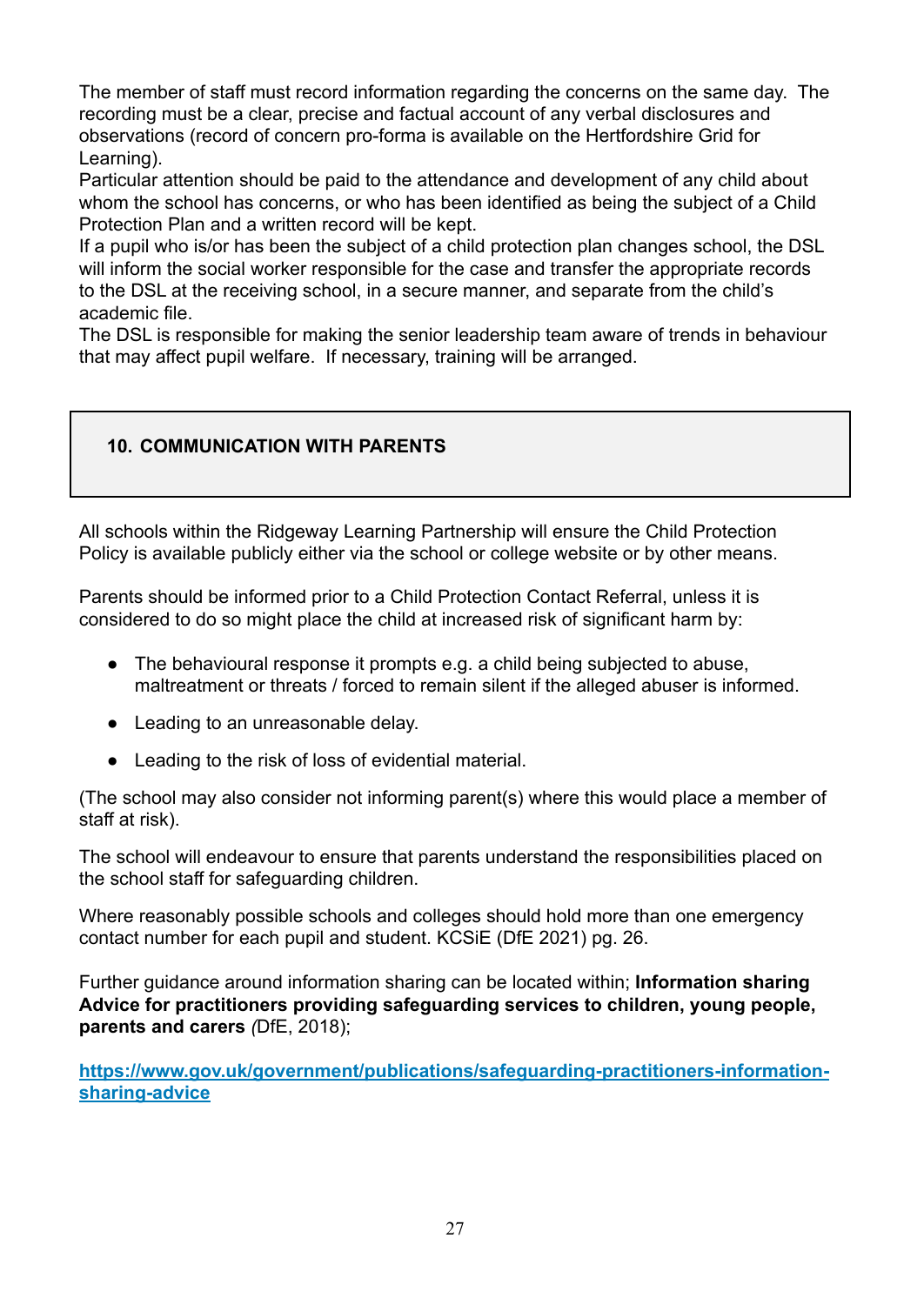## **11. ALLEGATIONS OF ABUSE MADE AGAINST ADULTS WHO WORK WITH CHILDREN AND YOUNG PEOPLE**

## **An allegation is any information which indicates that a member of staff/volunteer may have:**

- Behaved in a way that has harmed a child or may have harmed a child.
- Possibly committed a criminal offence against or related to a child.
- Behaved towards a child or children in a way which indicates he or she would pose a risk of harm to children or
- Behaved or may have behaved in a way that indicated they may not be suitable to work with children.

This relates to members of staff, supply staff and volunteers who are currently working in any school or college regardless of whether the school or college is where the alleged abuse took place. Allegations against a teacher who is no longer teaching should be referred to the police. Historical allegations of abuse should also be referred to the police.

## **What staff should do if they have concerns about another member of staff who may pose a risk of harm to children allegations against a professional:**

- If staff have safeguarding concerns, or an allegation is made about another member of staff (including supply staff and volunteers) posing a risk of harm to children, this is to be referred to the headteacher, principal, proprietor of an independent school.
- Where the headteacher or principal is the subject of an allegation, the chair of governors, or the chair of the management committee or proprietor of an independent school (the case manager), should discuss the allegation immediately with the Local Authority Designated Officer(s) LADO.

Staff may consider discussing any concerns with the designated senior lead (DSL) for safeguarding and if appropriate make any referral via them.

## **Tring School**

The Chair of Governors in this school is: Mr Anthony Kent CONTACT NUMBER: Available from the school office

In the absence of the Chair of Governors, the Vice Chair should be contacted. The Vice Chair in this school is: Prof George Tuckwell CONTACT NUMBER: Available from the school office

**-----------------------------------------------------------**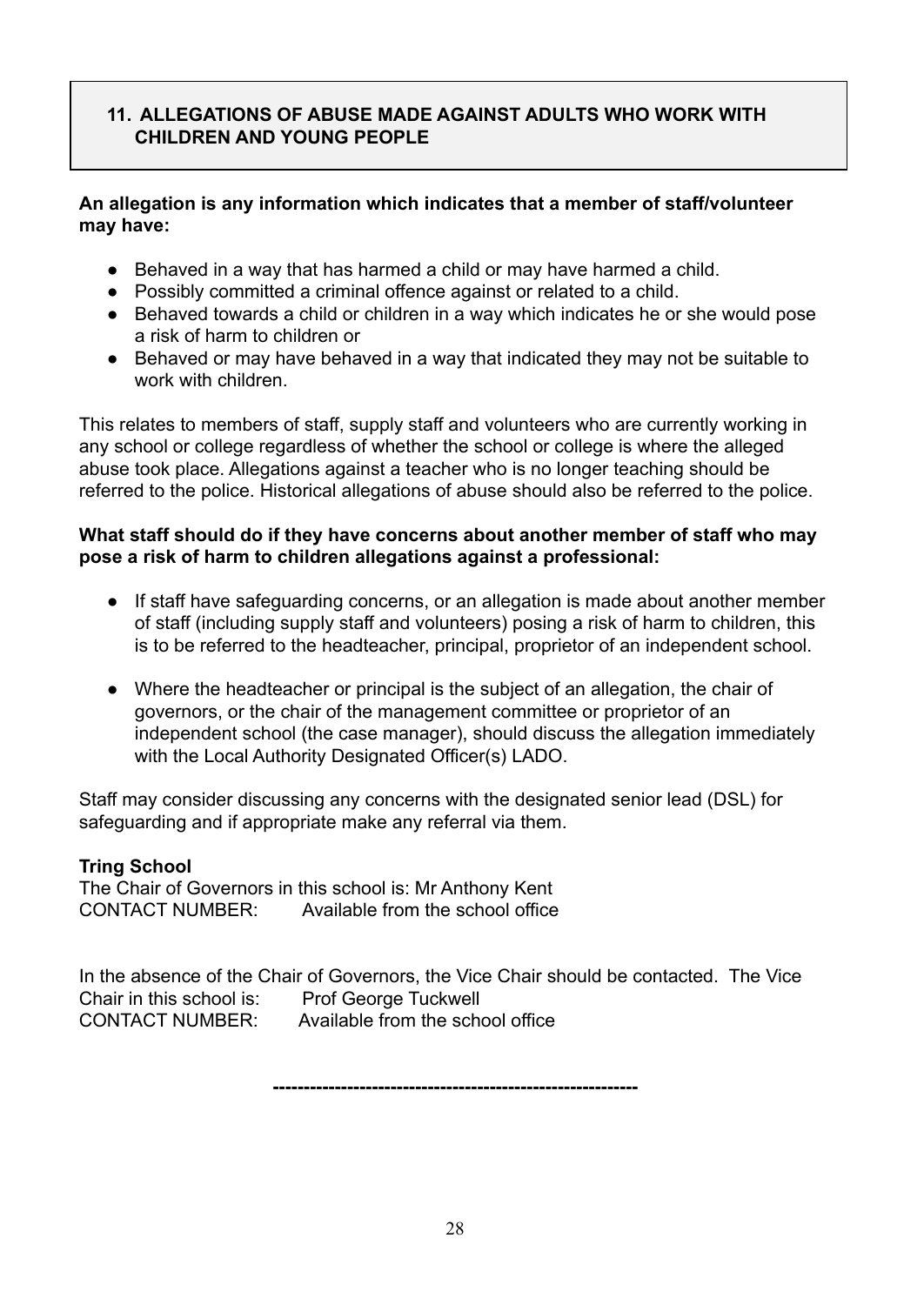#### **Grove Road Primary**

The Chair of Governors in this school is:

NAME: Juilan Cacchioli CONTACT NUMBER: Available from the school office

In the absence of the Chair of Governors, the Vice Chair should be contacted. The Vice Chair in this school is:

NAME: Paul Lindars CONTACT NUMBER: Available from the school office

**-----------------------------------------------------------**

#### **Dundale Primary**

The Chair of Governors in this school is:

NAME: Barbara Hamilton CONTACT NUMBER: Available from the school office

In the absence of the Chair of Governors, the Vice Chair should be contacted. The Vice Chair in this school is:

NAME: Mrs G Budgell CONTACT NUMBER: Available from the school office

**-----------------------------------------------------------**

The person to whom an allegation is first reported should take the matter seriously and keep an open mind. S/he should not investigate or ask leading questions if seeking clarification; it is important not to make assumptions. Confidentiality should not be promised and the person should be advised that the concern will be shared on a 'need to know' basis only.

Actions to be taken include making an immediate written record of the allegation using the informant's words – including time, date and place where the alleged incident took place, brief details of what happened, what was said and who was present. This record should be signed, dated and immediately passed on to the Head Teacher.

The recipient of an allegation must **not** unilaterally determine its validity, and failure to report it in accordance with procedures is a potential disciplinary matter.

The Head Teacher/Chair of Governors will not investigate the allegation itself, or take written or detailed statements, but will assess whether it is necessary to refer the concern to the Local Authority Designated Officer (LADO Threshold Guidance may be used to inform this decision – found at

**[https://hertsscb.proceduresonline.com/chapters/p\\_manage\\_alleg.html](https://hertsscb.proceduresonline.com/chapters/p_manage_alleg.html)**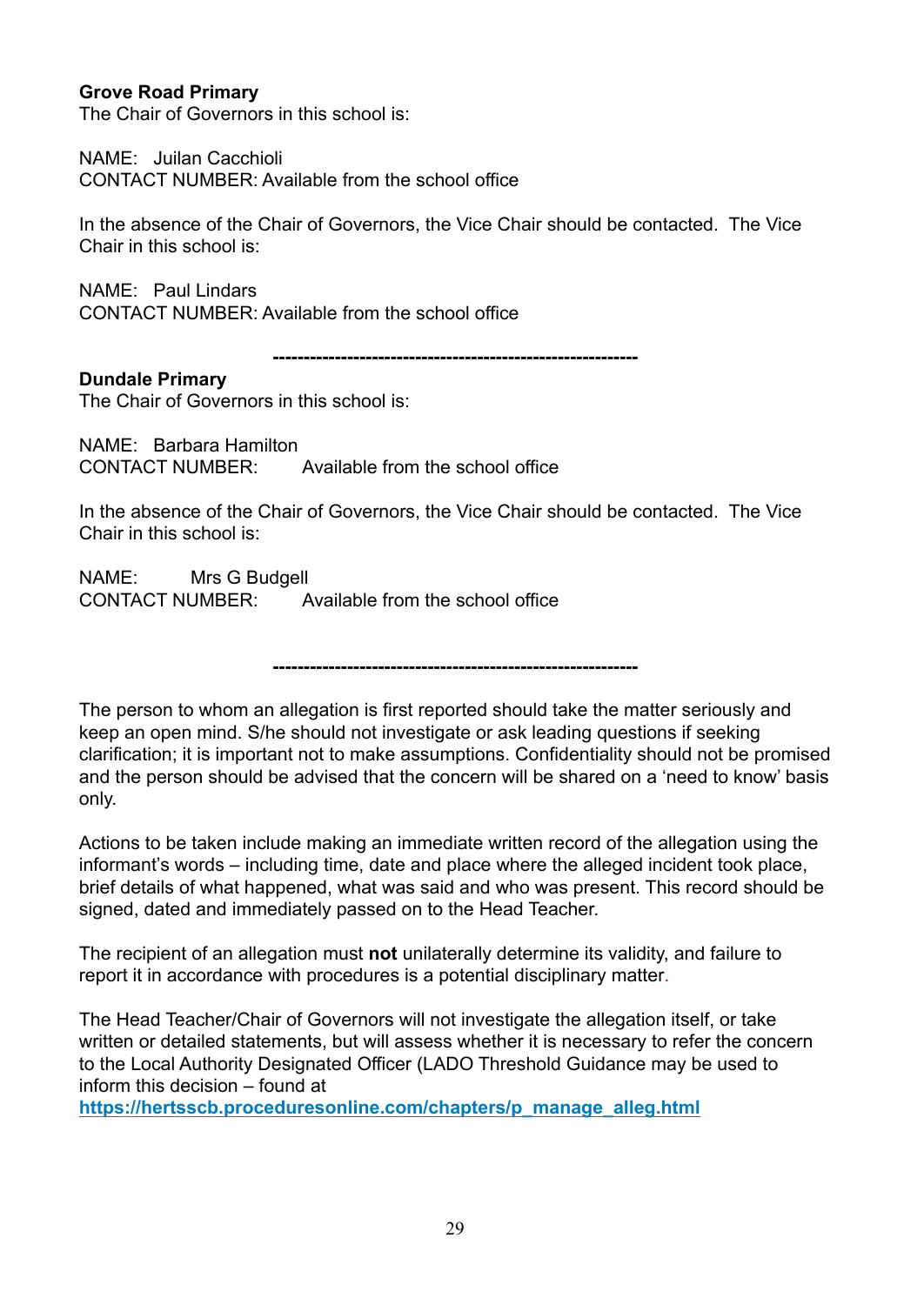## **Children's Services – 0300 123 4043**

## **SOOHS (Out of Hours Service-Children's Services) – 0300 123 4043**

If the allegation meets any of the four criteria set out at the start of this section, contact should always be made with the Local Authority Designated Officer without delay.

If it is decided that the allegation requires a child protection strategy meeting or joint evaluation meeting, this will take place in accordance with section 4.1 of the Hertfordshire Safeguarding Children Partnership Procedures Manual.

If it is decided it does not require a child protection strategy meeting or joint evaluation meeting, the LADO will provide the employer with advice and support on how the allegations should be managed.

The Head Teacher should, as soon as possible, **following briefing** from the Local Authority Designated Officer inform the subject of the allegation.

#### **For further information see:**

Hertfordshire Safeguarding Children Partnership Procedures Manual Section 5.1.5 [Managing Allegations Against Adults who work with Children and Young People](http://www.proceduresonline.com/herts_scb/chapters/p_manage_alleg.html)

Where a staff member feels unable to raise an issue with their employer/through the whistleblowing procedure or feels that their genuine concerns are not being addressed, other whistleblowing channels may be open to them:

- Children's Services 0300 123 4043
- NSPCC whistleblowing helpline is available for staff who do not feel able to raise concerns regarding child protection failures internally. Staff can call: 0800 028 0285 – line is available from 8:00 AM to 8:00 PM, Monday to Friday and Email: **[help@nspcc.org.uk](mailto:help@nspcc.org.uk)**

## **What school or college staff should do if they have concerns about safeguarding practices within the school or college?**

- All staff and volunteers should feel able to raise concerns about poor or unsafe practice and potential failures in the school or education setting's safeguarding arrangements.
- **●** Appropriate whistleblowing procedures, which are suitably reflected in staff training and staff behaviour policies, should be in place for such concerns to be raised with the school or college's senior leadership team.

## **Safer working practice**

To reduce the risk of allegations, all staff should be aware of safer working practice and should be familiar with the guidance contained in the staff handbook/school code of conduct/staff behaviour policy and Safer Recruitment Consortium document *Guidance for safer working practice for those working with children and young people in education settings (May 2019) and also Addendum April 2020* available at **<https://www.saferrecruitmentconsortium.org/>**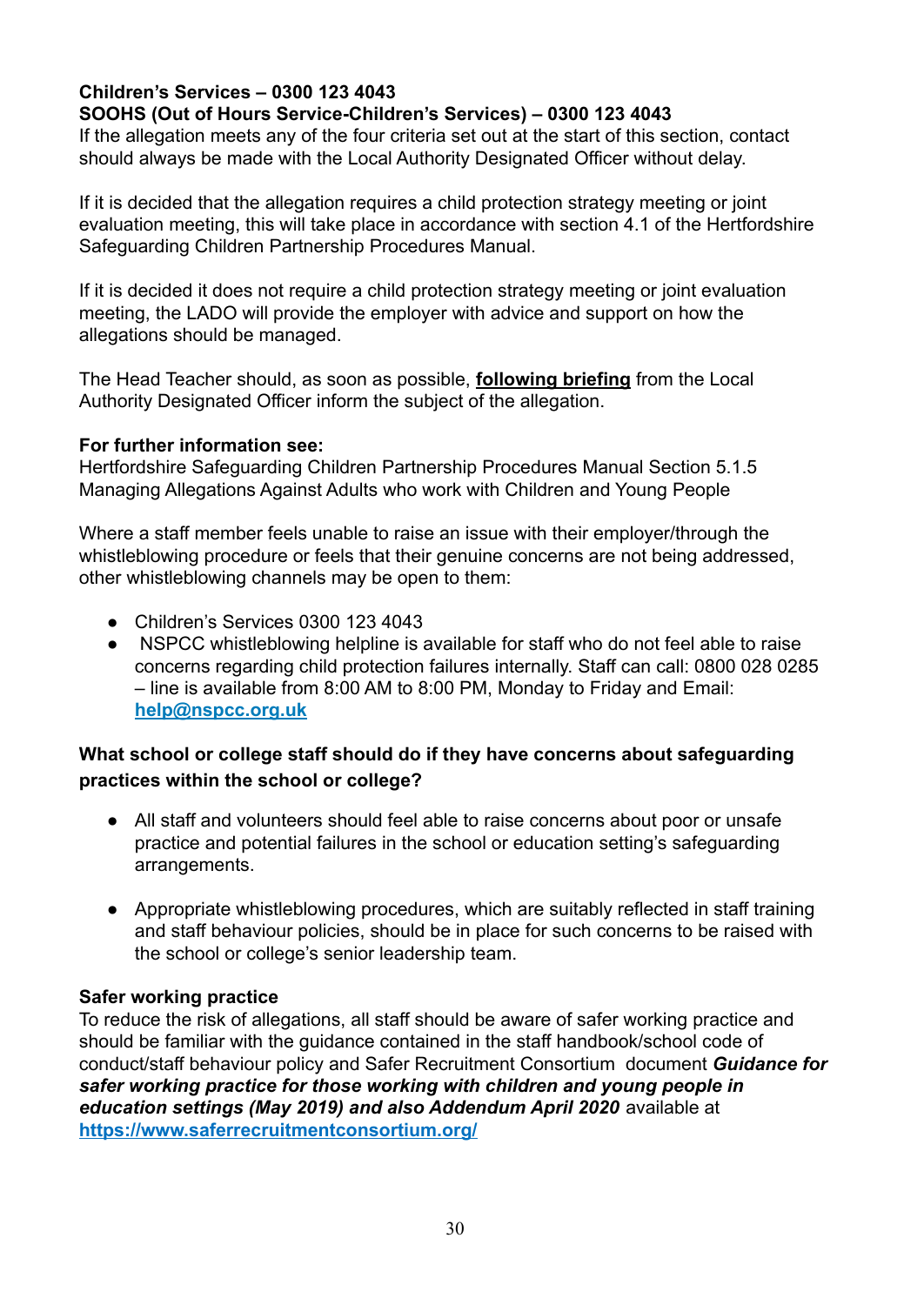The document seeks to ensure that the responsibilities of school leaders towards children and staff are discharged by raising awareness of illegal, unsafe, unprofessional and unwise behaviour. This includes guidelines for staff on positive behaviour management in line with the ban on corporal punishment **(**School Standards and Framework Act 1998**).** Please see the school/college's behaviour management policy for more information.

#### **HSCP escalation and complaints procedure link**

**[https://hertsscb.proceduresonline.com/chapters/p\\_resolution\\_disagree.html](https://hertsscb.proceduresonline.com/chapters/p_resolution_disagree.html)**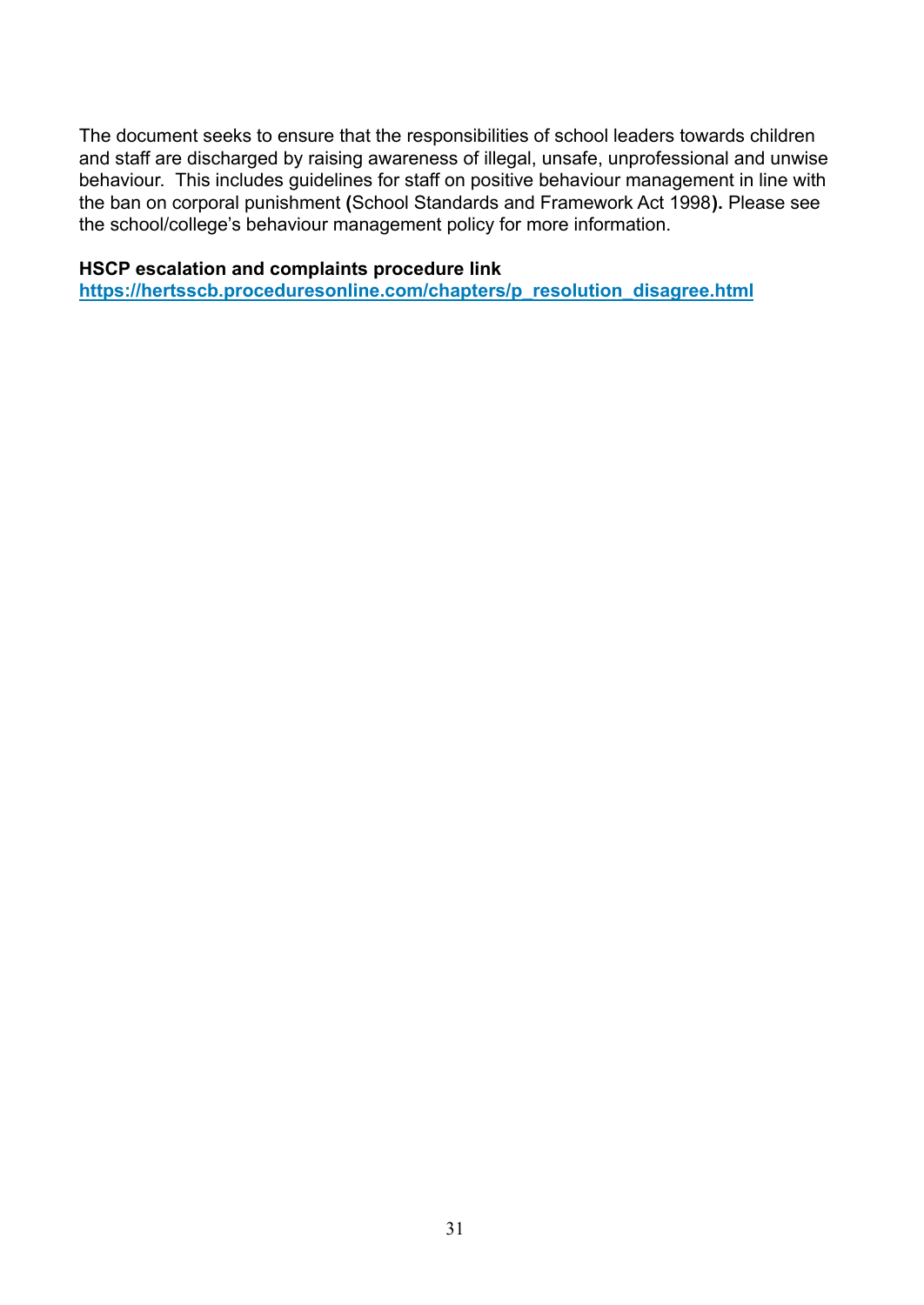#### APPENDIX 1: KCSIE (DfE 2021)

#### Part One OR Annex A: Information for all school and college staff **Annex B: Further information**

On publication of this Child Protection Policy, September 2021, the CPSLO Service has decided to provide the hyperlink only to KCSiE rather than the document in its entirety, due to the potential for updates to the content.

**All** staff that have direct working with children should have access and have read Part one OR Annex A and Annex B (which provides further information on specific forms of abuse and safeguarding issues) of this statutory guidance. Those staff who do not work directly with children should read **either Part one or Annex A** (a condensed version of Part one) of this guidance. This is entirely a matter for the school or college and will be based on their assessment of which guidance will be most effective for their staff to safeguard and promote the welfare of children**.** All Staff should also have the opportunity to seek clarity from designated staff for any content.

This is to assist staff to understand their role and discharge their responsibilities as set out in this guidance.

We highly recommend that staff are asked to sign to say they have read these sections (please see Appendix 2 below) and should subsequently be redirected to these documents again should any changes occur.

#### **Link to KCSiE (DfE, 2021):**

**[https://assets.publishing.service.gov.uk/government/uploads/system/uploads/attach](https://assets.publishing.service.gov.uk/government/uploads/system/uploads/attachment_data/file/999348/Keeping_children_safe_in_education_2021.pdf)** ment data/file/999348/Keeping children safe in education 2021.pdf

**Annex G** KCSiE (DfE 2021): Substantive changes from September 2021: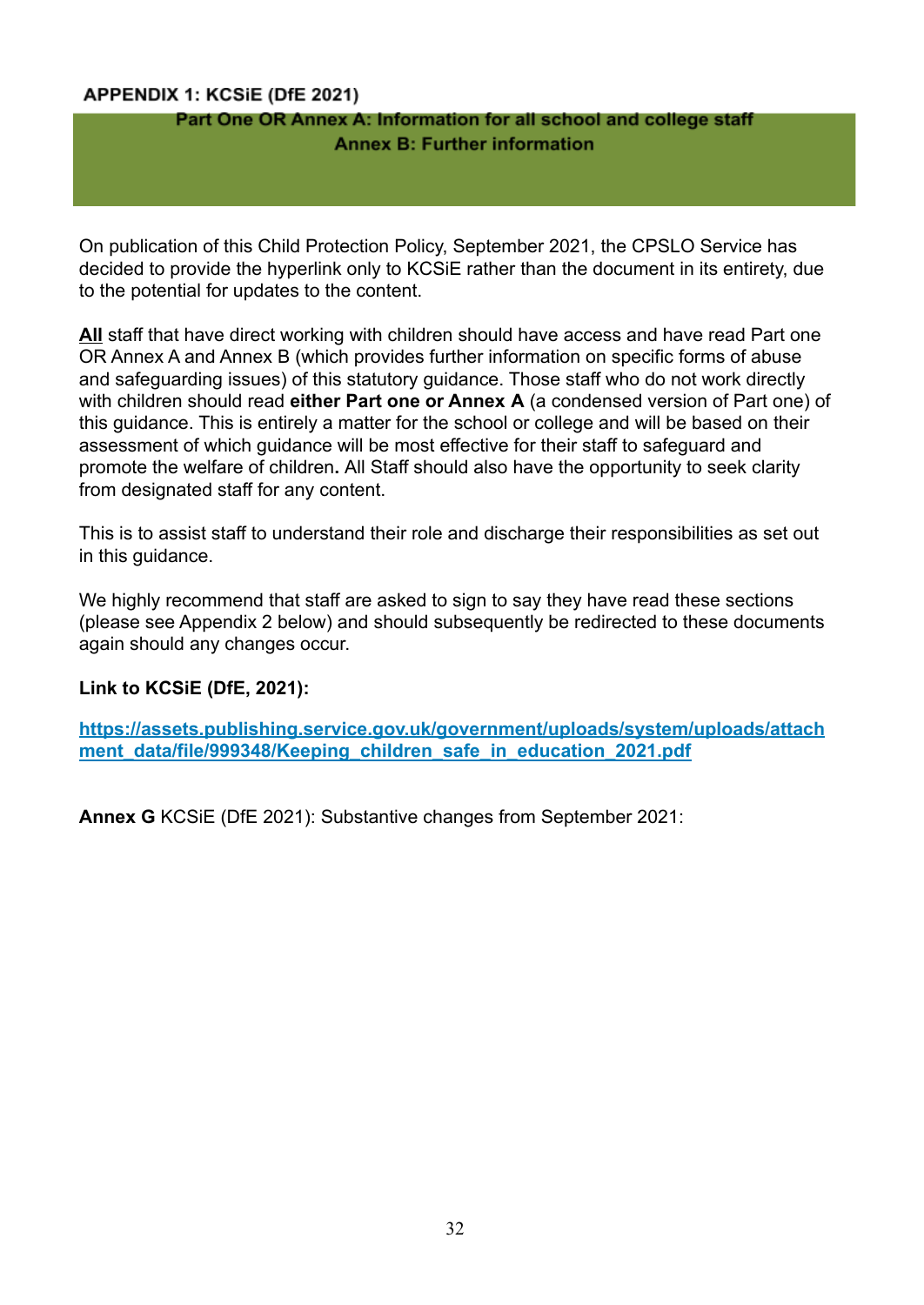#### **APPENDIX 2:**

#### **DECLARATION FOR STAFF Child Protection Policy and KCSiE DfE 2021**

| School/College/Academy name  Academic Year |  |
|--------------------------------------------|--|
|                                            |  |

Please sign and return to……………………………….(DSL) by ……<insert date>………….

I, **\_\_\_\_\_\_\_\_\_\_\_\_\_\_\_\_<insert name>\_\_\_\_\_\_\_\_\_\_\_\_\_\_\_\_\_\_\_\_\_\_\_\_\_\_\_** have read and am familiar with the contents of the following documents and understand my role and responsibilities as set out in these document(s).:

(1) The School/College's Child Protection Policy

(2) **Part One OR Annex A (delete as appropriate) and Annex B** of **'Keeping Children Safe in Education'** DfE Guidance, 2021

<Please insert any other relevant documentation/guidance for your school/college>

I am aware that the DSLs/DDSLs are:

………………………………………………………………………………………………………… ………………………………………………………………………………………………………… ………………………………………………………………………………………………………… ………………………………………………………………………………………………………… ……………………………………………………

and I am able to discuss any concerns that I may have with them.

I know that further guidance, together with copies of the policies mentioned above, are available ……<insert location>

| Signed |  |
|--------|--|
| Date   |  |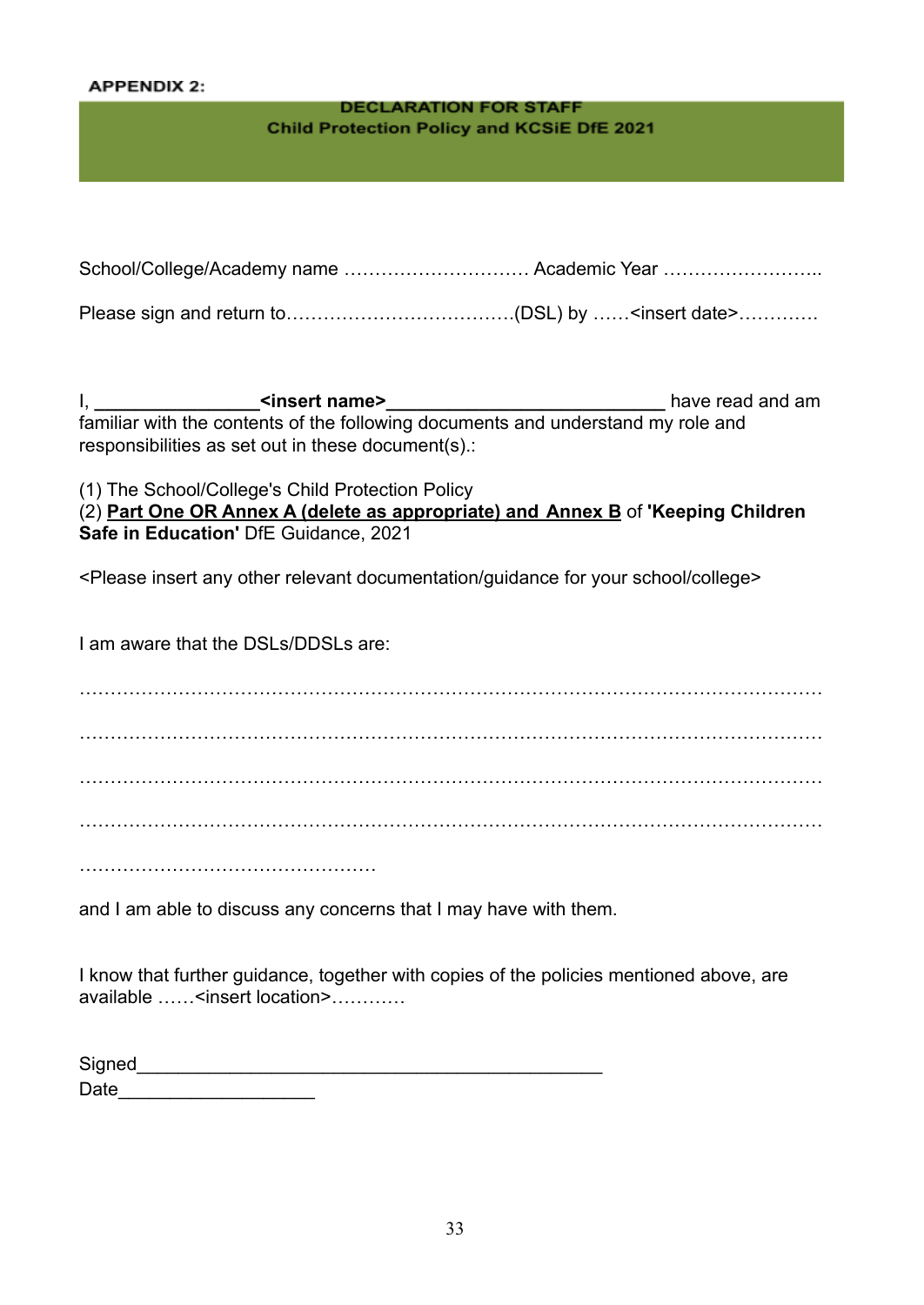## **Appendix 3:**



Page 23 of KCSIE 2021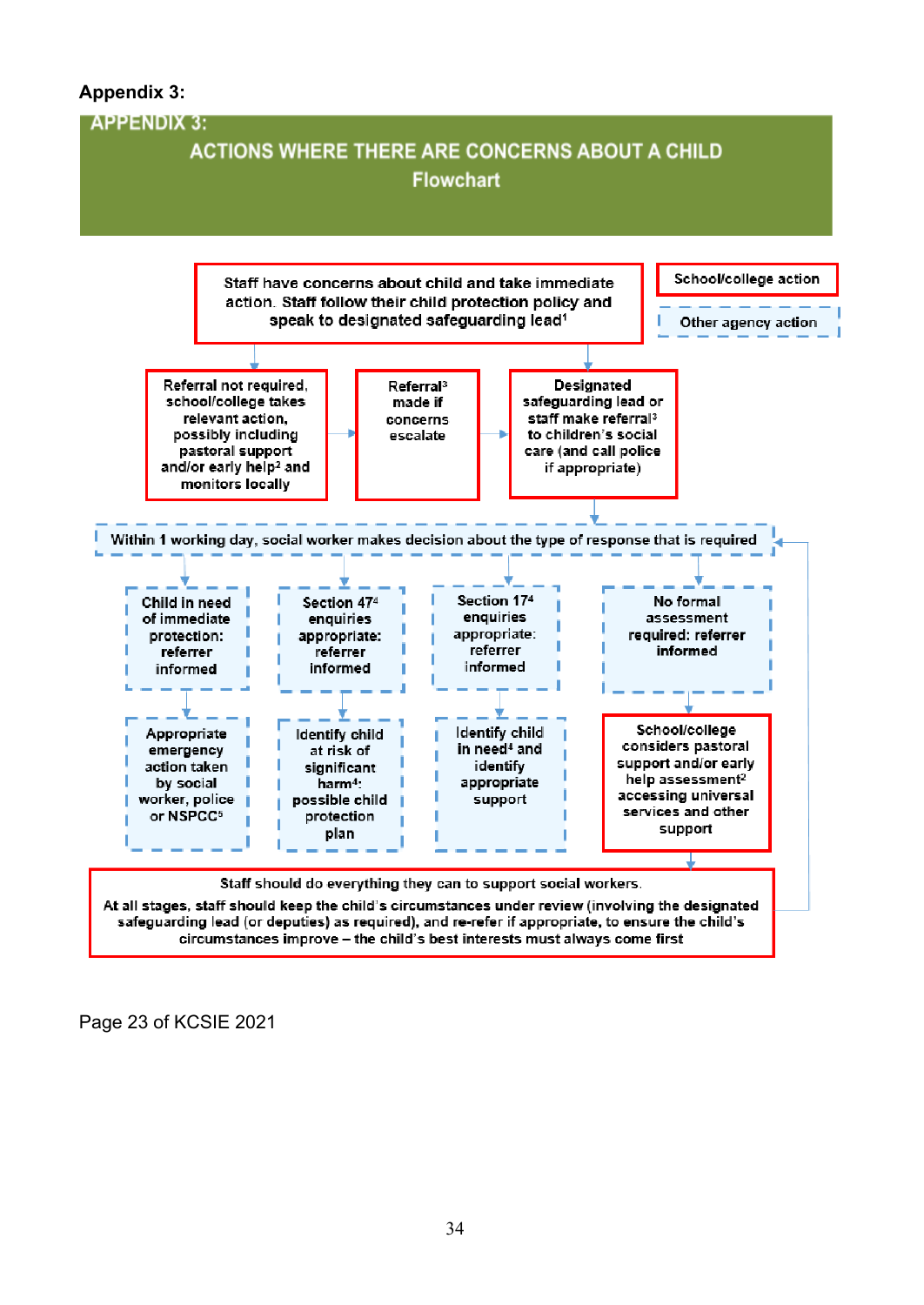## **The National Police Chiefs' Council-** *When to call the police* **guidance**

This advice covers incidents on school and college premises where students have potentially committed a crime. It provides guidance on what schools and colleges should bear in mind when considering contacting the police. This advice covers the following situations:

- Assault
- Criminal damage
- Cyber crime
- Drugs
- Harassment
- Sexual offences
- Theft
- Weapons

This advice aims to support schools and college to make defensible decisions when considering whether to involve the police. Further guidance can be found at;

**[https://www.npcc.police.uk/documents/Children%20and%20Young%20people/When](https://www.npcc.police.uk/documents/Children%20and%20Young%20people/When%20to%20call%20the%20police%20guidance%20for%20schools%20and%20colleges.pdf) [%20to%20call%20the%20police%20guidance%20for%20schools%20and%20colleges](https://www.npcc.police.uk/documents/Children%20and%20Young%20people/When%20to%20call%20the%20police%20guidance%20for%20schools%20and%20colleges.pdf) [.pdf](https://www.npcc.police.uk/documents/Children%20and%20Young%20people/When%20to%20call%20the%20police%20guidance%20for%20schools%20and%20colleges.pdf)**

## **Appendix 4**

**APPENDIX 4: OPERATION ENCOMPASS - Information sharing from Police regarding Domestic** Abuse notifications (2<sup>nd</sup> December 2019)

#### **Operation Encompass Safeguarding Statement:**

- Our school is part of Operation Encompass. This is a police and education early intervention safeguarding partnership which supports children and young people who experience Domestic Abuse.
- Operation Encompass means that the police will share information about Domestic Abuse incidents with our school PRIOR to the start of the next school day when they have been called to a domestic incident.
- Our parents are fully aware that we are an Operation Encompass school.
- The Operation Encompass information is stored in line with all other confidential safeguarding and child protection information.
- The Key Adult has also led training for all school staff and Governors about Operation Encompass, the prevalence of Domestic Abuse and the impact of this abuse on children. We have also discussed how we can support our children following the Operation Encompass notification.
- We are aware that we must do nothing that puts the child/ren or the non-abusing adult at risk.
- The Safeguarding Governor will report on Operation Encompass in the termly report to Governors. All information is anonymised for these reports.
- The Key Adult has used the Operation Encompass Toolkit to ensure that all appropriate actions have been taken by the school.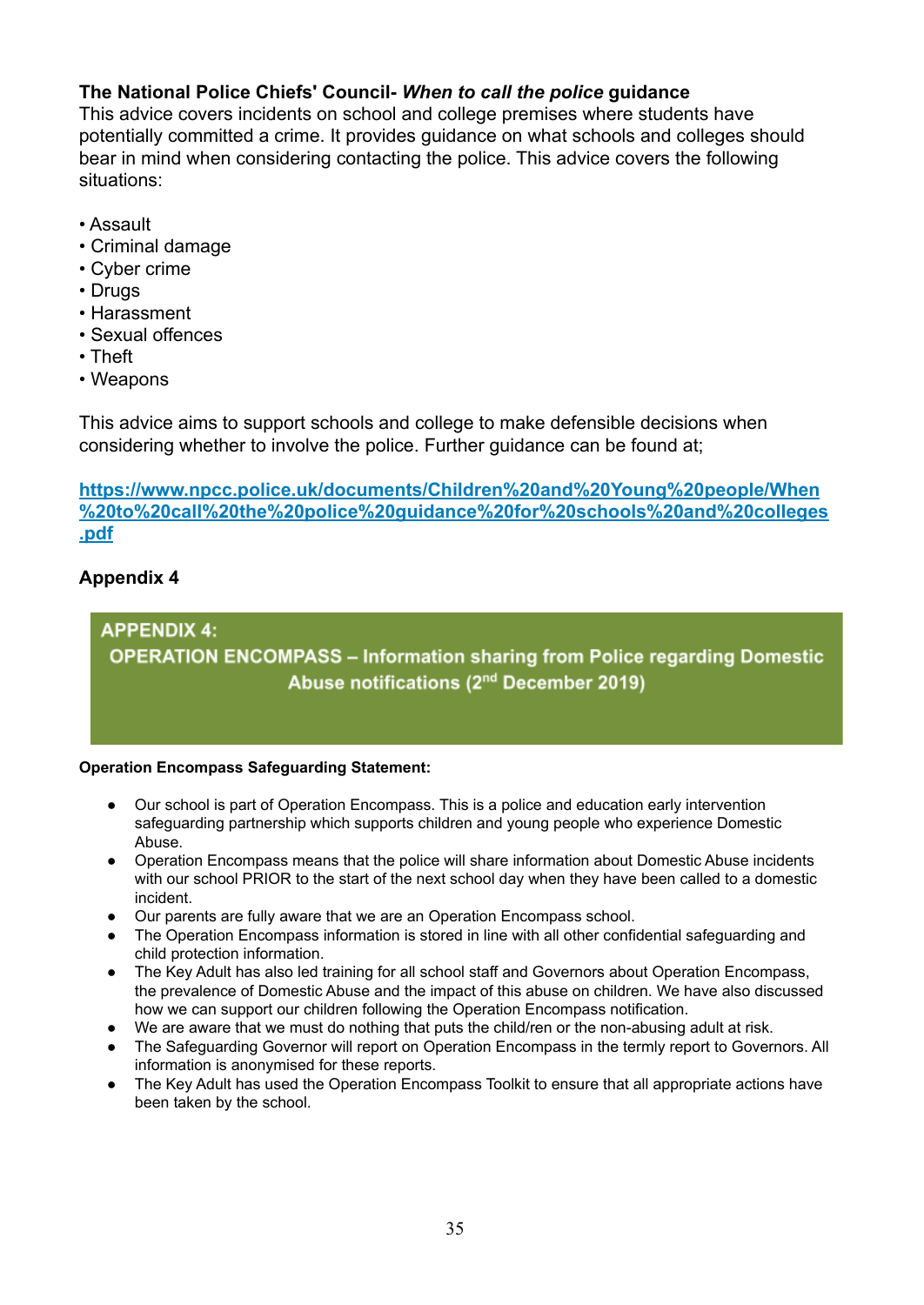## **KEY ADULTS:**

**Key contacts at** Tring School

| <b>Role</b>                                                           | <b>Name</b>                                                                                                                                                                                                               | <b>Contact number</b> | <b>Email</b>                                                                         |
|-----------------------------------------------------------------------|---------------------------------------------------------------------------------------------------------------------------------------------------------------------------------------------------------------------------|-----------------------|--------------------------------------------------------------------------------------|
| <b>Designated</b><br><b>Safeguarding</b><br>Lead                      | <b>Nigel Barlow</b>                                                                                                                                                                                                       | 01442 822303          | nbarlow@tringschool.org                                                              |
| <b>Deputy</b><br><b>Designated</b><br><b>Safeguarding</b><br>Lead (s) | Lucy Williams<br><b>Chris Lickfold</b><br><b>Ruth Georgiades</b><br>Emma Browne<br>Cory Belony<br><b>Alison Moore</b><br><b>Ellie-Maye Gosling</b><br>Jon Sanday<br>Julie Stefan<br>Donna Young<br><b>Barbara Belmont</b> | 01442 822303          | williams@tringschool.org<br>clickfold@tringschool.org<br>tringschool@tringschool.org |
| <b>Head of</b><br><b>School</b>                                       | <b>Sally Ambrose</b>                                                                                                                                                                                                      | 01442 822303          | sambrose@tringschool.org                                                             |
| <b>Trust</b><br><b>Safeguarding</b><br><b>CEO</b>                     | Susanna Collings                                                                                                                                                                                                          | 01442 822303          | scollings@tringschool.org                                                            |
| <b>Chair of</b><br><b>Governors</b>                                   | <b>Anthony Kent</b>                                                                                                                                                                                                       | 01442 822303          | sgak@tringschool.org                                                                 |
| <b>Vice Chair of</b><br><b>Governors</b>                              | George Tuckwell                                                                                                                                                                                                           | 01442 822 303         | sggt@tringschool.org                                                                 |
| <b>Safeguarding</b><br><b>Trustee</b>                                 | <b>Helen Jones</b>                                                                                                                                                                                                        | 01442 822303          | hjones@ridgewaylearning.org                                                          |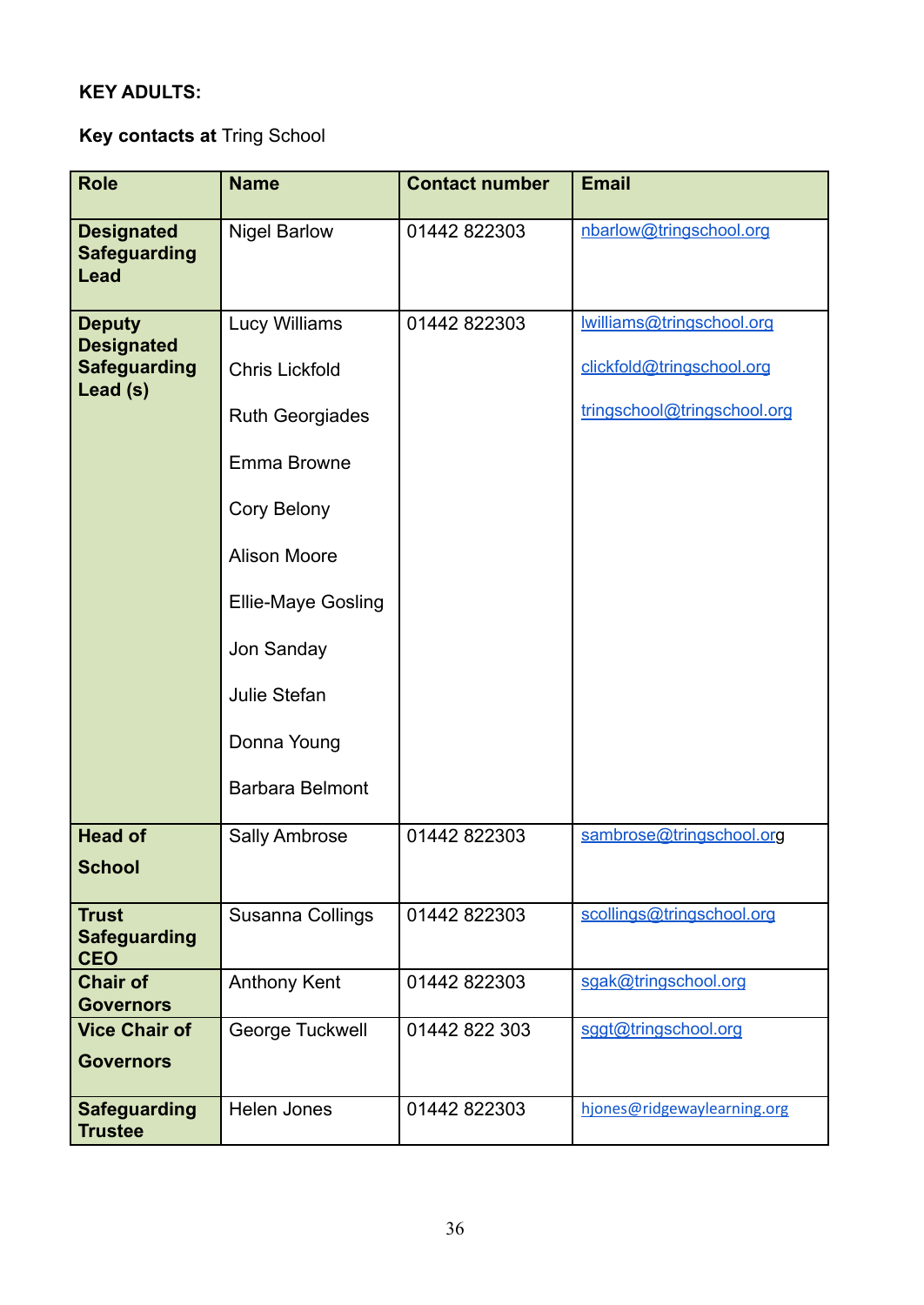# **Key contacts at** Grove Road Primary

| <b>Role</b>                                          | <b>Name</b>          | <b>Contact</b> | <b>Email</b>                 |
|------------------------------------------------------|----------------------|----------------|------------------------------|
|                                                      |                      | number         |                              |
|                                                      |                      |                |                              |
| <b>Designated</b><br><b>Safeguarding</b><br>Lead     | <b>Sharon Wilson</b> | 01442 822056   | head@groveroad.herts.sch.uk  |
| <b>Deputy</b>                                        | <b>Katie Reeve</b>   |                |                              |
| <b>Designated</b><br><b>Safeguarding</b><br>Lead (s) | Debbie Lamb          |                | Via:                         |
|                                                      | Amanda Lyons         |                | admin@groveroad.herts.sch.uk |
|                                                      | Sophie O'Leary       | 01442 822056   |                              |
|                                                      | Hannah Lowey         |                |                              |
|                                                      | Gemma Sainsbury      |                |                              |
|                                                      |                      |                |                              |
| <b>Headteacher</b>                                   | Sharon Wilson        | 01442 822056   | head@groveroad.herts.sch.uk  |
|                                                      |                      |                |                              |
| <b>Trust</b><br><b>Safeguarding</b><br><b>CEO</b>    | Susanna Collings     | 01442822303    | scollings@tringschool.org    |
| <b>Chair of</b><br><b>Governors</b>                  | Julian Cacchioli     | 01442 822056   |                              |
| <b>Vice Chair of</b>                                 | <b>Paul Lindars</b>  | 01442 822056   |                              |
| <b>Governors</b>                                     |                      |                |                              |
| <b>Safeguarding</b><br><b>Trustee</b>                | Helen Jones          | 01442 822303   | hjones@ridgewaylearning.org  |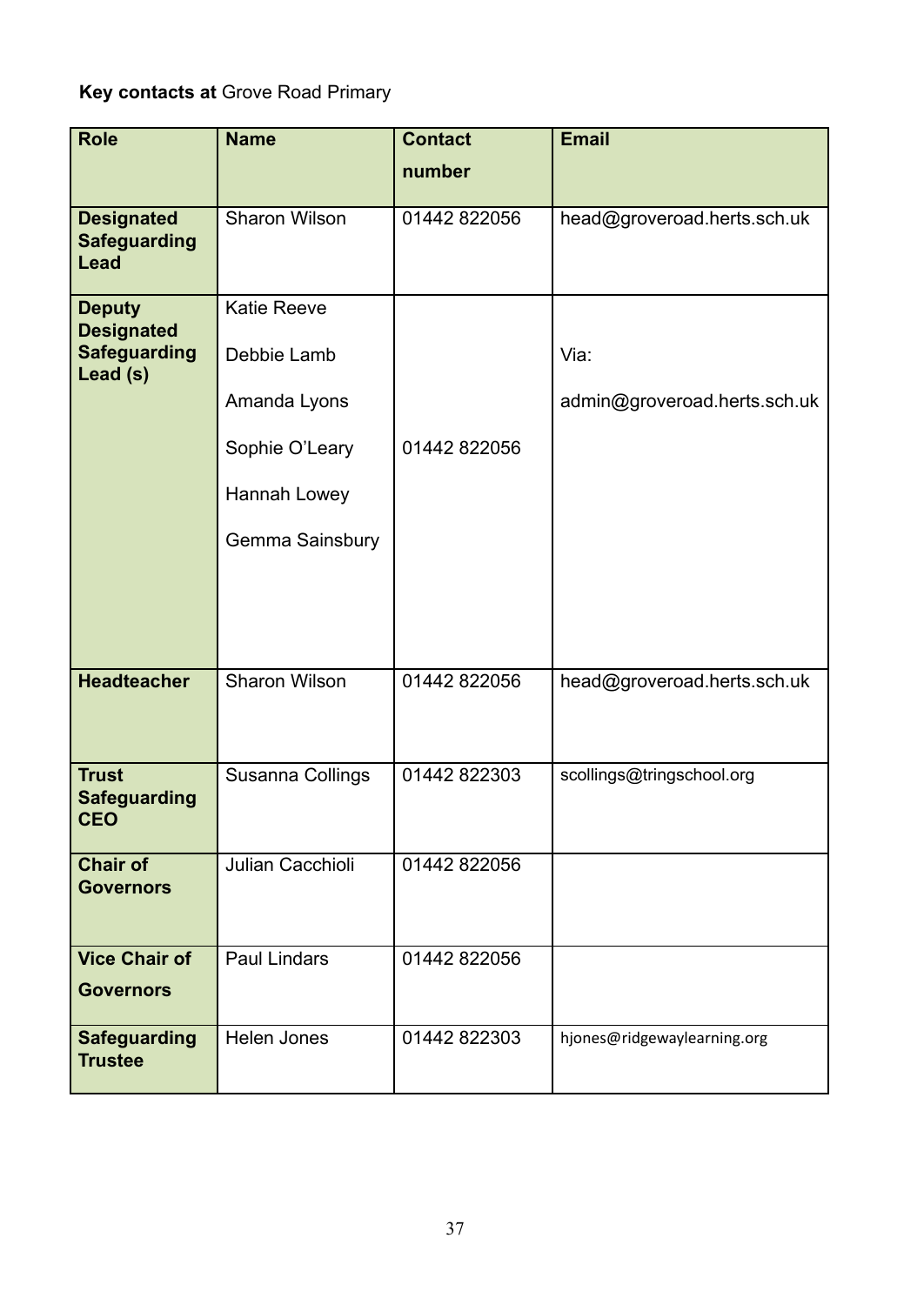# **Key contacts at** Dundale Primary

| <b>Role</b>                                                           | <b>Name</b>                                                                                       | <b>Contact number</b> | <b>Email</b>                        |
|-----------------------------------------------------------------------|---------------------------------------------------------------------------------------------------|-----------------------|-------------------------------------|
| <b>Designated</b><br><b>Safeguarding</b><br>Lead                      | <b>Rebecca Ellis</b>                                                                              | 01442 822421          | head@dundale.herts.sch.uk           |
| <b>Deputy</b><br><b>Designated</b><br><b>Safeguarding</b><br>Lead (s) | Hannah Kohler<br>Tanya Garner-Veal<br><b>Cerrie Warwick</b><br>Laura Millar<br><b>Trudi Fryer</b> | 01442 822421          | via :<br>admin@dundale.herts.sch.uk |
| <b>Headteacher</b>                                                    | <b>Rebecca Ellis</b>                                                                              | 01442 822421          | head@dundale.herts.sch.uk           |
| <b>Trust</b><br><b>Safeguarding</b><br><b>CEO</b>                     | Susanna Collings                                                                                  | 01442 822303          | scollings@tringschool.org           |
| <b>Chair of</b><br><b>Governors</b>                                   | <b>Barbara Hamilton</b>                                                                           | 01442822421           | bhamilton@dundale.herts.sch<br>.uk  |
| <b>Vice Chair of</b><br><b>Governors</b>                              | <b>Gill Budgell</b>                                                                               | 01442 822 421         | gbudgell@dundale.herts.sch.<br>uk   |
| <b>Safeguarding</b><br><b>Trustee</b>                                 | <b>Helen Jones</b>                                                                                | 01442822303           | hjones@ridgewaylearning.org         |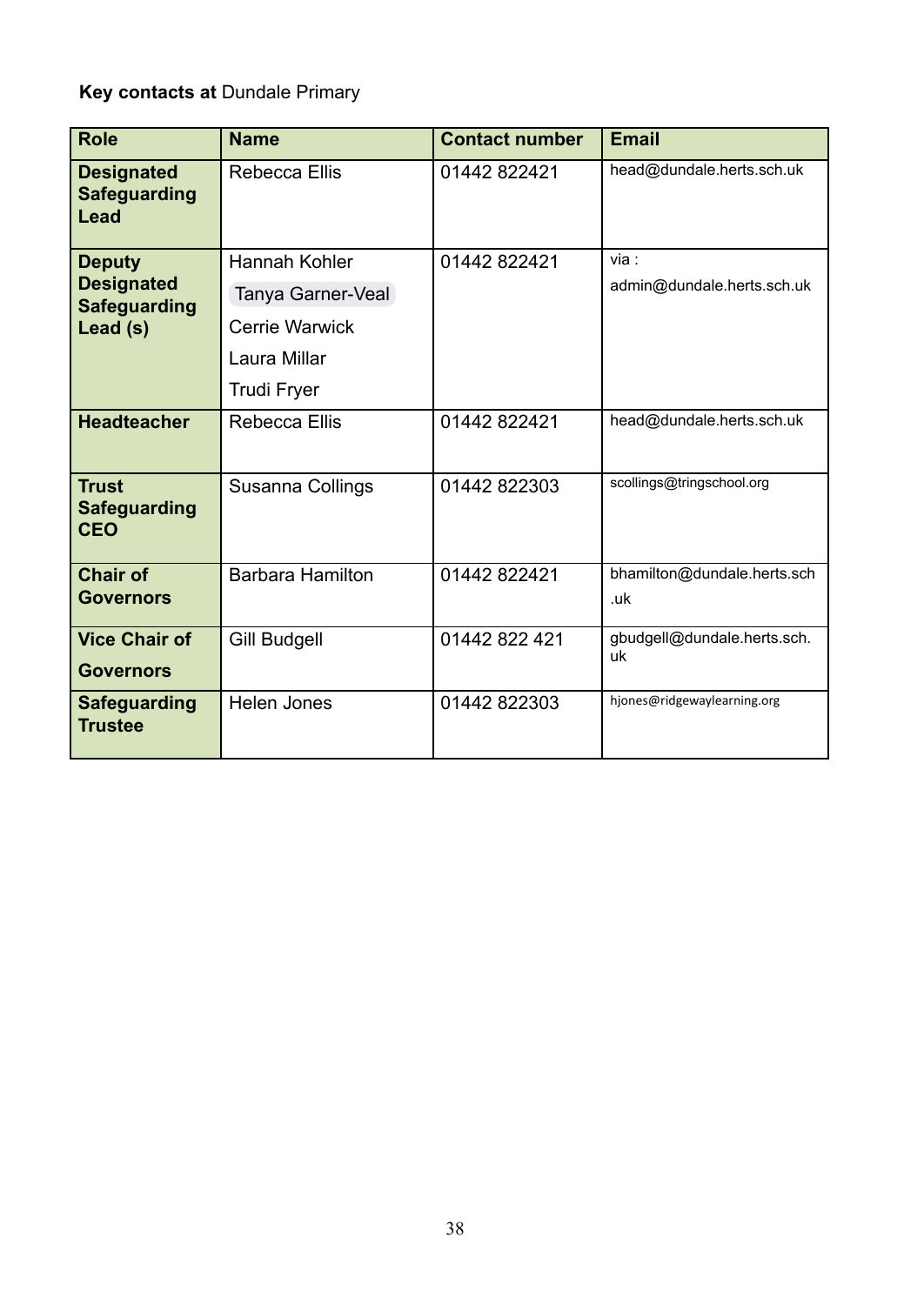#### **Children missing from education in accordance with setting attendance policy**

All children, regardless of their circumstances, are entitled to an efficient, full time education which is suitable to their age, ability, aptitude and any special educational needs they may have. Children missing education are children of compulsory school age who are not registered pupils at a school and are not receiving suitable education otherwise than at a school. Children missing education are at significant risk of underachieving, being victims of harm, child sexual exploitation or radicalisation, and becoming NEET (not in education, employment or training) later in life.

Department for Education guidance makes it clear that in carrying out this duty, local authorities must have in place arrangements for joint working and information sharing with other local authorities and partner agencies. It also states that all agencies which come into contact with children must cooperate with the local authority's arrangements for identifying children thought to be missing from education.

Separate guidance is available for schools on Herts Grid for Learning; about the legitimate removal of pupils from a school roll. A child legitimately removed from roll is not in most cases missing from education and all schools, including academies and independent schools are legally required to notify the local authority when they remove/plan to remove a child from their roll.

#### **APPENDIX 5:**

**Ofsted school Inspection Handbook September 2021** 

This handbook is primarily a guide for inspectors on how to carry out school inspections. However, it is made available to schools and other organisations to ensure that they are informed about the processes and procedures of inspection. It seeks to balance the need for consistency in inspections with the flexibility required to respond to the individual circumstances of each school.

On publication of this Child Protection Policy, September 2021, the CPSLO Service has decided to provide the hyperlink only to the Ofsted School Inspection Handbook rather than the document in its entirety, due to the potential for updates to the content. **[https://www.gov.uk/government/publications/school-inspection-handbook-eif/school](https://www.gov.uk/government/publications/school-inspection-handbook-eif/schools-inspection-handbook-for-september-2021) [s-inspection-handbook-for-september-2021](https://www.gov.uk/government/publications/school-inspection-handbook-eif/schools-inspection-handbook-for-september-2021)**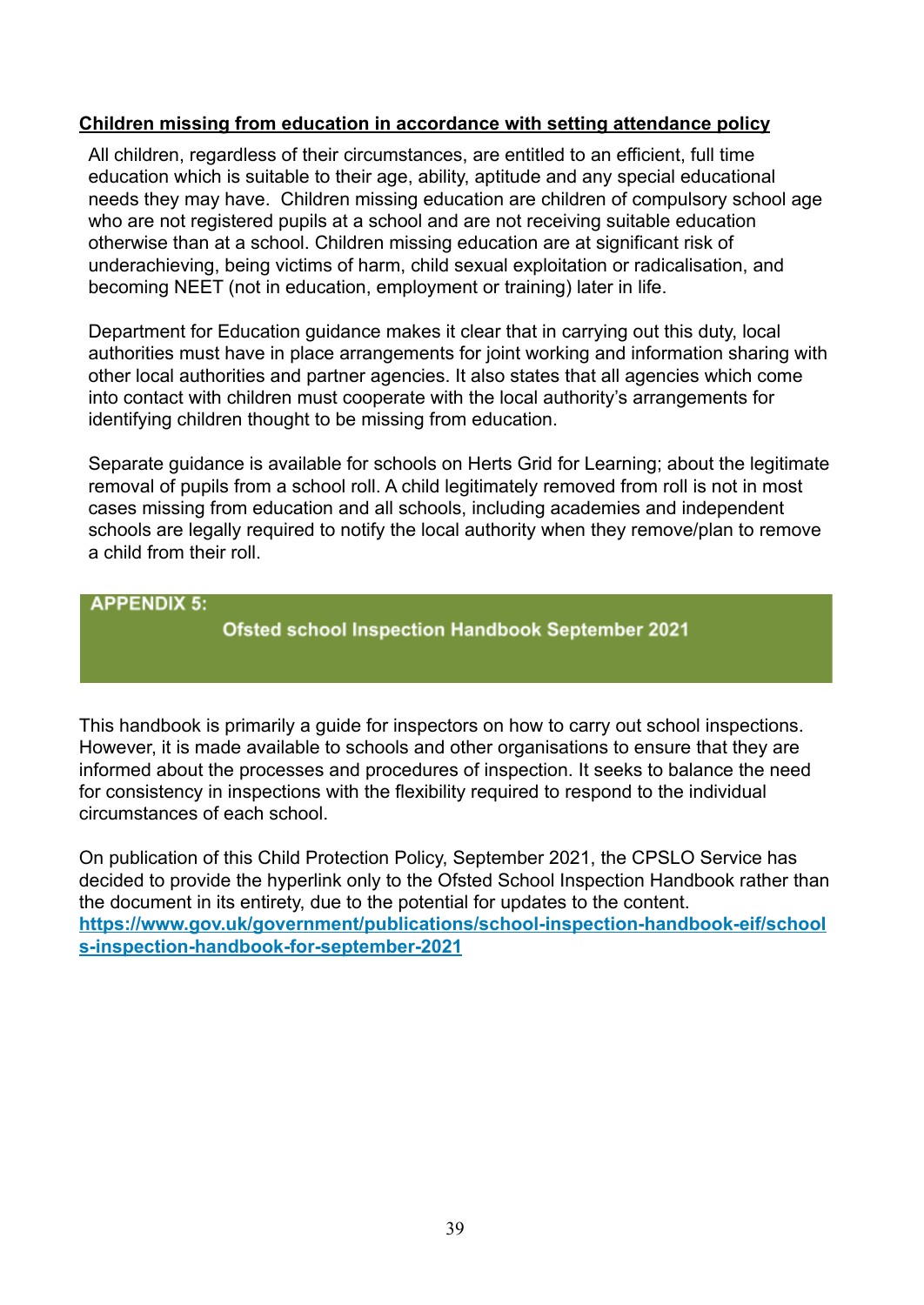#### **APPENDIX 6:**

#### Sexual violence and sexual harassment between children in schools and colleges guidance (2021)

This is advice provided by the Department for Education (the department). Its focus is child on child sexual violence and sexual harassment at schools and colleges. The advice covers children of all ages, from primary through to secondary stage and into colleges and online. For the purposes of this advice, a child is anyone under the age of 18. Whilst the focus of the advice is on protecting and supporting children, schools and colleges should of course protect any adult students and engage with adult social care, support services and the police as required.

The advice sets out what sexual violence and sexual harassment is, how to minimise the risk of it occurring and what to do when it does occur or is alleged to have occurred. The advice highlights best practice and cross-references other advice, statutory guidance and the legal framework.

It is for individual schools and colleges to develop their own policies and procedures. It is important that policies and procedures are developed in line with their legal obligations, including the Human Rights Act 1998 and the Equality Act 2010, especially the Public Sector Equality Duty, and their local multi-agency safeguarding arrangements. It is important that schools and colleges consider how to reflect sexual violence and sexual harassment in their whole school or college approach to safeguarding and in their child protection policy.

On publication of this Child Protection Policy, September 2021, the CPSLO Service has decided to provide the hyperlink to the document rather than the document in its entirety, due to the potential for updates to the content.

**[https://assets.publishing.service.gov.uk/government/uploads/system/uploads/attach](https://assets.publishing.service.gov.uk/government/uploads/system/uploads/attachment_data/file/999239/SVSH_2021.pdf) [ment\\_data/file/999239/SVSH\\_2021.pdf](https://assets.publishing.service.gov.uk/government/uploads/system/uploads/attachment_data/file/999239/SVSH_2021.pdf)**

#### **APPENDIX 7:**

## **Online Safety Guidance**

On publication of this Child Protection Policy, September 2021, the CPSLO Service has decided to signpost to the document rather than provide the document in its entirety, due to the potential for updates to the content.

**Annex D**: KCSiE (DfE,2021) for national guidance

Hertfordshire Guidance:

**[https://thegrid.org.uk/safeguarding-and-child-protection/online-safety/online-safety](https://thegrid.org.uk/safeguarding-and-child-protection/online-safety/online-safety-national-guidance)[national-guidance](https://thegrid.org.uk/safeguarding-and-child-protection/online-safety/online-safety-national-guidance)**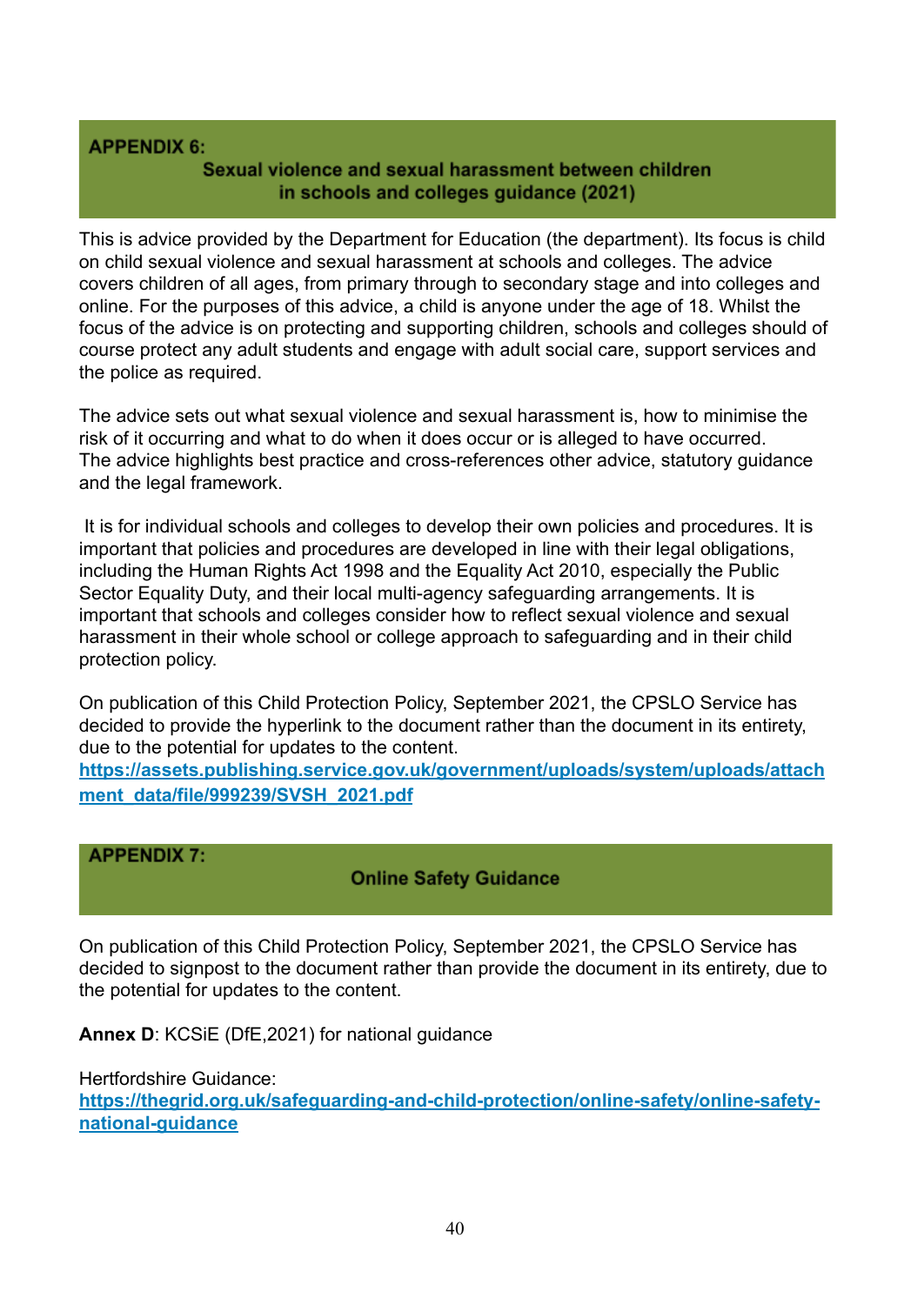## **APPENDIX 8:**

#### Covid guidance into new academic year 2021-2022

On publication of this Child Protection Policy, September 2021, the CPSLO Service has decided to provide the hyperlink to the document rather than the document in its entirety, due to the potential for updates to the content.

**[https://www.gov.uk/government/collections/guidance-for-schools-coronavirus-covid-](https://www.gov.uk/government/collections/guidance-for-schools-coronavirus-covid-19)[19](https://www.gov.uk/government/collections/guidance-for-schools-coronavirus-covid-19)**

**APPENDIX 9:**<br>GDPR, data protection and Freedom of Information

If schools subscribe to the Herts for Learning GDPR Toolkit or Enhanced Data Protection Officer Service, schools can contact the service desk for guidance.

Schools can also contact their legal providers.

Further information can be accessed at; **<https://ico.org.uk/for-organisations/>**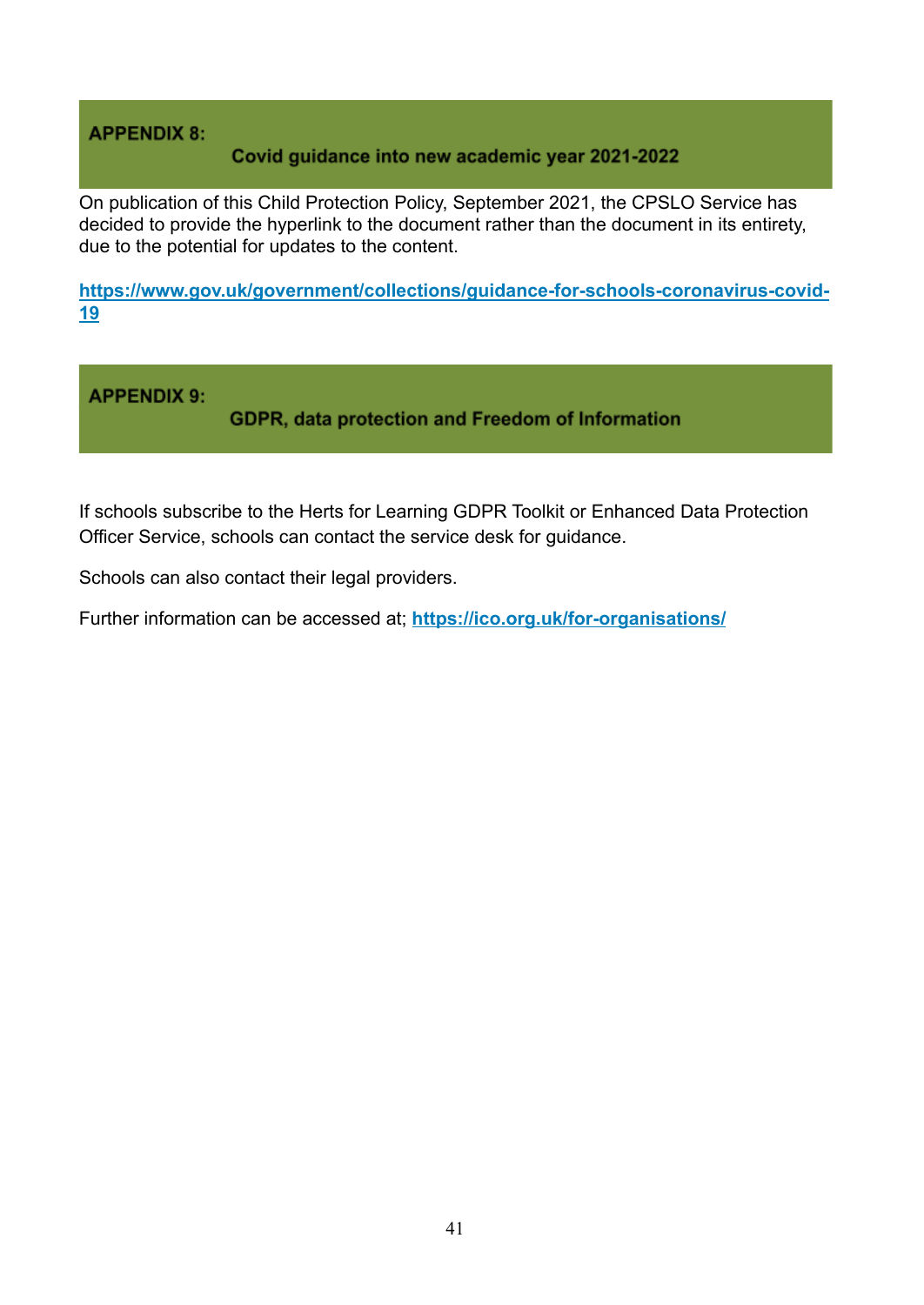# **APPENDIX 10:**

# Table of substantive changes from previous CP policy

| <b>SECTION OF POLICY</b>                                                    | <b>CHANGES</b>                                                                                                                                                                                                                                                                                                                              |
|-----------------------------------------------------------------------------|---------------------------------------------------------------------------------------------------------------------------------------------------------------------------------------------------------------------------------------------------------------------------------------------------------------------------------------------|
| <b>Policy review</b>                                                        | Adding of 'Academy'/ 'principal' and 'board of trustee' to<br>reflect settings that use these terms                                                                                                                                                                                                                                         |
| 1.Introduction                                                              | Addition of Annex A for staff who do not have direct work<br>with children<br>Addition of Supply staff, voluntary and contract worker<br>categories added<br>Addition of Online Safety training requirement<br>Page of KCSIE now referenced as Pg 31-33<br>Addition of 'best' interest of the child to reflect language in<br><b>KCSiE.</b> |
|                                                                             |                                                                                                                                                                                                                                                                                                                                             |
| <b>2.Statutory Framework</b>                                                | Update pf 2021 edition of KCSiE referenced<br>Addition of recommended legislation used; Sexual violence<br>and sexual harassment between children in schools and<br>colleges (DfE 2017)                                                                                                                                                     |
| 3.DSL/DDSL                                                                  | Updated section on recommended Training for DSL/ DDSL<br>role as stated in KCSiE 2021<br>Addition of Supply staff, voluntary and contract worker<br>categorised added.                                                                                                                                                                      |
| 4. The management of<br>safeguarding<br>(Governing Body,<br>proprietors and | 'Employee' added to code of conduct<br>Addition of Annex A added from KCSiE as a condensed<br>version of Part 1 as an alternative option for staff who do not                                                                                                                                                                               |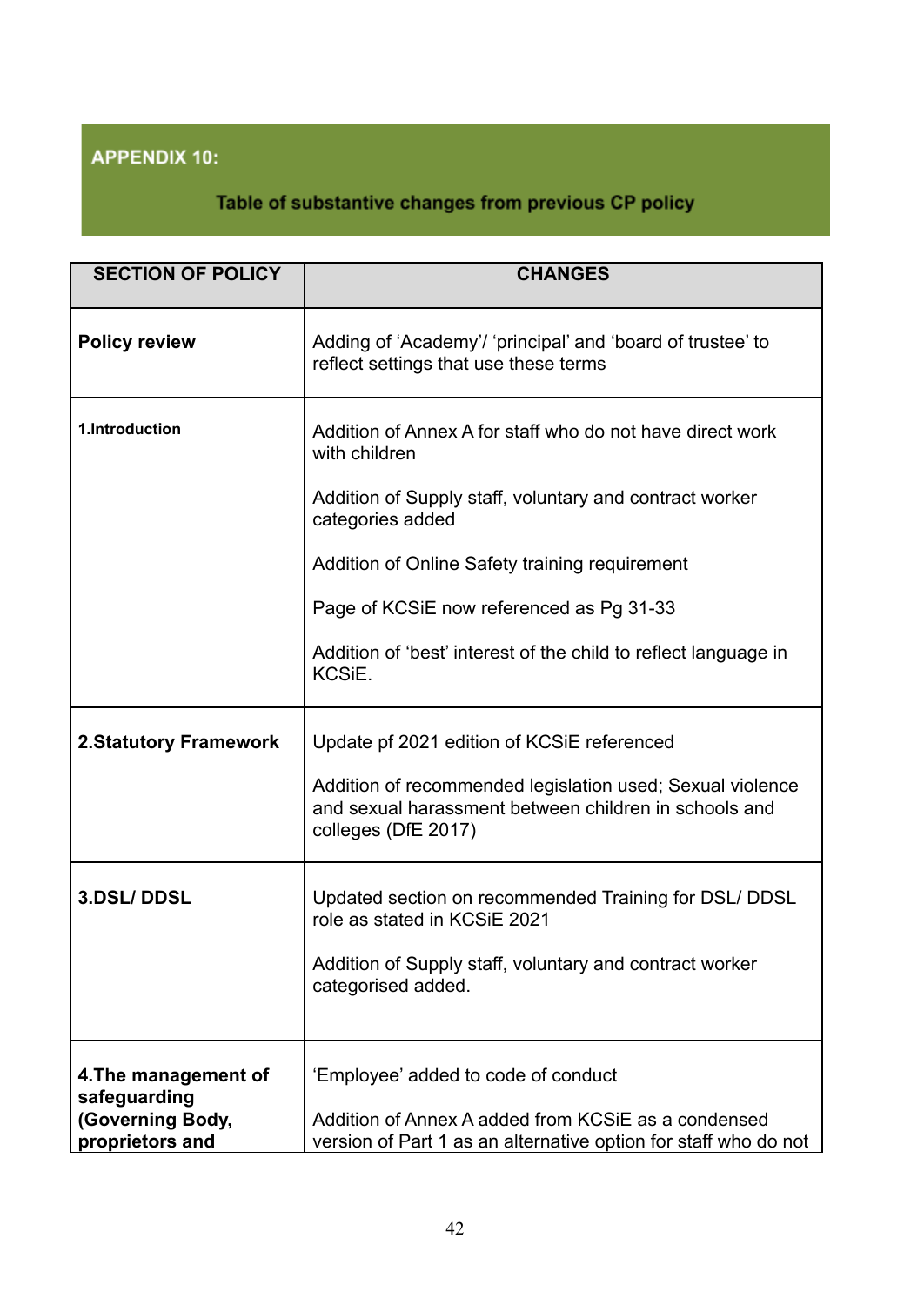| management<br>committees)              | have direct contact working with children (as decided by<br>governors or proprietors).                                         |
|----------------------------------------|--------------------------------------------------------------------------------------------------------------------------------|
|                                        | Annex B KCSIE referenced as area now detailing specific<br>safeguarding issues.                                                |
|                                        | 'Trustee' added                                                                                                                |
|                                        | Part 4 of KCSIE area now reflecting responding to<br>allegations against staff                                                 |
|                                        | Pg 57 referenced of KCSIE regarding information relating to<br>staff DBS checks                                                |
| 5. When to be concerned                | Removal of Family and Parent descriptions on types of<br>abuse.                                                                |
|                                        | 'Child protection' added to contact referral due to being<br>renamed by Hertfordshire.                                         |
|                                        | DSL's 'and their deputies' added to reflect joint responsibility<br>of deputies in reporting concerns related to safeguarding. |
|                                        | Part 5 of KCSIE referenced as area added in KCSIE 2021<br>relating to Child on Child sexual violence and sexual<br>harassment. |
|                                        | Annex B referenced now area of KCSiE relating to Child<br>Sexual Exploitation and Child Criminal Exploitation.                 |
|                                        | KCSIE Pg133 referenced in terms of schools PREVENT<br>duty.                                                                    |
| 6. Dealing with a<br><b>Disclosure</b> | Area added around Third party disclosures                                                                                      |
| <b>7. Record Keeping</b>               | No changes from CP policy 2020                                                                                                 |
| 8.Confidentiality                      | No changes from CP policy 2020                                                                                                 |
| <b>9.School Procedures</b>             | KCSIE Pg 23 nowhere Reporting pathway flow chart is listed                                                                     |
|                                        | KCSiE Pg 131-132 regarding staff mandatory reporting duty                                                                      |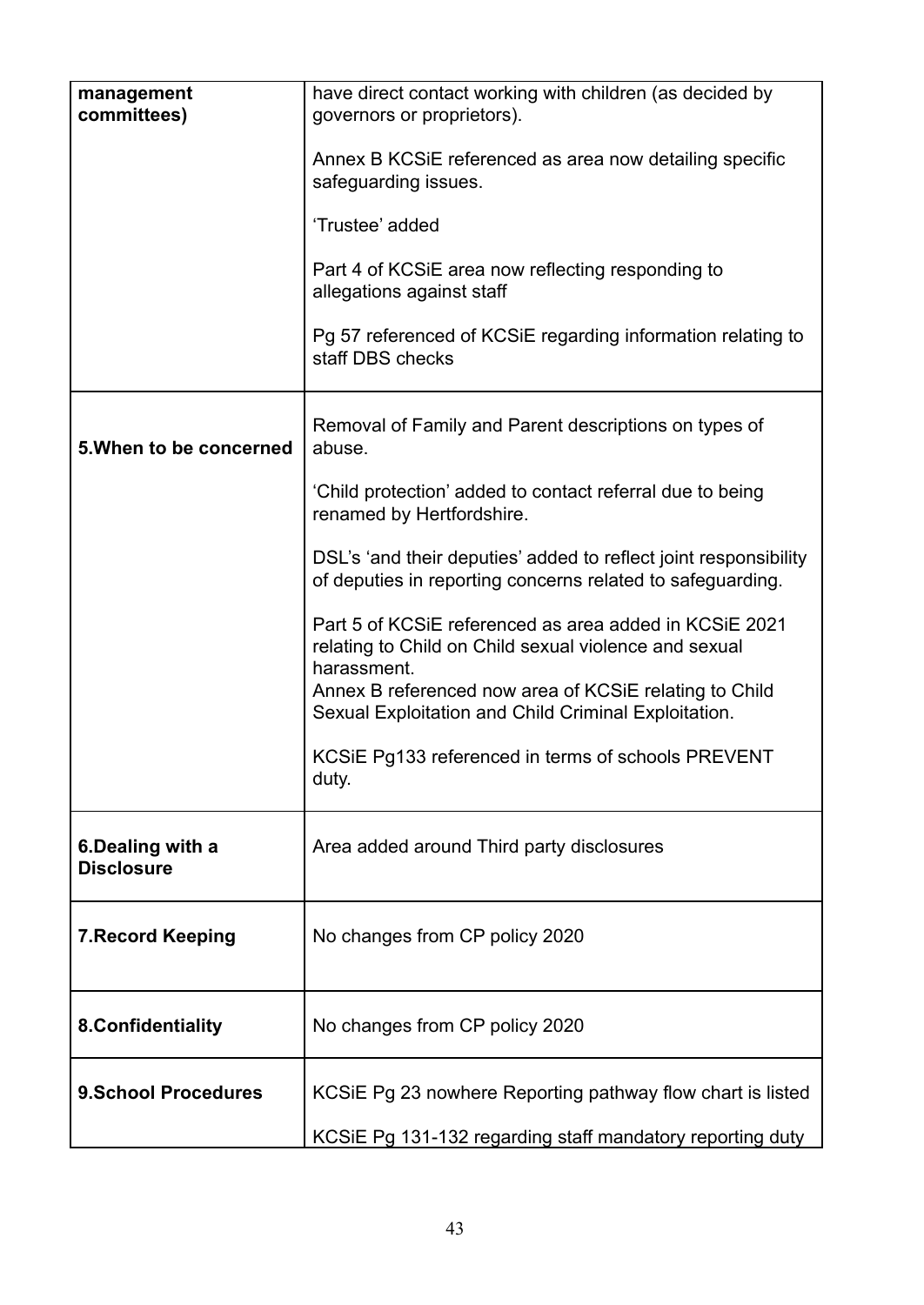|                                                                                                                  | related to Female Genital Mutilation.                                                                                                                                                                                                                                                                                                |
|------------------------------------------------------------------------------------------------------------------|--------------------------------------------------------------------------------------------------------------------------------------------------------------------------------------------------------------------------------------------------------------------------------------------------------------------------------------|
| <b>10.Communication with</b><br>parents                                                                          | KCSIE Pg 26 regarding student emergency contact details<br>recommendations.<br>Weblink now added for Further guidance around information<br>sharing can be located within; Information sharing Advice<br>for practitioners providing safeguarding services to<br>children, young people, parents and carers (DfE, 2018)<br>document. |
| 11. Allegations of abuse<br>made against adults<br>who work with children<br>and young people.                   | Hertfordshire Safeguarding Children Partnership (HSCP)<br>Procedures Manual Section 5.1.5 Managing Allegations<br>Against Adults who work with Children and Young People,<br>referenced.<br>Link to HSCP escalation and complaints procedures<br>included.                                                                           |
| <b>Annex 1. Link to KCSIE</b><br>(DfE, 2021)<br><b>Part One</b><br>or Annex A: Information<br>for all school and | <b>Addition of Annex A</b>                                                                                                                                                                                                                                                                                                           |
| college staff<br><b>Annex B: Further</b><br>information<br><b>Updates from KCSiE</b><br>2021                     |                                                                                                                                                                                                                                                                                                                                      |
| <b>Annex 2. Declaration for</b><br>staff:<br><b>Child Protection Policy</b><br>and (KCSiE) DfE 2021              | Changes made aligned to KSCIE 2021                                                                                                                                                                                                                                                                                                   |
| <b>Annex 3. Actions where</b><br>there are concerns<br>about a child                                             | Now appears on page 23 of KCSIE 2021                                                                                                                                                                                                                                                                                                 |
|                                                                                                                  | Addition of Children Missing from Education guidance                                                                                                                                                                                                                                                                                 |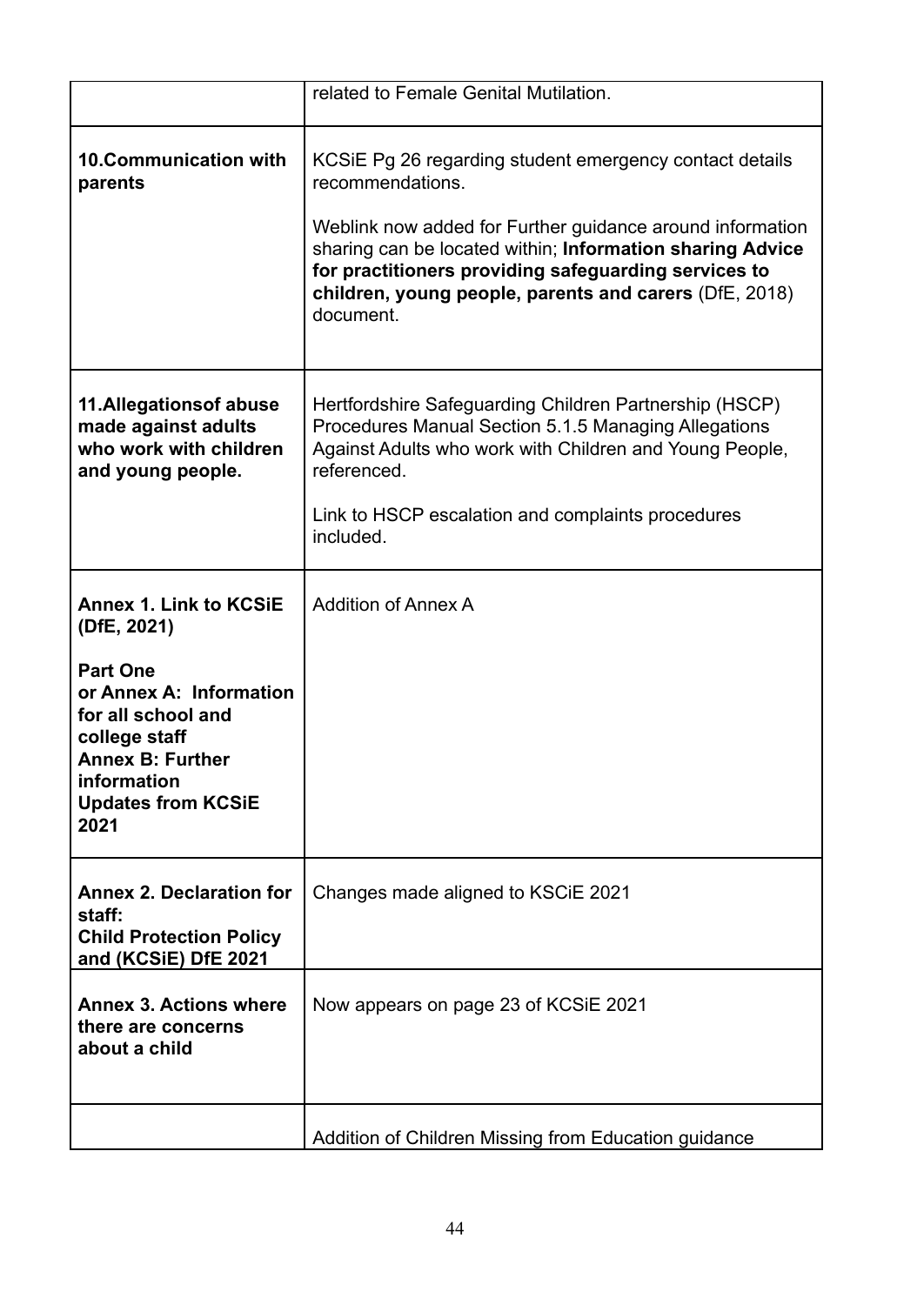| <b>Annex 4. Operation</b><br>Encompass-<br><b>Information sharing</b><br>from Police regarding<br><b>Domestic Abuse</b><br>notifications and<br><b>Children Missing from</b><br>Education (2 <sup>nd</sup><br>December 2019) |                                      |
|------------------------------------------------------------------------------------------------------------------------------------------------------------------------------------------------------------------------------|--------------------------------------|
| <b>Annex 5. Ofsted school</b><br><b>Inspection Handbook</b><br>(September 2021)                                                                                                                                              | New appendix added 2021              |
| <b>Annex 6. Sexual</b><br>violence and sexual<br>harassment between<br>children in schools and<br>colleges guidance<br>(2021)                                                                                                | New appendix added 2021              |
| <b>Annex 7. Online Safety</b><br>guidance                                                                                                                                                                                    | New Appendix added 2021              |
| <b>Annex 8. Covid</b><br>guidance into new<br>academic year<br>2021-2022                                                                                                                                                     | New signposting for further guidance |
| Annex 9. GDPR, data<br>protection and Freedom<br>of Information                                                                                                                                                              | New appendix added 2021              |